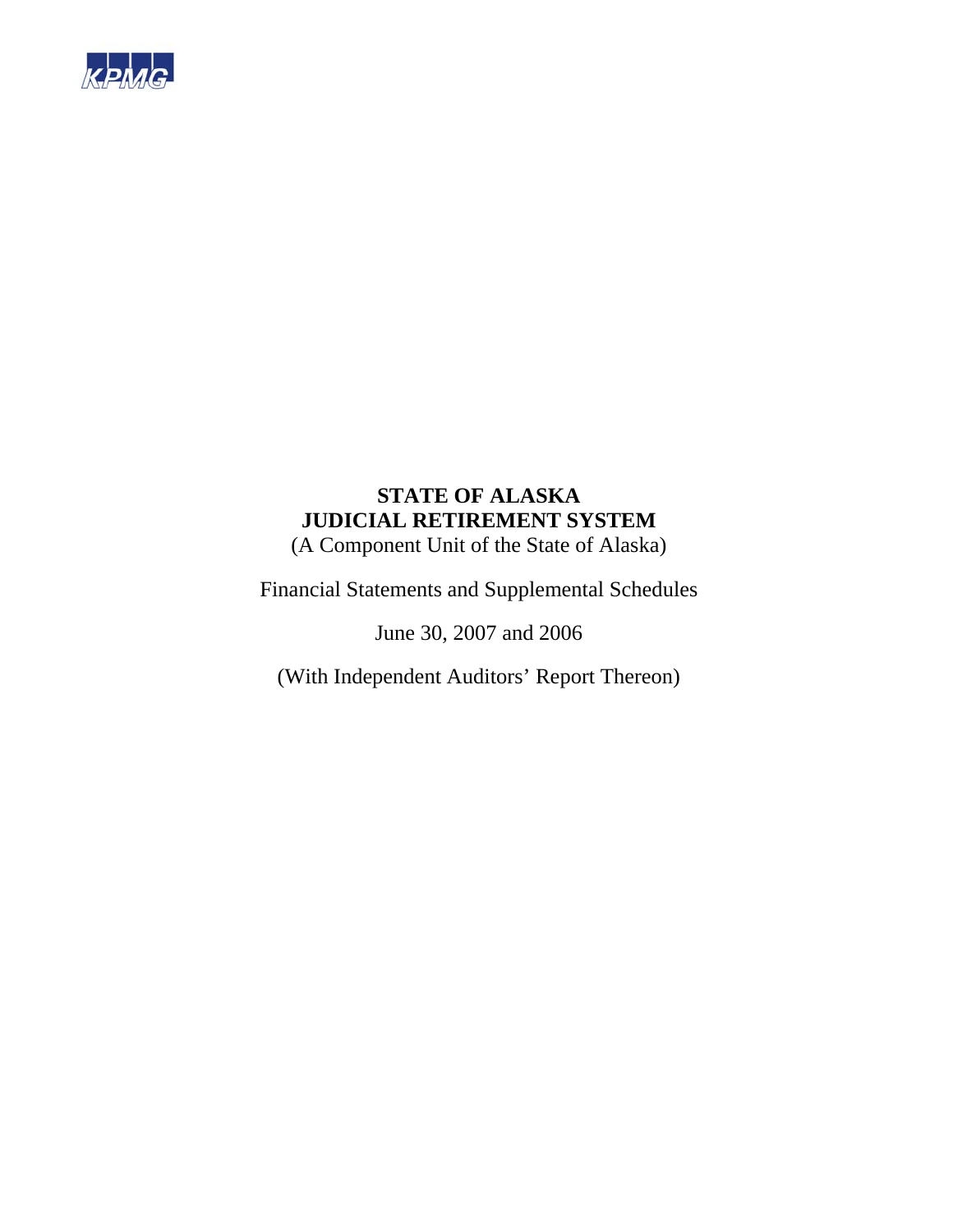(A Component Unit of the State of Alaska)

June 30, 2007 and 2006

# **Table of Contents**

|                                                                                      | Page  |
|--------------------------------------------------------------------------------------|-------|
| <b>Independent Auditors' Report</b>                                                  | $1-2$ |
| Management's Discussion and Analysis                                                 | $3-9$ |
| <b>Basic Financial Statements:</b>                                                   |       |
| <b>Statements of Plan Net Assets</b>                                                 | 10    |
| Statements of Changes in Plan Net Assets                                             | 11    |
| <b>Notes to Financial Statements</b>                                                 | 12-34 |
| Required Supplementary Information:                                                  |       |
| GASB Statement No's. 25 and 43:                                                      |       |
| Schedule of Funding Progress - Pension Benefits                                      | 35    |
| Schedule of Funding Progress - Post employment Healthcare Benefits                   | 36    |
| Schedule of Employer Contributions - Pension and Post employment Healthcare Benefits | 37    |
| Notes to Required Supplementary Information                                          | 38-41 |
| <b>Additional Information:</b>                                                       |       |
| Schedule of Administrative and Investment Deductions                                 | 42    |
| Schedule of Payments to Consultants Other than Investment Advisors                   | 43    |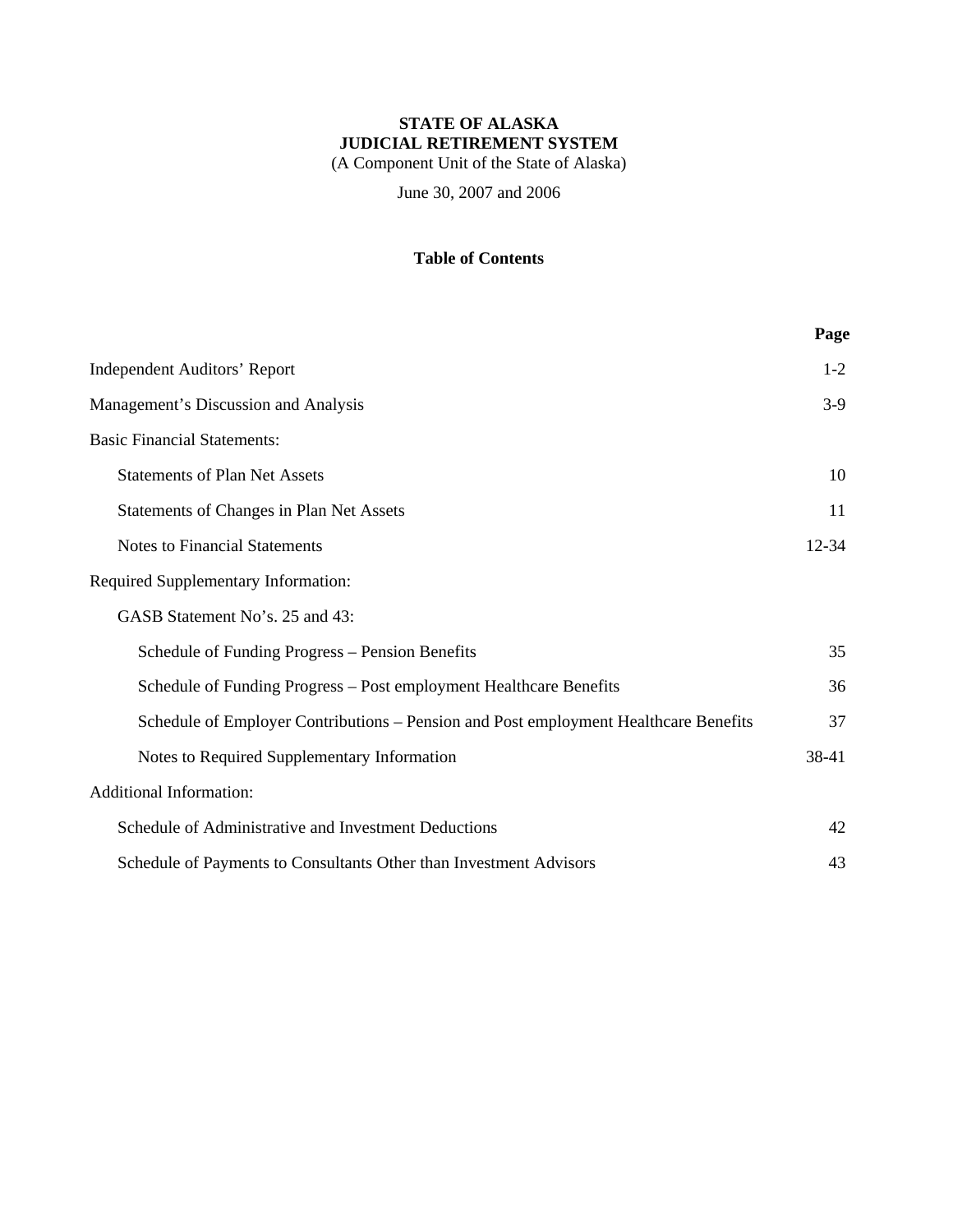

**KPMG LLP**  Suite 600 701 West Eighth Avenue Anchorage, AK 99501

## **Independent Auditors' Report**

Division of Retirement and Benefits State of Alaska Judicial Retirement System:

We have audited the accompanying statements of plan net assets of the State of Alaska Judicial Retirement System (Plan), a Component Unit of the State of Alaska, as of June 30, 2007 and 2006, and the related statements of changes in plan net assets for the years then ended. These financial statements are the responsibility of the Plan's management. Our responsibility is to express an opinion on these financial statements based on our audits.

We conducted our audits in accordance with auditing standards generally accepted in the United States of America. Those standards require that we plan and perform the audit to obtain reasonable assurance about whether the financial statements are free of material misstatement. An audit includes consideration of internal control over financial reporting as a basis for designing audit procedures that are appropriate in the circumstances, but not for the purpose of expressing an opinion on the effectiveness on the internal control over financial reporting. Accordingly, we express no such opinion. An audit also includes examining, on a test basis, evidence supporting the amounts and disclosures in the financial statements, assessing the accounting principles used and significant estimates made by management, as well as evaluating the overall financial statement presentation. We believe that our audits provide a reasonable basis for our opinion.

In our opinion, the financial statements referred to above present fairly, in all material respects, the plan net assets of the State of Alaska Judicial Retirement System, a Component Unit of the State of Alaska, as of June 30, 2007 and 2006, and the changes in plan net assets for the years then ended in conformity with U.S. generally accepted accounting principles.

The accompanying required supplementary information of management's discussion and analysis on pages 3 to 9 and schedules of funding progress and employer contributions on pages 35 to 41 are not a required part of the basic financial statements but are supplementary information required by U.S. generally accepted accounting principles. We have applied certain limited procedures, which consisted principally of inquiries of management regarding the methods of measurement and presentation of the required supplementary information. However, we did not audit the information and express no opinion on it.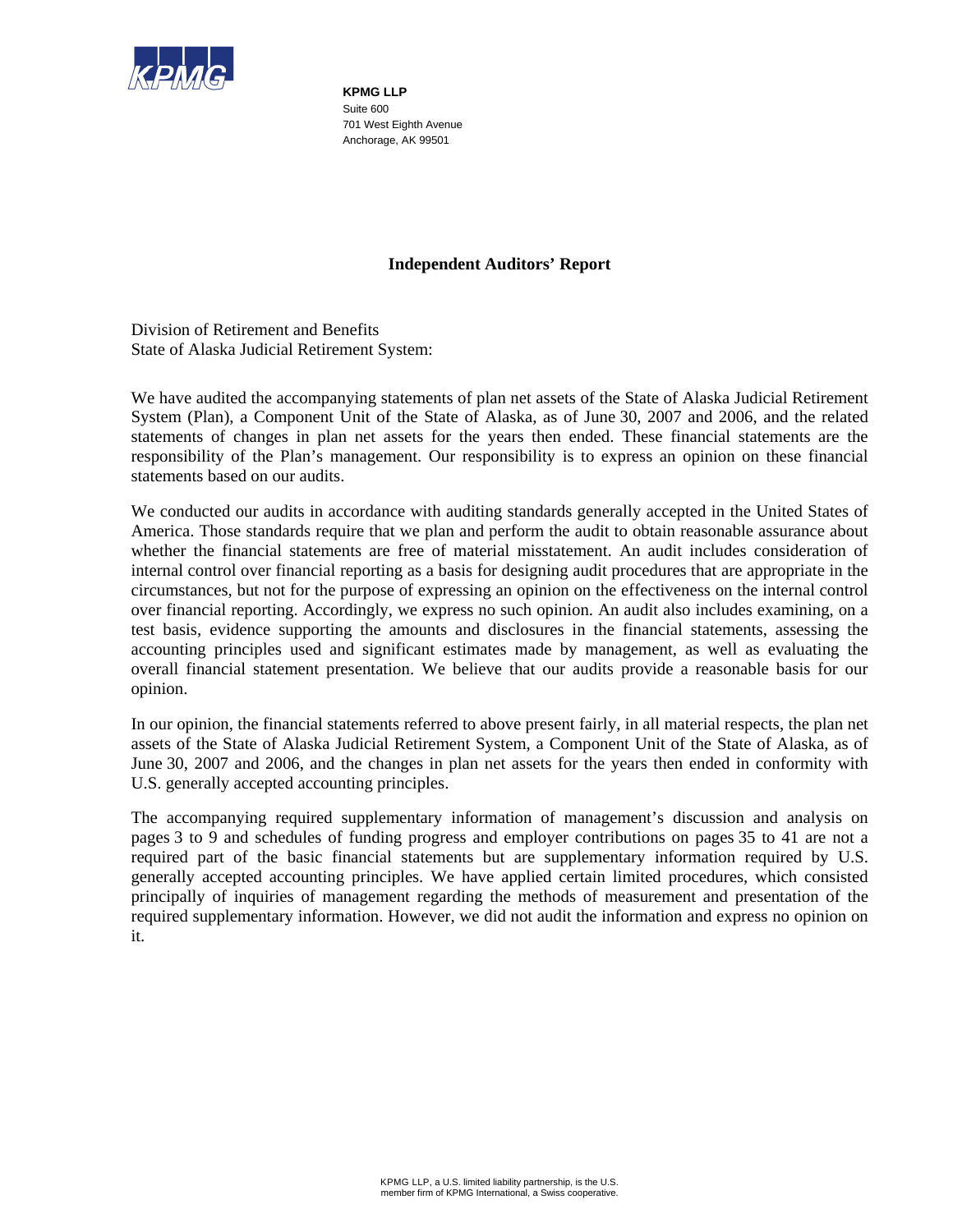

Our audits were conducted for the purpose of forming an opinion on the basic financial statements taken as a whole. Schedules 1 and 2 on pages 42 and 43 are presented for the purpose of additional analysis and are not a required part of the basic financial statements. This information is the responsibility of the Plan's management, has been subjected to the auditing procedures applied in the audits of the basic financial statements and, in our opinion, is fairly stated in all material respects in relation to the basic financial statements taken as a whole.



November 20, 2007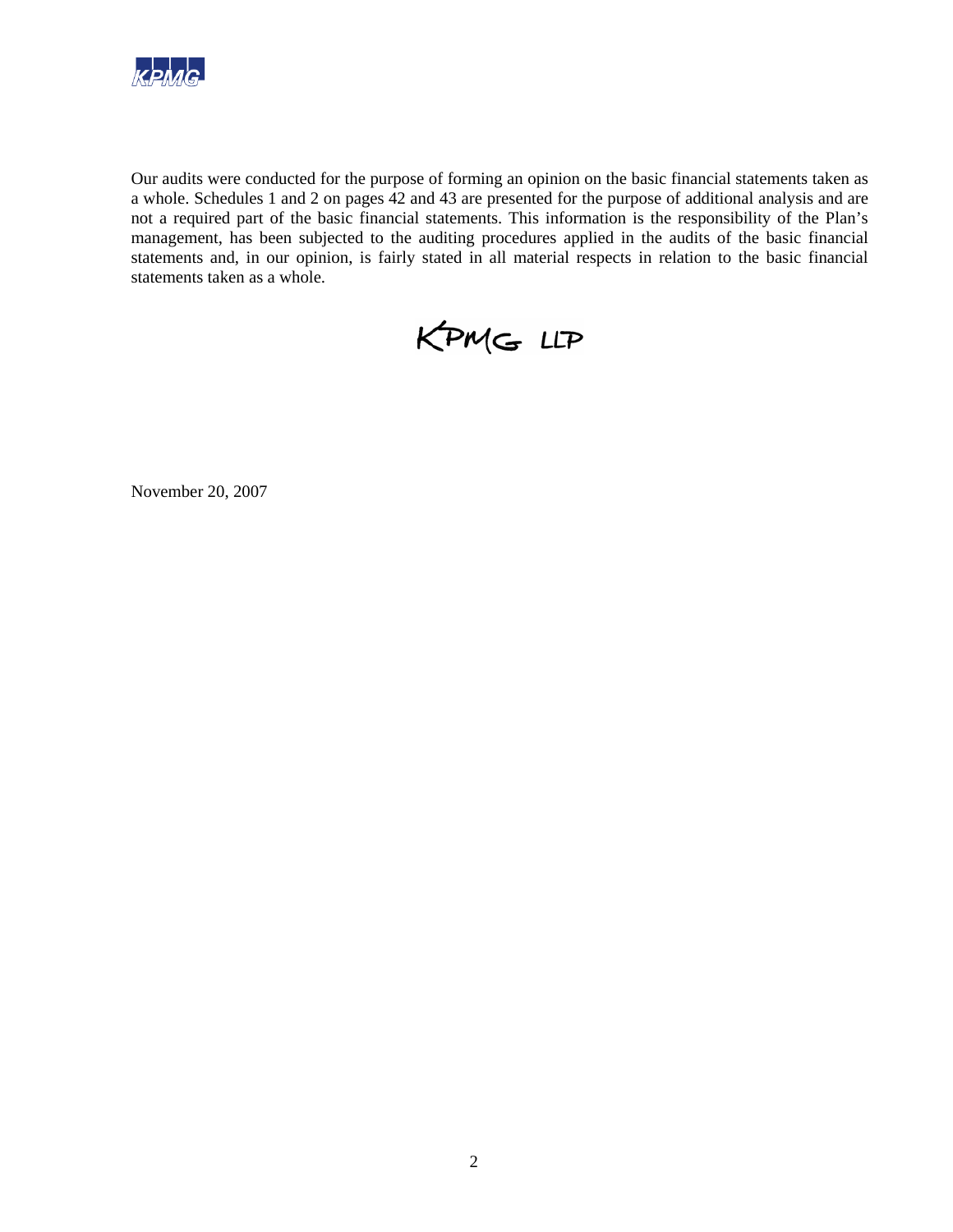(A Component Unit of the State of Alaska)

Management's Discussion and Analysis

June 30, 2007 and 2006

This section presents management's discussion and analysis (MD&A) of the Judicial Retirement System's (Plan) financial condition and performance for the years ended June 30, 2007 and 2006. This section is presented as a narrative overview and analysis. Please read the MD&A in conjunction with the financial statements, notes to the financial statements, required supplementary, and additional information to better understand the financial condition and performance of the Plan during the fiscal years ended June 30, 2007 and 2006. Information for fiscal year 2005 is presented for comparative purposes.

## **Financial Highlights**

The Plan's total assets exceeded its total liabilities by \$90,919,640 and \$79,710,103 at the close of fiscal years 2007 and 2006, respectively.

The Plan's "Net assets held in trust for pension and post employment healthcare benefits" as of June 30, 2007 and 2006 increased by \$11,209,537 or 14.1% and \$6,004,973 or 8.1% over fiscal years 2006 and 2005, respectively.

Plan members and employer contributions received totaled \$4,132,958 and \$3,145,660 during fiscal years 2007 and 2006, an increase of \$987,298 and \$663,320 or 31.4% and 26.7% from fiscal years 2006 and 2005, respectively.

Net investment income increased from \$8,041,936 fiscal year 2006 to \$14,214,167 in fiscal year 2007 and increased from \$5,569,108 in fiscal year 2005 to \$8,041,936 in fiscal year 2006; reflecting an increase of 76.8% from fiscal year 2006 to 2007 and 44.4% from fiscal year 2005 to 2006, respectively.

Pension benefit and post employment healthcare payments totaled \$7,061,710 and \$5,256,797 during fiscal years 2007 and 2006, respectively; reflecting an increase of \$1,804,913 and \$476,463 or 34.33% and 10.0% from fiscal years 2006 and 2005, respectively.

#### **Overview of the Financial Statements**

This discussion and analysis is intended to serve as an introduction to the Plan's basic financial statements. The Plan's basic financial statements are comprised of three components: (1) statement of plan net assets, (2) statement of changes in plan net assets, and (3) notes to financial statements. This report also contains required supplementary information in addition to the basic financial statements.

*Statement of Plan Net Assets* – This statement presents information regarding the Plan's assets, liabilities, and net assets. Net assets represent the total amount of assets less the total amount of liabilities.

*Statement of Changes in Plan Net Assets* – This statement presents how the Plan's net assets changed during the fiscal year as a result of contributions, investment income, operating deductions, and transfers.

The above statements represent resources available for investment and payment of benefits as of the fiscal year end and the sources and uses of those funds during the fiscal year.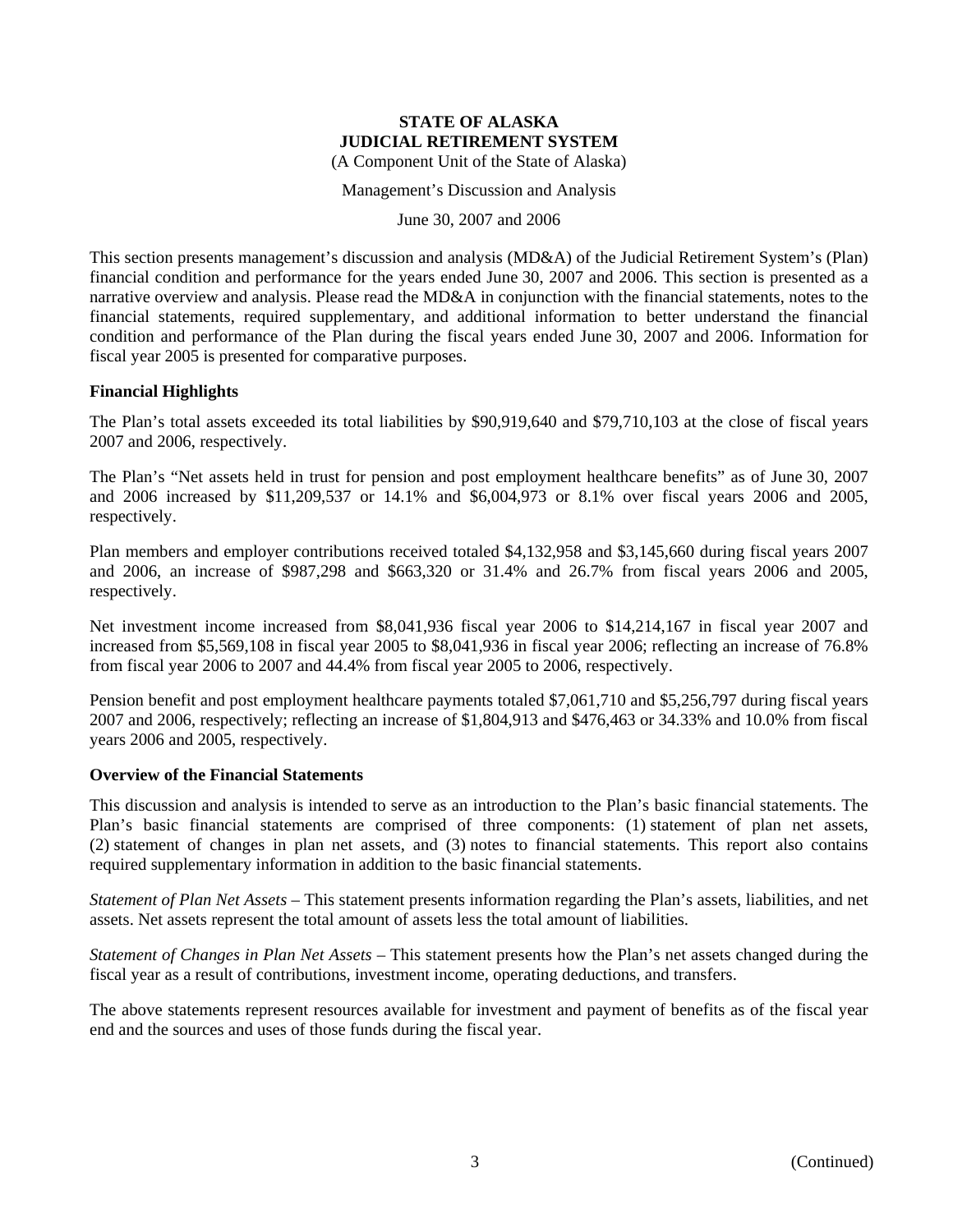(A Component Unit of the State of Alaska)

Management's Discussion and Analysis

June 30, 2007 and 2006

#### **Overview of the Financial Statements (Cont.)**

*Notes to Financial Statements* – The notes to the financial statements are an integral part of the financial statements and provide additional detailed information and schedules to better understand the Plan's financial statements.

*Required Supplementary Information* – The required supplementary information consists of three schedules and related notes concerning the funded status of the Plan and actuarial assumptions and methods used in the actuarial valuation report.

*Other Supplementary Schedules* – Other supplementary schedules include detailed information on administrative and investment deductions incurred by the Plan and payments to consultants other than investment advisors for professional services.

## **Condensed Financial Information**

|                                       |             | <b>Net Assets</b> |                     |            |            |
|---------------------------------------|-------------|-------------------|---------------------|------------|------------|
|                                       |             |                   | Increase/(decrease) |            |            |
| <b>Description</b>                    | 2007        | 2006              | Amount              | Percentage | 2005       |
| Assets:                               |             |                   |                     |            |            |
| \$<br>Cash and cash equivalents       | 194,177     | 50,743            | 143,434             | 282.7%     | 103,196    |
| Due from State of Alaska General Fund |             | 362,570           | (362, 570)          | (100.0)    |            |
| Contributions receivable              | 175,201     | 116,792           | 58,409              | 50.0       | 116,370    |
| Securities lending collateral         | 10,728,980  | 8,007,877         | 2,721,103           | 34.0       | 6,146,096  |
| Investments, at fair value            | 90,598,268  | 79,224,935        | 11,373,333          | 14.4       | 73,569,928 |
| Total assets                          | 101,696,626 | 87,762,917        | 13,933,709          | 15.9       | 79,935,590 |
| Liabilities:                          |             |                   |                     |            |            |
| Accrued expenses                      | 43,821      | 44,937            | (1,116)             | (2.5)      | 56,588     |
| Securities lending collateral payable | 10,728,980  | 8,007,877         | 2,721,103           | 34.0       | 6,146,096  |
| Due to State of Alaska General Fund   | 4,185       |                   | 4,185               | 100.0      | 27,776     |
| <b>Total liabilities</b>              | 10,776,986  | 8,052,814         | 2,724,172           | 33.8       | 6,230,460  |
| \$.<br>Net assets                     | 90,919,640  | 79,710,103        | 11,209,537          | 14.1%      | 73,705,130 |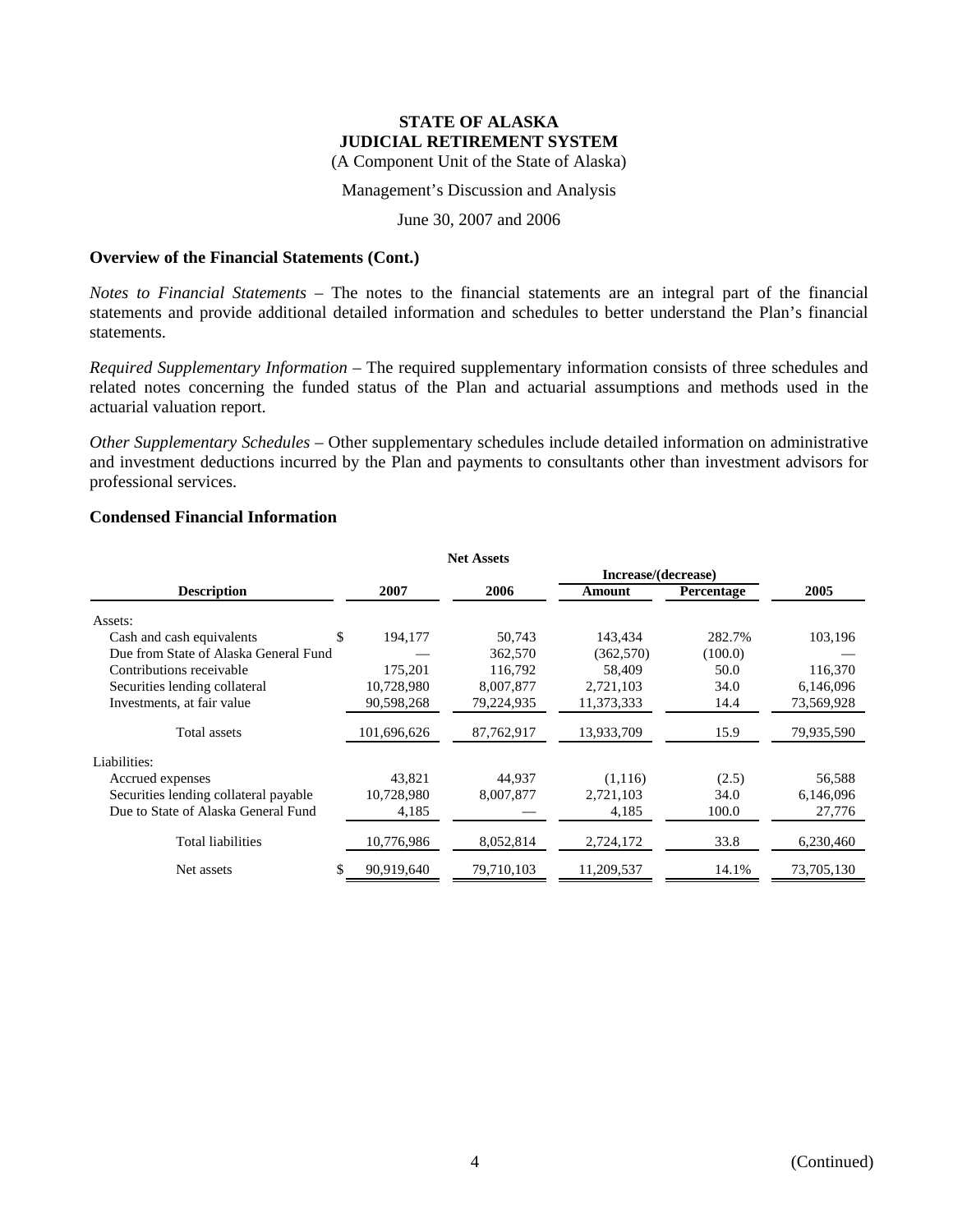(A Component Unit of the State of Alaska)

Management's Discussion and Analysis

June 30, 2007 and 2006

#### **Condensed Financial Information (Cont.)**

#### **Changes in Net Assets**

|                                    |    |              |            | Increase/(decrease) |            |            |
|------------------------------------|----|--------------|------------|---------------------|------------|------------|
| <b>Description</b>                 |    | 2007         | 2006       | Amount              | Percentage | 2005       |
| Net assets, beginning of year      | \$ | 79,710,103   | 73,705,130 | 6,004,973           | 8.1%       | 70,455,634 |
| Additions:                         |    |              |            |                     |            |            |
| Contributions                      |    | 4,132,958    | 3,145,660  | 987.298             | 31.4       | 2,482,340  |
| Net investment income              |    | 14,214,167   | 8,041,936  | 6,172,231           | 76.8       | 5,569,108  |
| Transfer from Retiree Health Fund  |    |              | 125,000    | (125,000)           | (100.0)    |            |
| Total additions                    |    | 18, 347, 125 | 11,312,596 | 7,034,529           | 62.2       | 8,051,448  |
| Deductions:                        |    |              |            |                     |            |            |
| Pension benefits                   |    | 6,232,138    | 4,466,917  | 1,765,221           | 39.5       | 4,052,060  |
| Postemployment healthcare benefits |    | 829,572      | 789,880    | 39,692              | 5.0        | 728,274    |
| Administrative                     |    | 75,878       | 50,826     | 25,052              | 49.3       | 21,618     |
| Total deductions                   |    | 7,137,588    | 5,307,623  | 1,829,965           | 34.5       | 4,801,952  |
| Increase in net assets             |    | 11,209,537   | 6,004,973  | 5,204,564           | 86.7       | 3,249,496  |
| Net assets, end of year            | S  | 90,919,640   | 79,710,103 | 11,209,537          | 14.1%      | 73.705.130 |

#### **Financial Analysis of the Plan**

The Statements of Plan Net Assets as of June 30, 2007 and 2006 showed total assets exceeding total liabilities by \$90,919,640 and \$79,710,103, respectively. These amounts represent the Plan's "Net assets held in trust for pension and post employment healthcare benefits." The entire amount is available to cover the Plan's obligations to pay pension and post employment healthcare benefits to its members and their beneficiaries.

These amounts also represent an increase in "Net assets held in trust for pension and post employment healthcare benefits" of \$11,209,537 or 14.1% and \$6,004,973 or 8.1% from fiscal years 2006 and 2005, respectively. Over the long term, plan members and employer contributions, as well as investment income earned, are expected to sufficiently fund the pension benefit and post employment healthcare costs of the Plan.

The investment of pension funds is a long-term undertaking. On an annual basis, the Alaska Retirement Management Board (ARMB) reviews and adopts an asset allocation strategy to ensure the asset mix will remain at an optimal risk/return level given the Plan's constraints and objectives. During fiscal year 2007, the ARMB adopted an asset allocation that includes 41% in domestic equities, 18% in international equities, 2% emerging markets equity, 15% in domestic fixed income, 3% in international fixed income, 2% in High Yield, 5% treasury inflation protection pool, 4% in Absolute Return, and 10% in real estate. This asset allocation is expected to provide a five-year median return of 7.86%.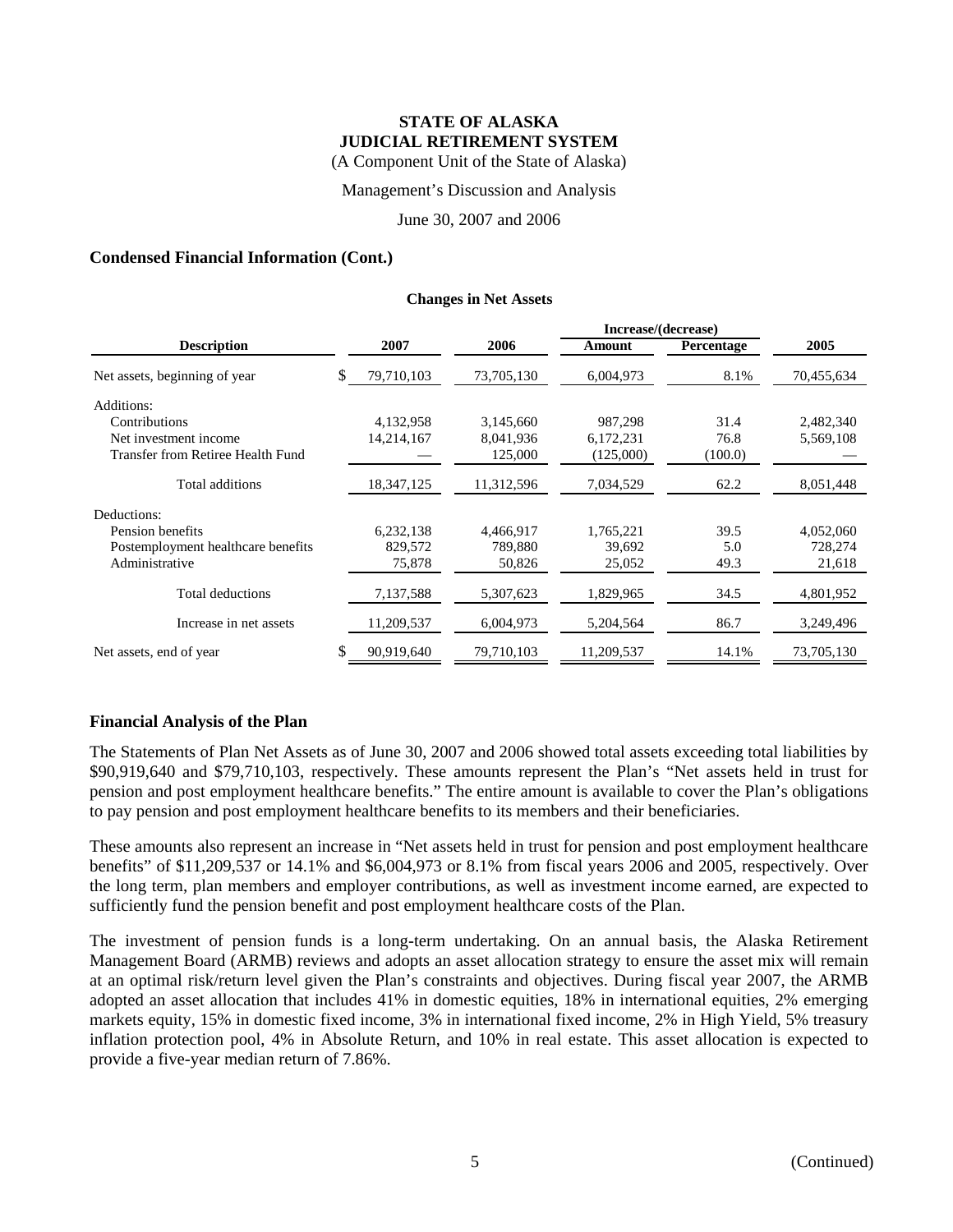(A Component Unit of the State of Alaska)

Management's Discussion and Analysis

June 30, 2007 and 2006

#### **Financial Analysis of the Plan (Cont.)**

For fiscal years 2007 and 2006, the Plan's investments generated an 18.41% and an 11.37% rate of return, respectively. The Plan's annualized rate of return was 12.68% over the last three years and 11.29% over the last five years.

## **Actuarial Valuations and Funding Progress**

The overall objective of a pension fund is to accumulate sufficient funds to meet all expected future obligations to members. The employer contribution requirements are actuarially determined as a percentage of eligible salaries, and reflect the cost of benefits accruing in the fiscal year following the valuation date and a 25–year fixed amortization of the unfunded accrued liability. The amortization period and employer contribution levels are typically recommended by the Actuary and adopted by the administrator biennially. Barring legislative changes, the contribution rate is expected to remain constant as a percentage of payroll. The ratio of assets to liabilities decreased from 77.1% to 61.5% during the two-year period ending June 30, 2006. Increasing health costs and salary increases for active judges that affect pension benefits for retirees impacted the Plan's funding ratio as of June 30, 2006 and appropriate rate increases in fiscal years 2008 and 2009 will be charged to the employer.

A summary of the actuarial assumptions and methods is presented in the Notes to the Required Supplementary Information. The assumptions, when applied in combination, fairly represent past and anticipated future experience of the Plan.

|                     | <b>Valuation year</b> |              |
|---------------------|-----------------------|--------------|
|                     | 2006                  | 2004         |
| Valuation assets    | 79,710,103            | 70,455,634   |
| Accrued liabilities | 129,614,185           | 91, 361, 249 |
| Funding ratio       | 61.5%                 | 77.1%        |

#### **Contributions, Investment Income and Transfer**

The additions required to fund retirement benefits are accumulated through a combination of employer and plan members' contributions, investment income and a transfer.

**Additions**

|                                    | Auditions |            |            |                     |            |           |  |  |  |
|------------------------------------|-----------|------------|------------|---------------------|------------|-----------|--|--|--|
|                                    |           |            |            | Increase/(decrease) |            |           |  |  |  |
|                                    |           | 2007       | 2006       | Amount              | Percentage | 2005      |  |  |  |
| Plan members contributions         |           | 477,215    | 374.153    | 103,062             | 27.5%      | 335,242   |  |  |  |
| <b>Employer contributions</b>      |           | 3,655,743  | 2,771,507  | 884,236             | 31.9       | 2,147,098 |  |  |  |
| Net investment income              |           | 14.214.167 | 8,041,936  | 6,172,231           | 76.8       | 5,569,108 |  |  |  |
| Transfers from Retiree Health Fund |           |            | 125,000    | (125,000)           | (100.0)    |           |  |  |  |
| Total                              |           | 18.347.125 | 11.312.596 | 7.034.529           | 62.2%      | 8.051.448 |  |  |  |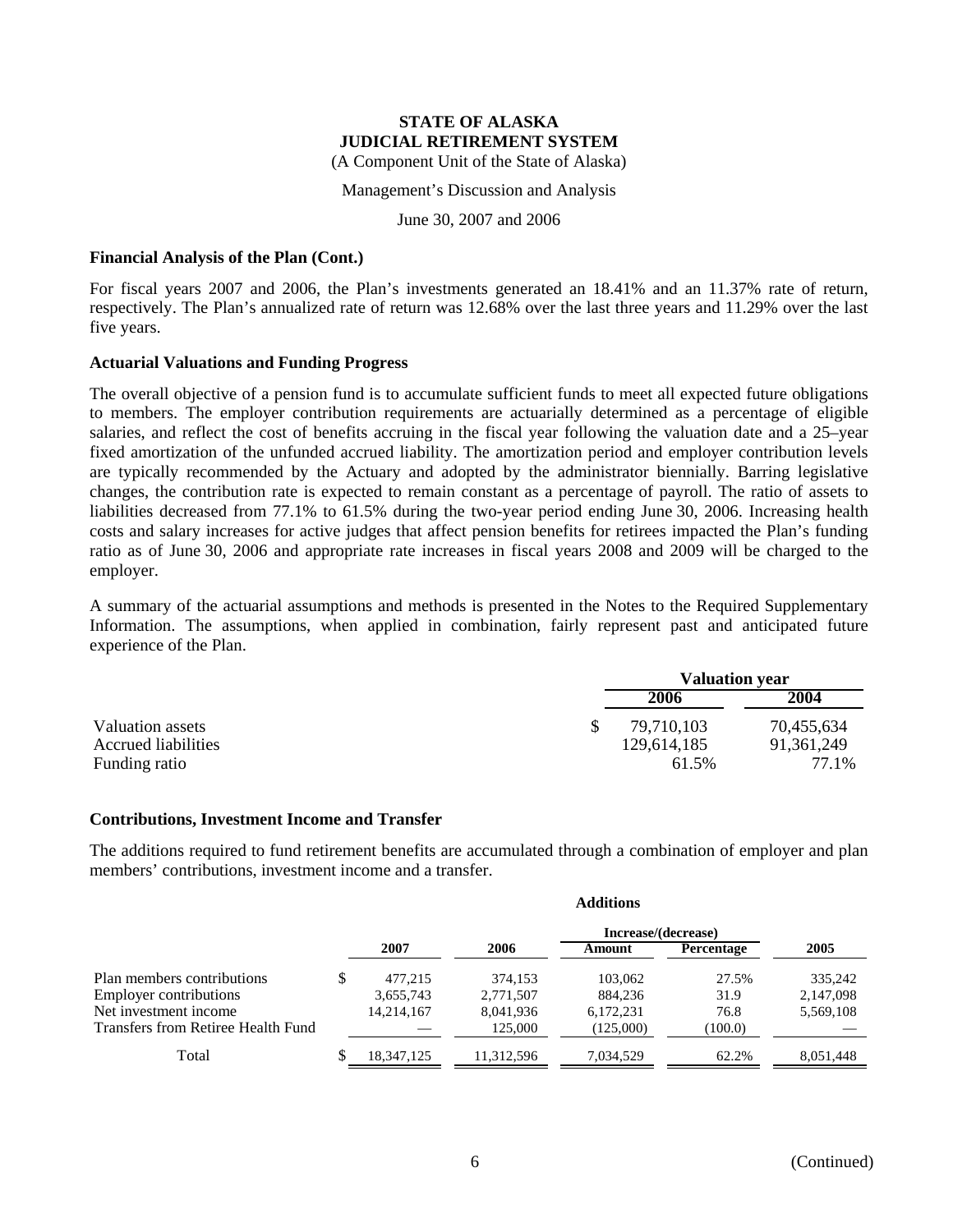(A Component Unit of the State of Alaska)

Management's Discussion and Analysis

June 30, 2007 and 2006

## **Contributions, Investment Income and Transfer (Cont.)**

Employer contributions increased from \$2,771,507 during fiscal year 2006 to \$3,655,743 during fiscal year 2007, an increase of \$884,236 or 31.9%. There was an increase from \$2,147,098 during fiscal year 2005 to \$2,771,507 during fiscal year 2006, an increase of \$624,409 or 29.1%.

The employer contribution rate rose from 33.53% in fiscal years 2005 and 2006 to 37.37% in fiscal year 2007, a change in the employer rate of 3.84% of eligible compensation, or an 11.45% increase over the previous years. Employer contribution rates for the Plan are determined for a two-year period. The increase is largely due to changes in actuarial assumptions and methods implemented in the valuation for the period ending June 30, 2004 (the valuation used to set fiscal year 2006 and 2007 employer contribution rates).

In 2007, net investment income increased by \$6,172,231 or 76.8% over amounts recorded in fiscal year 2006. Net Investment income increased by \$2,472,828 or 44.4% over amounts recorded in fiscal year 2005. The Plan's total returns were 18.41%, 11.37% and 8.49% for the years ending 2007, 2006 and 2005, respectively. The Plan had more than seventy-one percent of invested assets in domestic equity, international equity and real estate. The Domestic Equity Pool realized a return of 20.1% in 2007 compared to 9.2% in 2006. The International Equity Pool realized a return of 27.9% in 2007 compared to 28.3% in 2006. The Real Estate Pool realized a return of 20.7% in 2007 compared to 18.6% in 2006.

Over the long term, investment income has been a major component of additions to plan assets. During fiscal year 2007, the Plan continued to record significant rates of return on investments. The actuarial rate of return used in the actuarial valuation report to determine liabilities of the Plan is 8.25%. The actual rate of return exceeded the actuarial rate of return for the third consecutive year.

During 2006, a review was conducted of all medical reserve amounts in the Retiree Health Fund. The result was excess reserve balances over those deemed necessary for the continued operation of the Retiree Health Fund. The excess amount was allocated to plans participating in the Retiree Health Fund. In fiscal year 2006, the Plan recognized a transfer of \$125,000 from the Retiree Health Fund. No transfer occurred in 2007.

## **Benefits and Other Deductions**

The primary deduction of the Plan is the payment of pension and post employment healthcare benefits. These benefit payments and the cost of administering the Plan comprises the costs of operation.

|                                         | <b>Deductions</b> |                      |                      |                     |              |                      |  |  |  |  |
|-----------------------------------------|-------------------|----------------------|----------------------|---------------------|--------------|----------------------|--|--|--|--|
|                                         |                   | Increase/(decrease)  |                      |                     |              |                      |  |  |  |  |
|                                         |                   | 2007                 | 2006                 | Amount              | Percentage   | 2005                 |  |  |  |  |
| Pension benefits<br>Healthcare benefits | \$                | 6,232,138<br>829,572 | 4,466,917<br>789,880 | 1,765,221<br>39,692 | 39.5%<br>5.0 | 4,052,060<br>728,274 |  |  |  |  |
| Administrative                          |                   | 75,878               | 50,826               | 25,052              | 49.3         | 21,618               |  |  |  |  |
| Total                                   |                   | 7,137,588            | 5.307.623            | 1.829.965           | 34.5%        | 4.801.952            |  |  |  |  |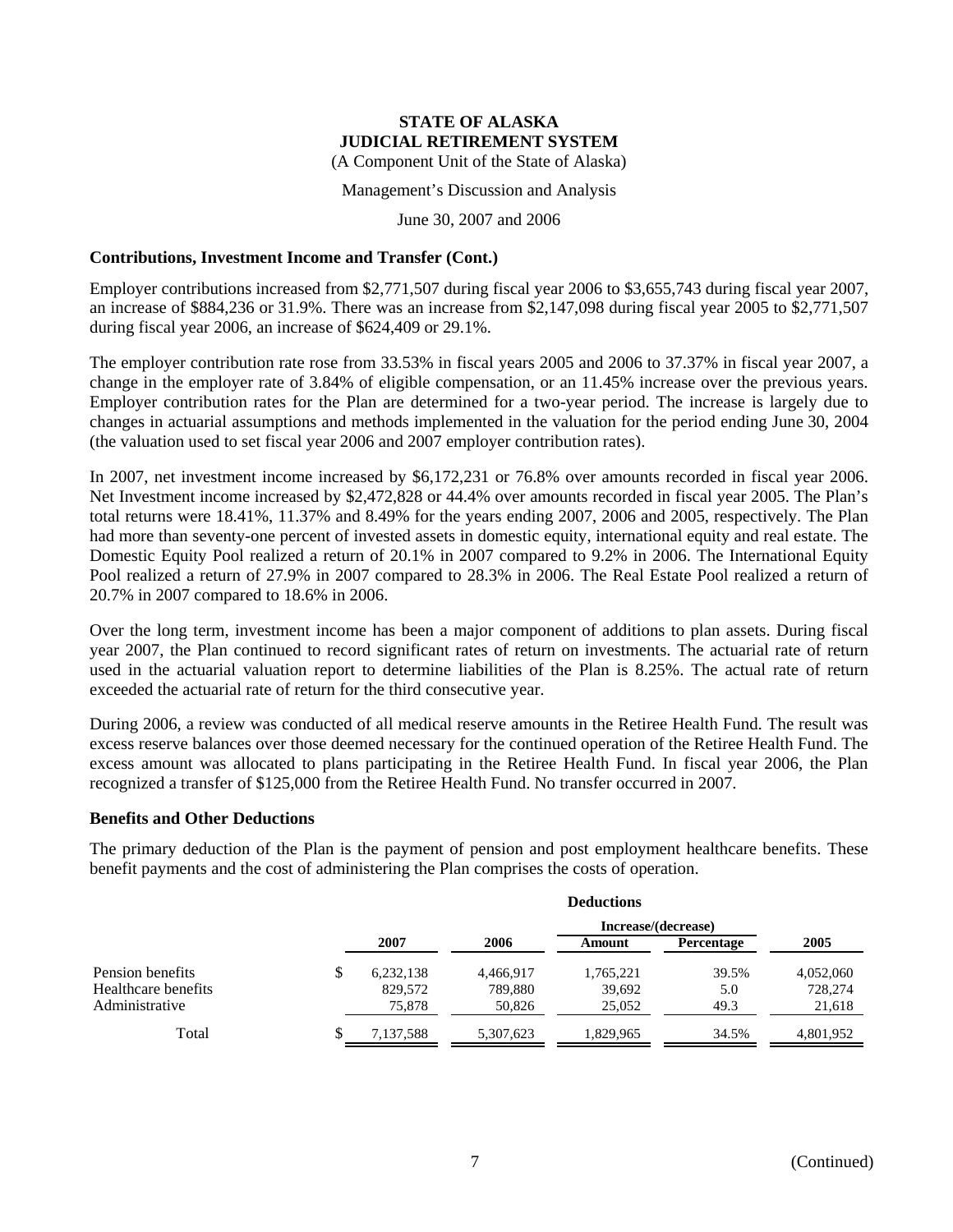(A Component Unit of the State of Alaska)

Management's Discussion and Analysis

June 30, 2007 and 2006

#### **Benefits and Other Deductions (Cont.)**

Pension benefit payments in 2007 and 2006 increased \$1,765,221 and \$414,857 or 39.5% and 10.2% from fiscal years 2006 and 2005, respectively. The increases in pension benefits were the result of more members receiving retirement benefits.

Post employment healthcare benefits in 2007 and 2006 increased \$39,692 and \$61,606 or 5.0% and 8.5%, from fiscal year 2006 and 2005, respectively. Healthcare costs continue to rise year over year and this increase is directly related to the number of new retirees in the Plan.

## **Funding**

Retirement benefits are financed by accumulations from employer and plan members contributions and income earned on Plan investments.

- The employer contribution rate is calculated by the Plan's consulting actuary and approved by the administrator. Contributions are determined on a biennial basis.
- Plan member contributions are set by Alaska Statute 22.25.011.
- The ARMB works with an external consultant to determine the proper asset allocation strategy.

#### **Legislation**

During the fiscal year 2007 legislative session, no laws were enacted that affected the Plan.

## **Economic Conditions, Future Contribution Rates, and Status of Unfunded Liability**

The financial market environment continues to challenge investors. With the threat of inflation, interest rate increases by the Federal Reserve Bank, and continued turmoil in the Middle East, many forces once again pose challenges to Plan investments. The ARMB continues to diversify the portfolio of the Plan to maintain an optimal risk/return ratio.

Employer contribution rates will increase significantly in fiscal year 2008 due to: (1) a revaluation of the June 30, 2004 actuarial valuation report and (2) Senate Bill 237 becoming effective July 1, 2006. Senate Bill 237 increased the salaries for sitting judges by fifty percent and increased the number of sitting judges by six. Because the pension benefit for retired members is based on the current authorized salary for the position from which they retired, this law results in a significant increase in benefits to retired members of the Plan.

The replication of the June 30, 2004, actuarial valuation discovered that the prior consulting actuary valued the health insurance premium as a family unit. The Plan's current consulting actuary recommended valuing the healthcare liabilities using a health insurance premium per individual. The replication and subsequent revaluation of the liabilities had an effect of increasing the Plan's employer contribution rate by 13.45%. As the budget process for fiscal year 2007 was complete prior to the results of the replication, the fiscal year 2007 employer contribution rate will remain at the rate developed with the original actuarial valuation (37.37%), which is an 11.45% increase over the fiscal year 2006 employer contribution rate of 33.53%. Contribution rates are typically set for a two-year period. However, the employer contribution rate for fiscal year 2008, set using the original June 30, 2004 valuation, will be adjusted based on the results of the June 30, 2006, actuarial valuation.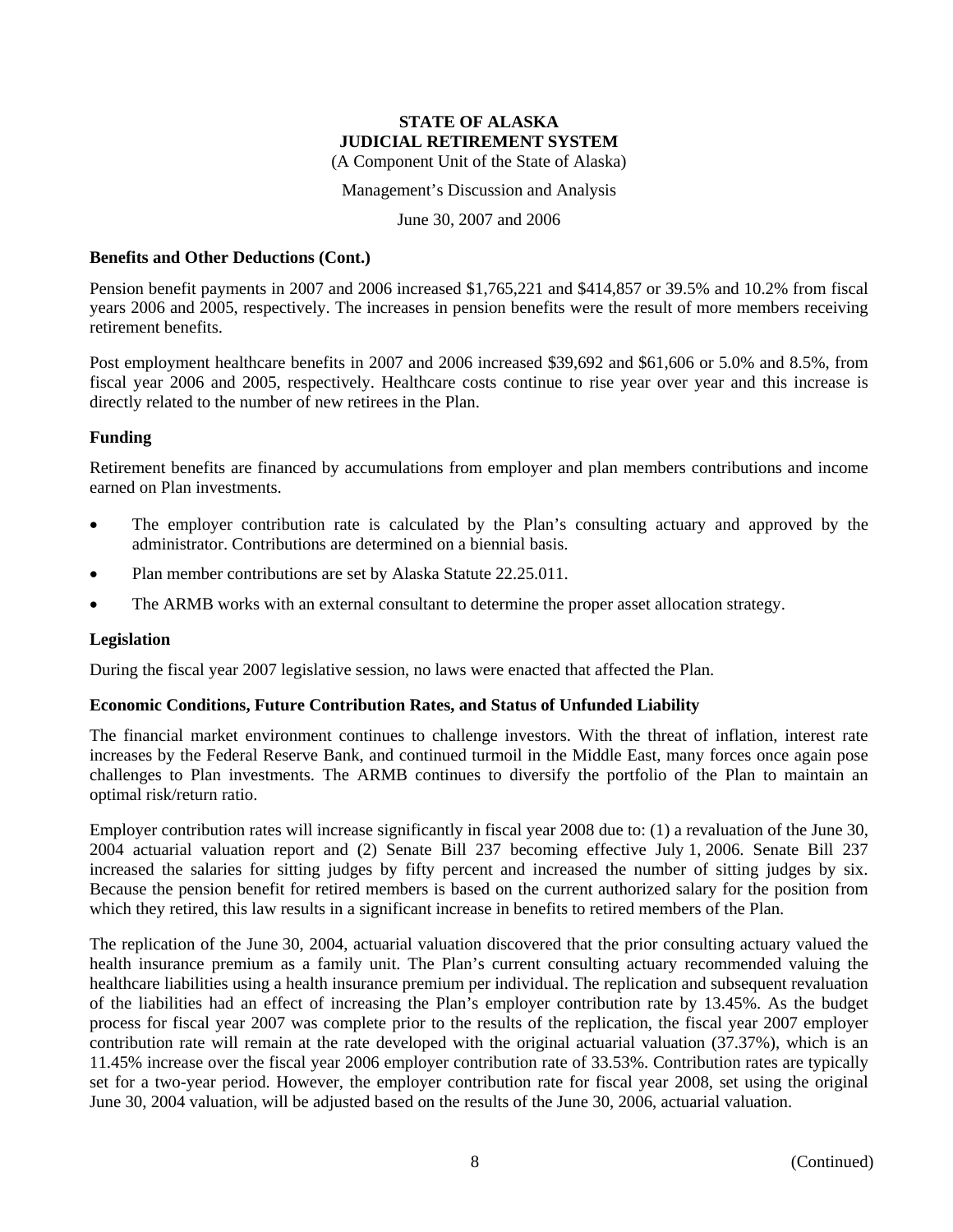(A Component Unit of the State of Alaska)

Management's Discussion and Analysis

June 30, 2007 and 2006

## **Economic Conditions, Future Contribution Rates, and Status of Unfunded Liability (Cont.)**

The June 30, 2004, actuarial valuation replication for the Plan reported a funding ratio of 77.1% and an unfunded liability of \$20.9 million. The original June 30, 2004, actuarial valuation for the Plan reported a funding ratio of 88.8% and an unfunded liability of \$9.6 million. The June 30, 2006, actuarial valuation set the fiscal year 2008 and 2009 employer contribution rate at 57.70%.

## **Requests for Information**

This financial report is designed to provide a general overview of the Plan's financial condition for those with interest in the Plan's finances. Questions concerning any of the information provided in this report or requests for additional financial information should be addressed to the State of Alaska, Division of Retirement & Benefits, P.O. Box 110203, Juneau, Alaska 99811-0203.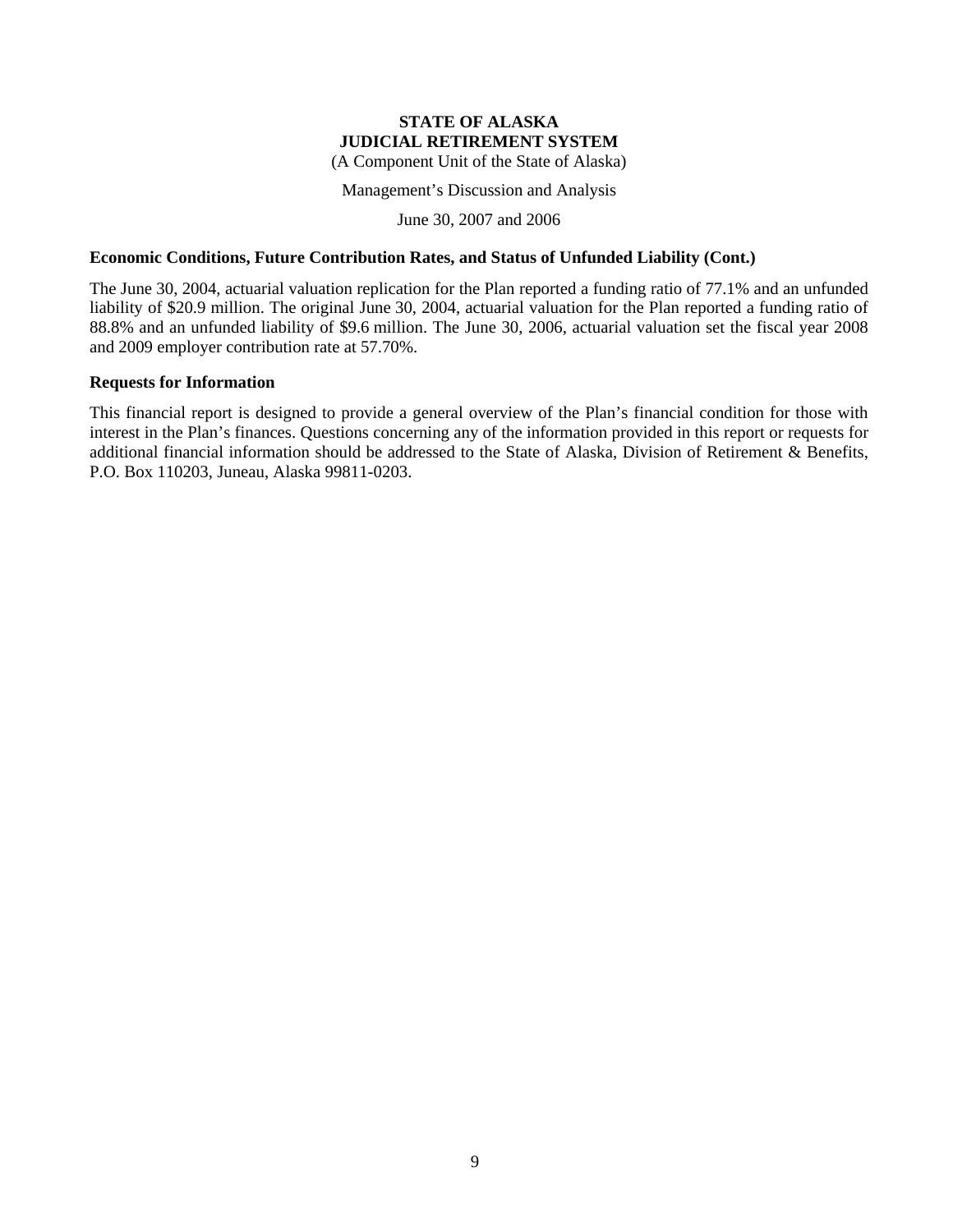Statements of Plan Net Assets June 30, 2007 and 2006

|                                                                                                                                                                                                                                                                                               |              | 2007                                                                                                                  |                                                                                                | 2006                                                                                                                  |                                                                                            |                                                                        |                                                                                            |
|-----------------------------------------------------------------------------------------------------------------------------------------------------------------------------------------------------------------------------------------------------------------------------------------------|--------------|-----------------------------------------------------------------------------------------------------------------------|------------------------------------------------------------------------------------------------|-----------------------------------------------------------------------------------------------------------------------|--------------------------------------------------------------------------------------------|------------------------------------------------------------------------|--------------------------------------------------------------------------------------------|
|                                                                                                                                                                                                                                                                                               |              | Postemployment                                                                                                        |                                                                                                |                                                                                                                       | Postemployment                                                                             |                                                                        |                                                                                            |
|                                                                                                                                                                                                                                                                                               |              | <b>Pension</b>                                                                                                        | healthcare                                                                                     | Total                                                                                                                 | <b>Pension</b>                                                                             | healthcare                                                             | <b>Total</b>                                                                               |
| Assets:<br>Cash and cash equivalents (notes 3 and 5):<br>Short-term fixed income pool<br>Securities lending collateral                                                                                                                                                                        | $\mathsf{s}$ | 168,320<br>9,300,307                                                                                                  | 25.857<br>1,428,673                                                                            | 194.177<br>10,728,980                                                                                                 | 45.182<br>7,130,300                                                                        | 5,561<br>877,577                                                       | 50.743<br>8,007,877                                                                        |
| Total cash and cash equivalents                                                                                                                                                                                                                                                               |              | 9,468,627                                                                                                             | 1,454,530                                                                                      | 10,923,157                                                                                                            | 7,175,482                                                                                  | 883.138                                                                | 8,058,620                                                                                  |
| Receivables:<br>Contributions<br>Due from State of Alaska General Fund (note 1)                                                                                                                                                                                                               |              | 151.872                                                                                                               | 23,329                                                                                         | 175,201                                                                                                               | 103.993<br>322,836                                                                         | 12.799<br>39,734                                                       | 116.792<br>362,570                                                                         |
| Total receivable                                                                                                                                                                                                                                                                              |              | 151,872                                                                                                               | 23,329                                                                                         | 175,201                                                                                                               | 426,829                                                                                    | 52,533                                                                 | 479,362                                                                                    |
| Investments (notes 3, 4, 5 and 7):<br>Domestic equity pool<br>Domestic fixed income pool<br>International equity pool<br>Emerging markets equity pool<br>Treasury inflation protection pool<br>Real estate pool<br>International fixed income pool<br>High yield pool<br>Absolute return pool |              | 34,153,116<br>12,106,739<br>16,857,700<br>2.178.998<br>3.963.636<br>10,906,484<br>1,431,104<br>1,525,562<br>3,514,904 | 1.561.057<br>553,370<br>770,525<br>99.596<br>181.168<br>498,509<br>65,412<br>69.730<br>160,658 | 35,714,173<br>12,660,109<br>17,628,225<br>2.278.594<br>4,144,804<br>11,404,993<br>1,496,516<br>1.595.292<br>3,675,562 | 31,440,800<br>17,043,292<br>14,906,061<br>8.815.022<br>1,424,172<br>1.218.055<br>2,031,315 | 959.524<br>520,134<br>454,910<br>269,021<br>43,463<br>37.173<br>61,993 | 32,400,324<br>17,563,426<br>15,360,971<br>9,084,043<br>1,467,635<br>1.255.228<br>2,093,308 |
| Total investments                                                                                                                                                                                                                                                                             |              | 86,638,243                                                                                                            | 3,960,025                                                                                      | 90.598.268                                                                                                            | 76,878,717                                                                                 | 2,346,218                                                              | 79,224,935                                                                                 |
| Total assets                                                                                                                                                                                                                                                                                  |              | 96,258,742                                                                                                            | 5,437,884                                                                                      | 101,696,626                                                                                                           | 84,481,028                                                                                 | 3,281,889                                                              | 87,762,917                                                                                 |
| Liabilities:<br>Accrued expenses<br>Securities lending collateral payable (note 5)<br>Due to State of Alaska General Fund                                                                                                                                                                     |              | 37,986<br>9,300,307<br>3,627                                                                                          | 5.835<br>1,428,673<br>558                                                                      | 43.821<br>10,728,980<br>4,185                                                                                         | 40,012<br>7,130,300                                                                        | 4.925<br>877,577                                                       | 44.937<br>8,007,877                                                                        |
| <b>Total liabilities</b>                                                                                                                                                                                                                                                                      |              | 9,341,920                                                                                                             | 1,435,066                                                                                      | 10,776,986                                                                                                            | 7,170,312                                                                                  | 882,502                                                                | 8,052,814                                                                                  |
| Commitments and contingencies (note 8)                                                                                                                                                                                                                                                        |              |                                                                                                                       |                                                                                                |                                                                                                                       |                                                                                            |                                                                        |                                                                                            |
| Net assets held in trust for<br>pension and postemployment<br>healthcare benefits                                                                                                                                                                                                             |              | 86.916.822                                                                                                            | 4.002.818                                                                                      | 90.919.640                                                                                                            | 77.310.716                                                                                 | 2.399.387                                                              | 79.710.103                                                                                 |

(Schedules of funding progress are presented on pages 35 and 36.)

See accompanying notes to financial statements.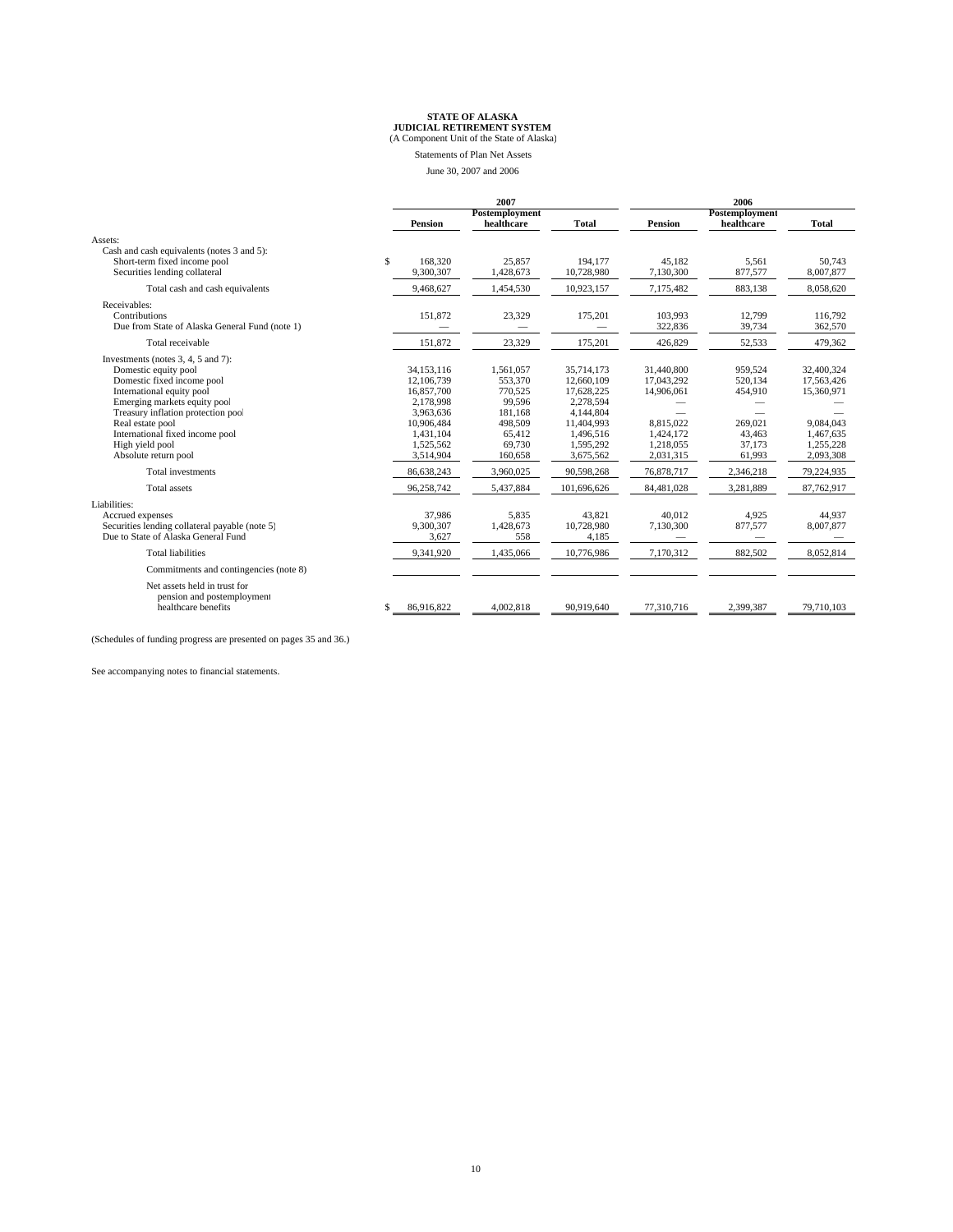Statements of Changes in Plan Net Assets

Years ended June 30, 2007 and 2006

|                                               |    | 2007                 |                   | 2006                 |                      |                   |                      |
|-----------------------------------------------|----|----------------------|-------------------|----------------------|----------------------|-------------------|----------------------|
|                                               |    |                      | Postemployment    |                      |                      | Postemployment    |                      |
|                                               |    | <b>Pension</b>       | healthcare        | <b>Total</b>         | <b>Pension</b>       | healthcare        | <b>Total</b>         |
| Additions:                                    |    |                      |                   |                      |                      |                   |                      |
| Contributions:                                |    |                      |                   |                      |                      |                   |                      |
| Employer<br>Plan members                      | \$ | 3.168.943<br>413.669 | 486,800<br>63.546 | 3.655.743<br>477,215 | 2.467.780<br>333,150 | 303.727<br>41,003 | 2.771.507<br>374,153 |
|                                               |    |                      |                   |                      |                      |                   |                      |
| Total contributions                           |    | 3,582,612            | 550,346           | 4,132,958            | 2,800,930            | 344,730           | 3,145,660            |
| Investment income:                            |    |                      |                   |                      |                      |                   |                      |
| Net appreciation in fair value (note 3)       |    | 10.132.685           | 1.556.540         | 11,689,225           | 5,268,991            | 648.492           | 5,917,483            |
| Interest                                      |    | 761.517              | 116,981           | 878,498              | 908.533              | 111,820           | 1,020,353            |
| Dividends                                     |    | 1,563,267            | 240,142           | 1,803,409            | 1,132,581            | 139,395           | 1,271,976            |
| Total investment income                       |    | 12,457,469           | 1,913,663         | 14,371,132           | 7,310,105            | 899,707           | 8,209,812            |
| Less investment expense                       |    | 157,881              | 24,254            | 182,135              | 166,368              | 20,476            | 186,844              |
| Net investment income before securities       |    |                      |                   |                      |                      |                   |                      |
| lending activities                            |    | 12,299,588           | 1,889,409         | 14,188,997           | 7,143,737            | 879,231           | 8,022,968            |
| Securities lending income (note 5)            |    | 405.029              | 62.219            | 467.248              | 284.395              | 35,002            | 319.397              |
| Less securities lending expenses (note 5)     |    | 383,211              | 58,867            | 442,078              | 267,505              | 32,924            | 300,429              |
| Net income from securities lending activities |    | 21,818               | 3,352             | 25,170               | 16.890               | 2,078             | 18,968               |
| Net investment income                         |    | 12,321,406           | 1,892,761         | 14,214,167           | 7,160,627            | 881,309           | 8,041,936            |
| Transfer from retiree health fund (note 6)    |    |                      |                   |                      | 111,301              | 13,699            | 125,000              |
| <b>Total additions</b>                        |    | 15,904,018           | 2,443,107         | 18,347,125           | 10,072,858           | 1,239,738         | 11,312,596           |
| Deductions:                                   |    |                      |                   |                      |                      |                   |                      |
| <b>Benefits</b>                               |    | 6,232,138            | 829,572           | 7,061,710            | 4,466,917            | 789,880           | 5,256,797            |
| Administrative                                |    | 65,774               | 10,104            | 75,878               | 45,256               | 5,570             | 50,826               |
| <b>Total deductions</b>                       |    | 6,297,912            | 839,676           | 7,137,588            | 4,512,173            | 795,450           | 5,307,623            |
| Net increase                                  |    | 9,606,106            | 1,603,431         | 11,209,537           | 5,560,685            | 444,288           | 6,004,973            |
| Net assets held in trust for pension and      |    |                      |                   |                      |                      |                   |                      |
| Postemployment healthcare benefits:           |    |                      |                   |                      |                      |                   |                      |
| Balance, beginning of year                    |    | 77,310,716           | 2,399,387         | 79,710,103           | 71,750,031           | 1,955,099         | 73,705,130           |
| Balance, end of year                          | S  | 86,916,822           | 4,002,818         | 90,919,640           | 77,310,716           | 2,399,387         | 79,710,103           |

See accompanying notes to financial statements.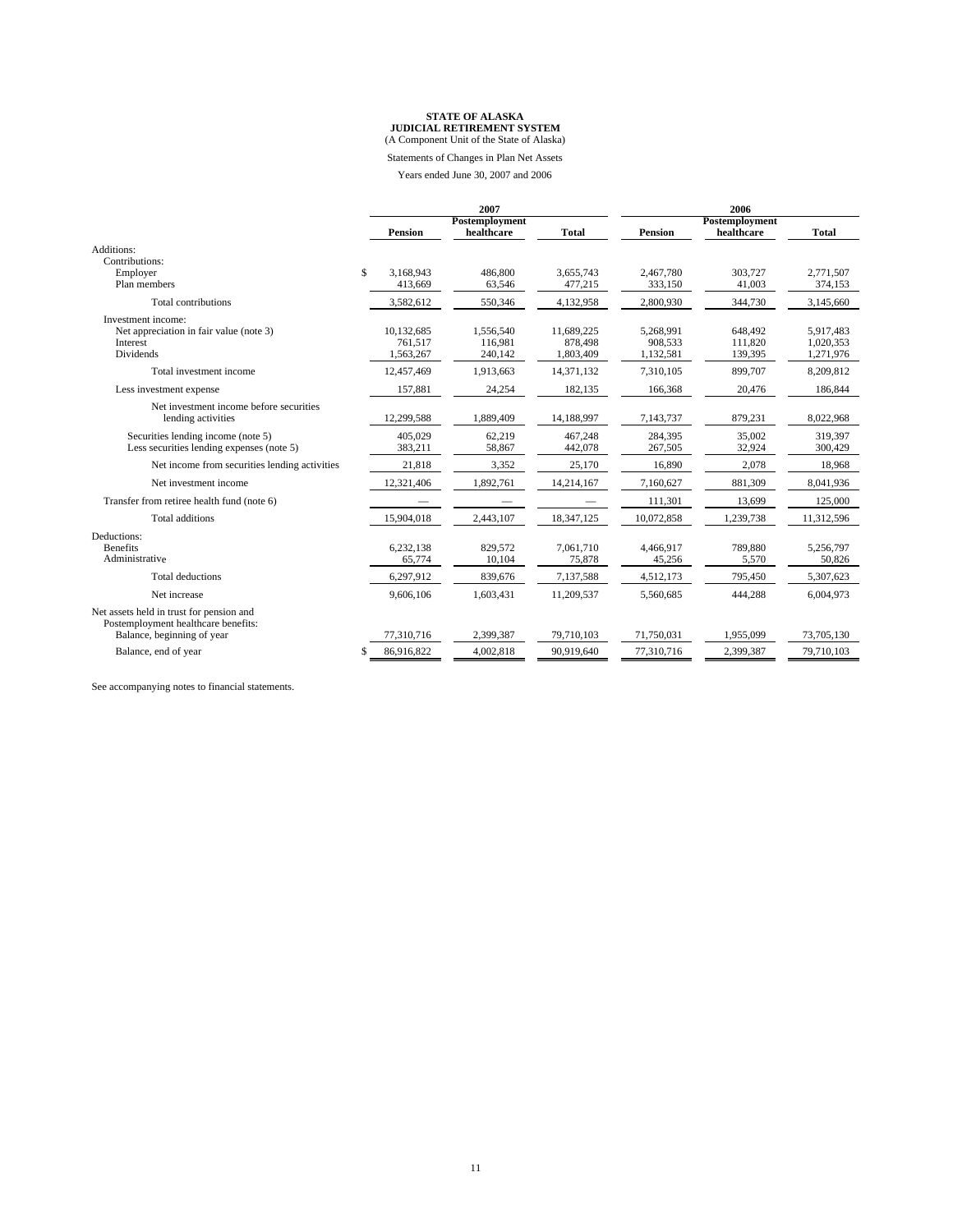Notes to Financial Statements

June 30, 2007 and 2006

## **(1) Description**

The following brief description of the State of Alaska Judicial Retirement System (Plan), a Component Unit of the State of Alaska, is provided for general information purposes only. Participants should refer to the Plan agreement for more complete information.

## *General*

The Plan is a defined benefit, single-employer retirement system established and administered by the State of Alaska (State) to provide pension and post employment healthcare benefits for eligible State justices and judges. Benefit and contribution provisions are established by State law and may be amended only by the State Legislature. The Plan is considered a component unit of the State financial reporting entity and is included in the State's Comprehensive Annual Financial Report as a pension trust fund.

Inclusion in the Plan is a condition of employment for eligible State justices and judges. At June 30, plan membership consisted of:

|                                                                                                                | 2007 | 2006 |
|----------------------------------------------------------------------------------------------------------------|------|------|
| Retirees and beneficiaries currently receiving benefits<br>Terminated plan members entitled to future benefits | 89   | 86   |
|                                                                                                                | 93   | 93   |
| Active plan members:                                                                                           |      |      |
| Vested                                                                                                         | 43   | 41   |
| Nonvested                                                                                                      | 27   | 25   |
|                                                                                                                | 70   | 66   |
|                                                                                                                | 163  | 159  |

## *Pension Benefits*

Members with five or more paid-up years of credited service are entitled to annual pension benefits beginning at normal retirement age, sixty, or early retirement age, fifty-five. Members who are under age sixty and have twenty or more years of credited service may retire at any age and receive an actuarially reduced benefit.

The normal monthly pension benefit is based on the member's years of service and the current authorized salary for the position from which they retired. The pension benefit is equal to 5% for each year of service up to a maximum of 75% of the current salary for an active judge in the month the benefit is paid. In the event of salary increases for active judges, the monthly pension benefit for retired judges also increases.

## *Post employment Healthcare Benefits*

Major medical benefits are provided without cost to retired Plan members.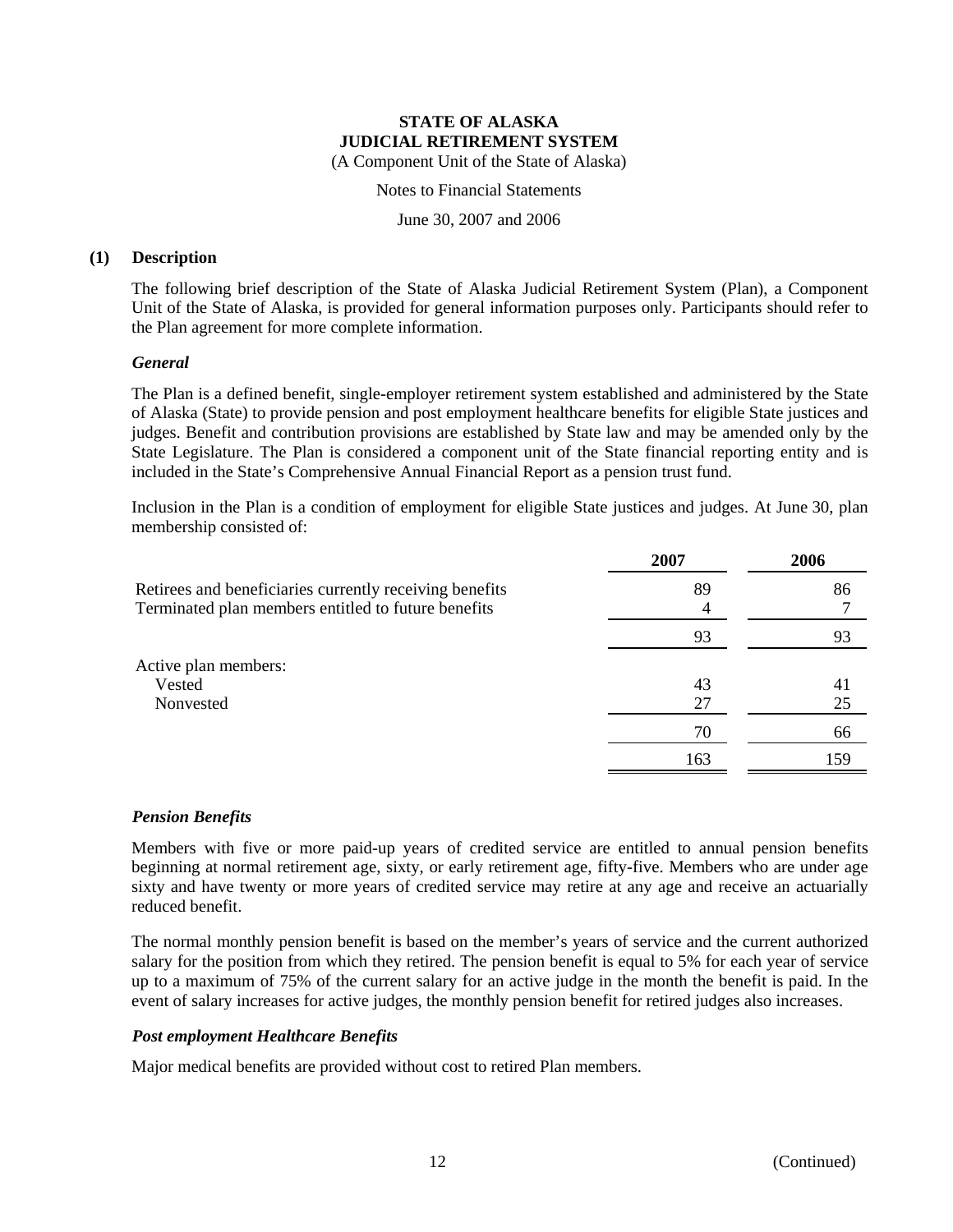Notes to Financial Statements

June 30, 2007 and 2006

#### **(1) Description (Cont.)**

Prior to July 1, 1997, post employment healthcare benefits were provided by the payment of premiums to an insurance company. Beginning July 1, 1997, the Retiree Health Fund (RHF), a pension trust fund of the State, was established. The RHF is self-funded and provides major medical coverage to retirees of the Plan. Retirees of three other State administered retirement plans also participate in the RHF. The Plan, along with the other participating plans, retains the risk of loss of allowable claims. The RHF issues a publicly available financial report, which may be obtained by writing to the State of Alaska, Department of Administration, Division of Retirement and Benefits, P.O. Box 110203, Juneau, Alaska, 99811-0203 or by calling (907) 465-4460.

## *Death Benefits*

Upon the death of a member who has served for at least two years, the surviving spouse is entitled to receive monthly benefits equal to one-half of the monthly retirement pay the member would have been entitled to receive if retired at the time of death. If the member was not eligible to retire or would have been entitled to less than 60% of the monthly-authorized salary, the spouse is entitled to monthly benefits equal to 30% of the authorized salary. The benefits continue until the surviving spouse dies.

If there is no eligible surviving spouse, the member's surviving dependent child(ren) are entitled to receive a benefit equal to 50% of the above survivor's benefit. Each child will receive an equal share of the benefit while they are dependent. If there is no surviving spouse or dependent child(ren), the member's beneficiary(ies) shall receive the difference between contributions made and interest accrued in the Plan less benefits paid by the Plan.

## *Disability Benefits*

Members who are involuntarily retired for incapacity and have a minimum of two years of service at the time of retirement for incapacity are eligible for pension benefits.

## *Contributions*

#### **Plan Members Contributions**

Plan members first appointed after June 30, 1978, contribute 7% of their compensation to the Plan. The Plan member contributions are deducted before federal income tax is withheld. Contributions are not required after members have made contributions for 15 years. Plan member contributions earn interest at the rate of 4.5% per annum, compounded semiannually. Contributions are collected by the employer and remitted to the Plan. Members appointed before July 1, 1978, are not required to make contributions.

#### **Employer Contributions**

The Plan's funding policy provides for periodic employer contributions at actuarially determined rates that, expressed as percentages of annual covered payroll, are sufficient to accumulate assets to pay both pension and post employment healthcare benefits when due. Employer contribution rates are determined using the entry age normal actuarial funding method. The Plan amortizes the unfunded liability over a fixed 25-year period.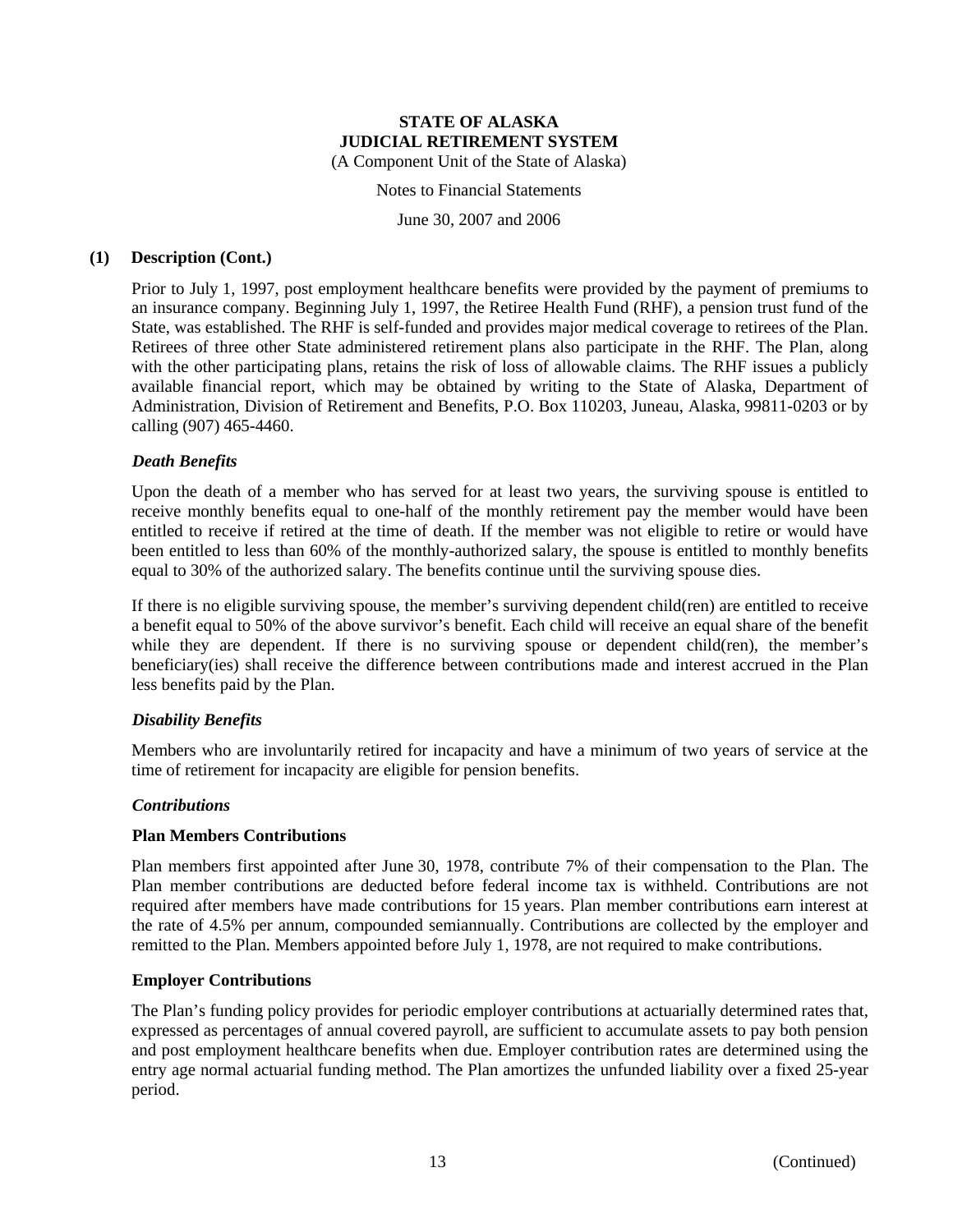Notes to Financial Statements

June 30, 2007 and 2006

#### **(1) Description (Cont.)**

## *Refunds*

Plan member contributions may be voluntarily refunded to the justice or judge if office is vacated before the justice or judge is fully vested. Plan member contributions may be involuntarily refunded to a garnishing agency. Members whose contributions have been refunded forfeit all retirement benefits, including post employment healthcare benefits. Members are allowed to reinstate voluntary refunded service by repaying the voluntary refunded balance and accrued interest, as long as they have returned to active service. Members are allowed to reinstate refunded service due to involuntary refunds by repaying the involuntary refunded balance and accrued interest.

#### *Administrative Costs*

Administrative costs are financed through investment earnings.

## *Due from (to) State of Alaska General Fund*

Amounts due from (to) the State of Alaska General Fund represent the net difference between amounts paid by the Plan on behalf of others and amounts paid by others on behalf of the Plan.

#### **(2) Summary of Significant Accounting Policies**

#### *Basis of Accounting*

The Plan's financial statements are prepared using the economic resources measurement focus and accrual basis of accounting. Contributions are recognized in the period in which they are due. Benefits are recognized when due and payable.

#### *Use of Estimates*

The preparation of financial statements in conformity with generally accepted accounting principles requires management to make estimates and assumptions that affect the reported amounts of assets and liabilities and disclosure of contingent assets and liabilities at the date of the financial statements and the reported amounts of additions and deductions during the reporting period. Actual results could differ from those estimates.

#### *GASB Statements No. 25 and No. 43*

The Plan follows the provisions of Government Accounting Standards Board (GASB) Statement No. 25, *Financial Reporting for Defined Benefit Pension Plans and Note Disclosures for Defined Contribution Plans* (GASB 25*)*. GASB 25 establishes a financial reporting framework for defined benefit plans that distinguishes between two separate categories of information: (a) current financial information about plan assets and financial activities and (b) actuarially determined information, from a long-term perspective, about the funded status of the plan and the progress being made in accumulating sufficient assets to pay benefits when due.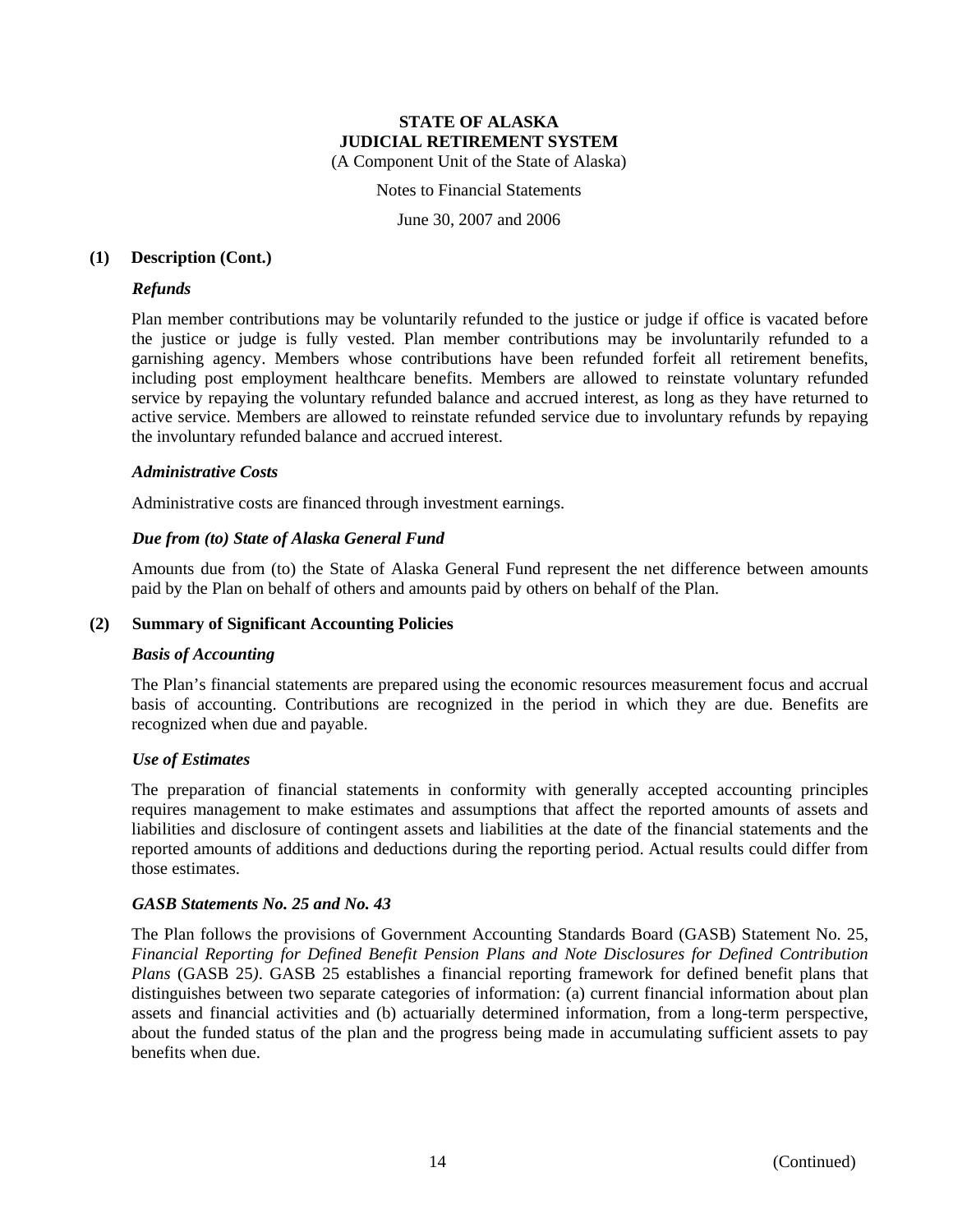(A Component Unit of the State of Alaska)

Notes to Financial Statements

June 30, 2007 and 2006

## **(2) Summary of Significant Accounting Policies (Cont.)**

#### *GASB Statements No. 25 and No. 43 (Cont.)*

During the fiscal year, the Plan's defined benefit post employment healthcare plan adopted GASB Statement No. 43, *Financial Reporting for Post employment Benefit Plans Other Than Pension Plans* (GASB 43). GASB 43 establishes uniform financial reporting standards for Other Post-employment Benefit Plans (OPEB) and supersedes the interim guidance included in GASB Statement No. 26, *Financial Reporting or Post Employment Healthcare Plans Administered by Defined Benefit Pension Plans*. The approach followed by GASB 43 is generally consistent with the approach adopted in GASB 25, with modifications to reflect differences between pension and OPEB plans.

#### *Investments*

Investments are carried at fair value in accordance with GASB Statement No. 31. Fair value is "the amount that a plan can reasonably expect to receive for an investment in a current sale between a willing buyer and a willing seller – that is, other than in a forced or liquidation sale." Security transactions are accounted for on a trade date (ownership) basis at the current fair value. Dividend income on equity securities is accrued on the ex-dividend date. Net appreciation (depreciation) is determined by calculating the change in the fair value of investments between the end of the year and the beginning of the year, less purchases of investments at cost, plus sales of investments at fair value. Investment deductions consist of those administrative deductions directly related to the Plan's investment operations.

In fiscal year 2005, GASB Statement No. 40, *Deposits and Investment Risk Disclosures* (GASB 40) was implemented. GASB 40 addresses disclosures on deposits and investments, focusing on common investment risks related to interest rate risk, credit risk, foreign currency risk and concentration of credit risk.

## **Valuation**

## *Investments with Readily Determinable Fair Values*

Fixed income securities are valued each business day using prices obtained from a pricing service when such prices are available; otherwise, such securities are valued at the most current sale price or based on a valuation provided by investment managers. Money market funds are valued at amortized cost, which approximates fair value.

Equity securities are valued each business day using prices obtained from a pricing service or prices quoted by one or more independent brokers.

## *Investments with Estimated Fair Values*

With the exception of real estate investment trust holdings, real estate investments are valued quarterly by investment managers based on market conditions and their knowledge of industry trends. Separate account real estate investments are appraised once every three years, in conjunction with the property's purchase anniversary date, by independent appraisers. Real estate investment trust holdings are valued each business day using prices obtained from a pricing service.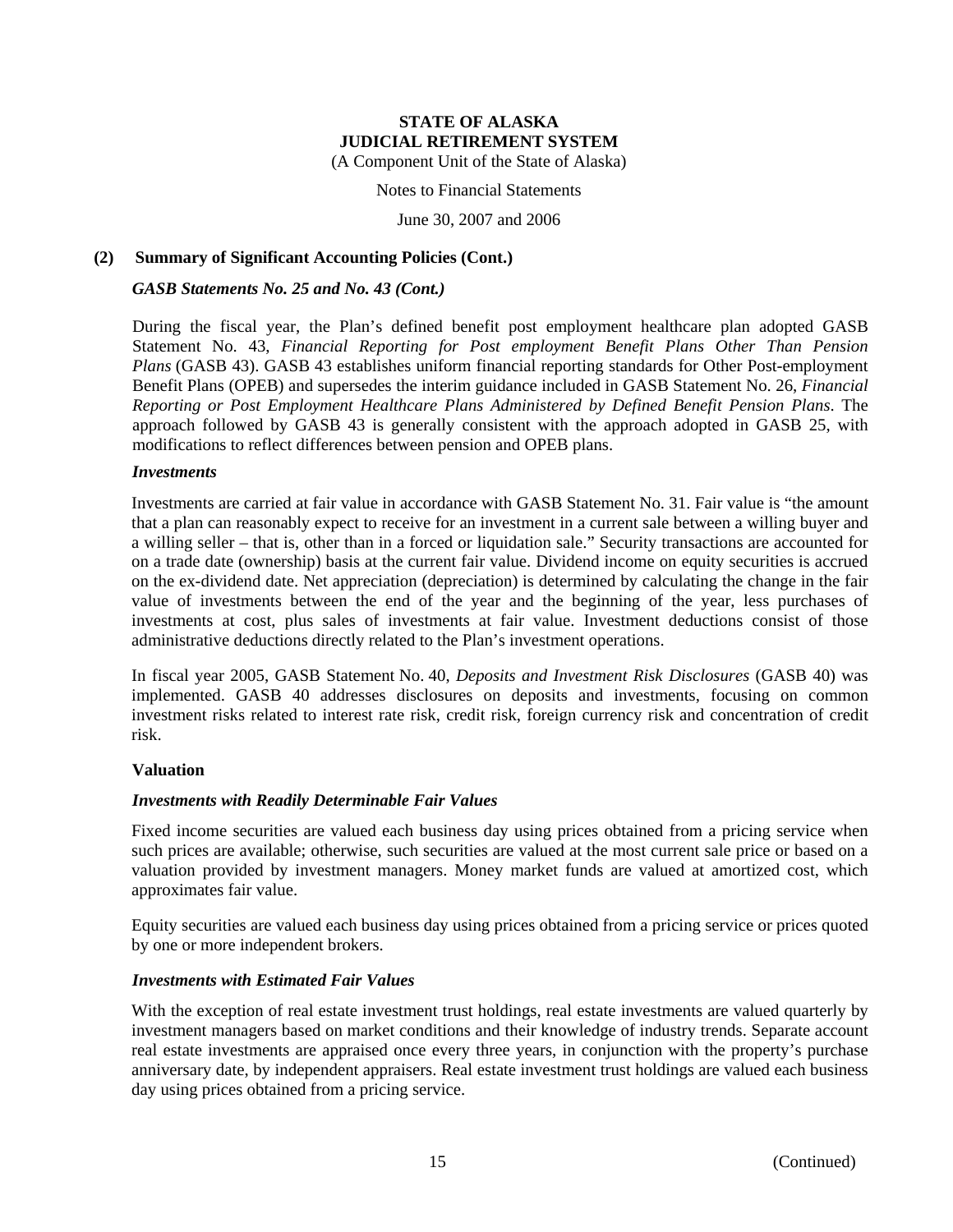(A Component Unit of the State of Alaska)

#### Notes to Financial Statements

June 30, 2007 and 2006

#### **(2) Summary of Significant Accounting Policies (Cont.)**

Absolute return investments are carried at fair value as determined by the pro-rata interest in the net assets of the underlying investment funds. These investment funds are valued periodically by the general partners and the managers of the underlying investments. The net asset value represents the amount that would be expected to be received if it were to liquidate its interests subject to liquidity or redemption restrictions. Because of the inherent uncertainty of valuations, however, these estimated values may differ significantly from the values that would have been used had a ready market for the securities existed, and these differences could be material.

Securities expressed in terms of foreign currencies are translated into U.S. dollars at the prevailing exchange rates. Forward currency contracts are valued at the mid-point of representative quoted bid and asked prices.

Income in the short-term fixed income pool is calculated daily and credited monthly to each participant on a pro-rata basis.

Income in the domestic fixed income pool, equity pools, high yield pool and the international fixed income pool is credited daily to each participant on a pro-rata basis.

Income in the absolute return pool is credited to pool participants monthly on a pro-rata basis.

Income in the real estate pool is credited to pool participants monthly on a pro-rata basis.

## *Reclassifications*

Certain reclassifications not affecting net assets held in trust for pension and post employment healthcare benefits have been made to 2006 amounts in order to conform to the 2007 presentation.

#### *Contributions Receivable*

Contributions from plan members and the employer for service through June 30 are accrued. These contributions are considered fully collectible and, accordingly, no allowance for uncollectible receivables is reflected in the financial statements.

#### *Federal Income Tax Status*

The Plan is a qualified plan under Section 401(a) of the Internal Revenue Code and is exempt from federal income taxes under Section 501(a).

#### **(3) Investments**

The Alaska Retirement Management Board (ARMB) has statutory oversight of the Plan's investments. As the fiduciary, the ARMB has the statutory authority to invest the assets under the Prudent Investor Rule. Alaska Statute provides that investments shall be made with the judgment and care under circumstances then prevailing that an institutional investor of ordinary professional prudence, discretion and intelligence exercises in managing large investment portfolios.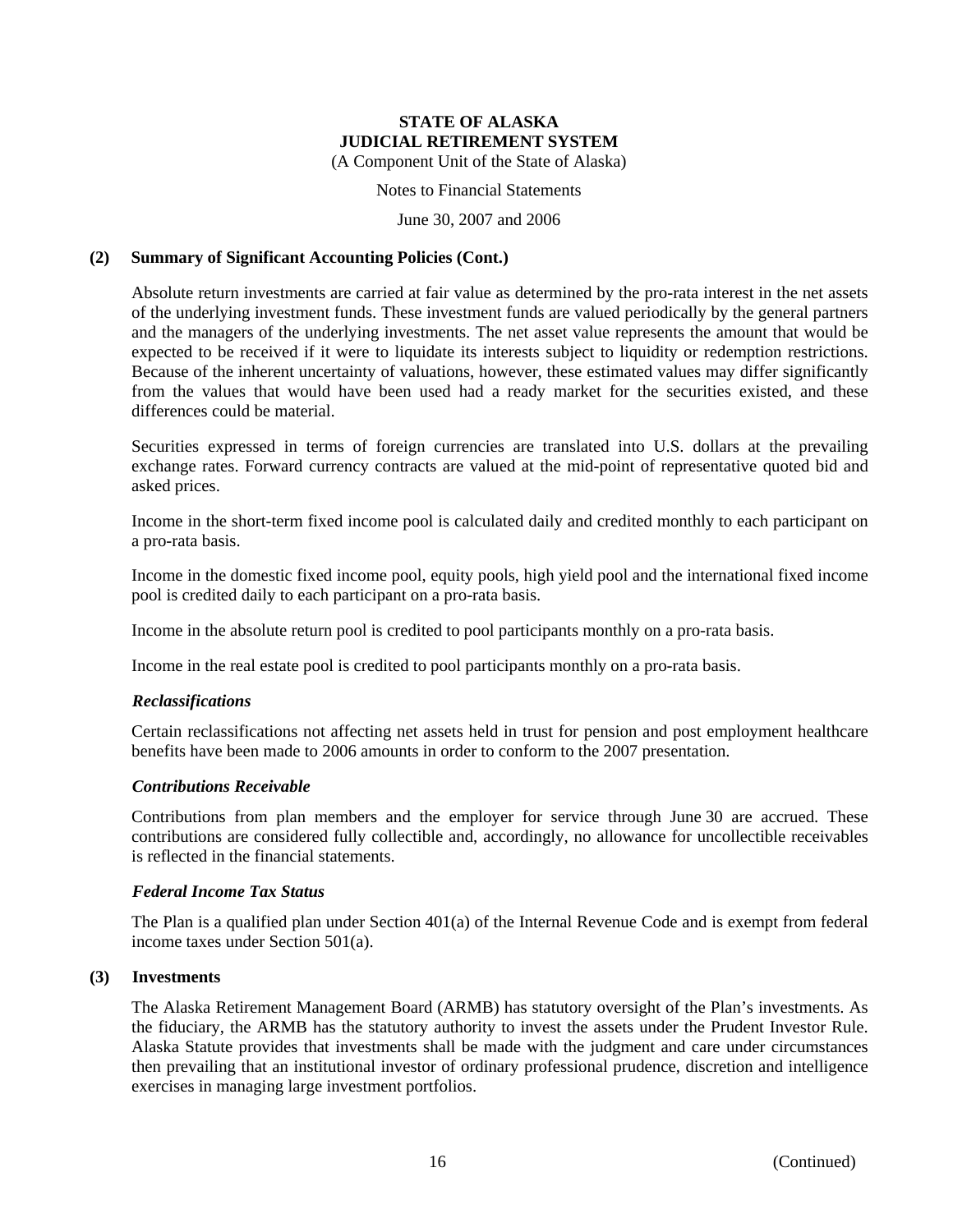Notes to Financial Statements

June 30, 2007 and 2006

#### **(3) Investments (Cont.)**

The Department of Revenue, Treasury Division (Treasury) provides staff for the ARMB. Treasury has created a pooled environment by which it manages the investments the ARMB has fiduciary responsibility for. Actual investing is performed by investment officers in Treasury or by contracted external investment managers. The ARMB has developed investment guidelines, policies and procedures for Treasury staff and external investment managers to adhere to when managing investments.

## *Short-Term Fixed Income Pool*

The Plan participates in the State's internally managed short-term fixed income pool which was established March 15, 1993, with a start up and maintained share price of \$1. Treasury staff determines the allocation between permissible securities. Each participant owns shares in the pool, the number of which fluctuates daily with contributions and withdrawals. Participant shares also change at the beginning of each month when income is paid. At June 30, 2007 and 2006, the Plan had a 0.005% and 0.002% direct ownership in the short-term fixed income pool, which included interest receivable of \$439 and \$220, respectively. The Plan had a 0.44% and 4.29% indirect ownership in the short-term fixed income pool at June 30, 2007 and 2006, respectively.

## *Enhanced Cash Fixed Income Pool*

The Plan participates in the State's internally managed enhanced cash fixed income pool which was established in June 2007 with a startup share price of \$1,000. The share price at June 30, 2007 was \$1,000. Treasury staff determines the allocation between permissible securities. Each participant owns shares in the pool, the number of which fluctuates daily with contributions and withdrawals. Participant shares also change at the beginning of each month when income is paid. At year end only one pool, the retirement fixed income pool, was invested in the enhanced cash fixed income pool. At June 30, 2007 JRS Invested Assets included a 0.40% direct ownership in the enhanced cash fixed income pool.

#### *Domestic Fixed Income Pool*

The Plan participates in the ARMB's internally managed retirement fixed income pool which was established March 1, 1996, with a start up share price of \$1,000. The share price at June 30, 2007, was \$1,958. Treasury staff determines the allocation between permissible securities. Ownership in the pool is based on the number of shares held by each participant. The net asset value per share is determined by dividing the total fair value of the net assets of the pool by the number of shares of the pool outstanding on the valuation date. Contributions to and withdrawals from the pool are based on the beginning of the day net asset value per share on the day of the transaction. At June 30, 2007 and 2006, the Plan had a 0.45% and 0.27% ownership in the retirement fixed income pool, respectively.

## *International Fixed Income Pool*

The Plan participates in the ARMB's externally managed international fixed income pool which was established March 3, 1997, with a start up share price of \$1,000. The share price at June 30, 2007, was \$1,826. Each manager independently determines the allocation between permissible securities. Ownership in the pool is based on the number of shares held by each participant. The net asset value per share is determined by dividing the total fair value of the net assets of the pool by the number of shares of the pool outstanding on the valuation date. Contributions to and withdrawals from the pool are based on the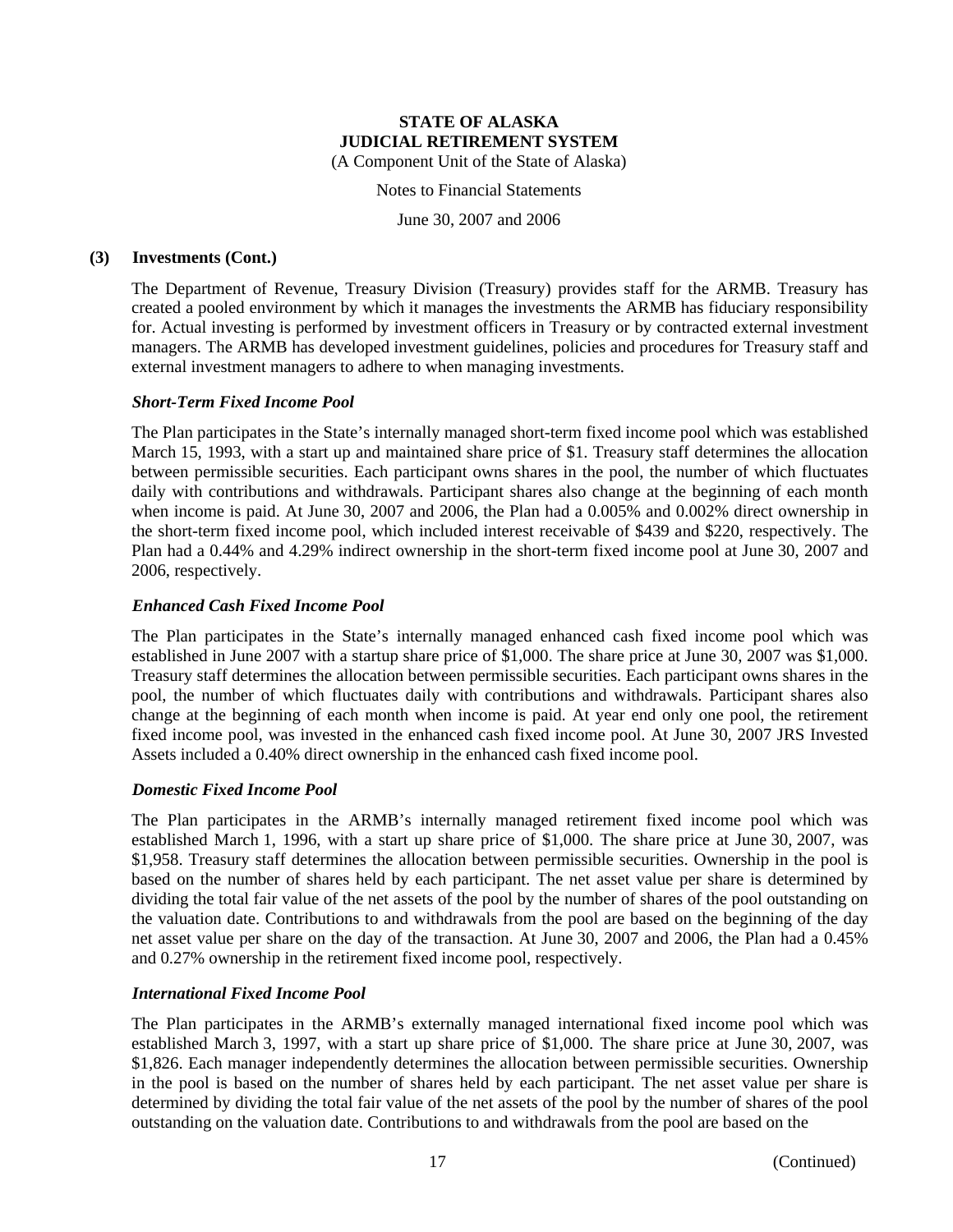Notes to Financial Statements

June 30, 2007 and 2006

#### **(3) Investments (Cont.)**

beginning of the day net asset value per share on the day of the transaction. At June 30, 2007 and 2006, the Plan had a 0.51% ownership in the international fixed income pool.

## *Domestic Equity Pool*

The domestic equity pool is comprised of an external large cap domestic equity and an external small cap domestic equity pool.

## **Large Cap Domestic Equity Pool**

The Plan participates in the ARMB's externally managed large cap domestic equity pool which was established July 1, 2004, with a start up share price of \$1,000. The share price at June 30, 2007, was \$1,368. Each manager independently determines the allocation between permissible securities. Ownership in the pool is based on the number of shares held by each participant. The net asset value per share is determined by dividing the total fair value of the net assets of the pool by the number of shares of the pool outstanding on the valuation date. Contributions to and withdrawals from the pool are based on the beginning of the day net asset value per share on the day of the transaction. At June 30, 2007 and 2006, the Plan had a 0.62% and 0.61% ownership in the large cap domestic equity pool, respectively.

## **Small Cap Domestic Equity Pool**

The Plan participates in the ARMB's externally managed small cap domestic equity pool which was established July 1, 2004, with a start up share price of \$1,000. The share price at June 30, 2007, was \$1,375. Each manager independently determines the allocation between permissible securities. Ownership in the pool is based on the number of shares held by each participant. The net asset value per share is determined by dividing the total fair value of the net assets of the pool by the number of shares of the pool outstanding on the valuation date. Contributions to and withdrawals from the pool are based on the beginning of the day net asset value per share on the day of the transaction. At June 30, 2007 and 2006, the Plan had a 0.63% ownership in the small cap domestic equity pool.

#### *International Equity Pool*

The Plan participates in the ARMB's externally managed international equity pool which was established January 1, 1992, with a start up share price of \$1,000. The share price at June 30, 2007, was \$4,302. Each manager independently determines the allocation between permissible securities. Ownership in the pool is based on the number of shares held by each participant. The net asset value per share is determined by dividing the total fair value of the net assets of the pool by the number of shares of the pool outstanding on the valuation date. Contributions to and withdrawals from the pool are based on the beginning of the day net asset value per share on the day of the transaction. At June 30, 2007 and 2006, the Plan had a 0.65% and 0.74% ownership in the international equity pool, respectively.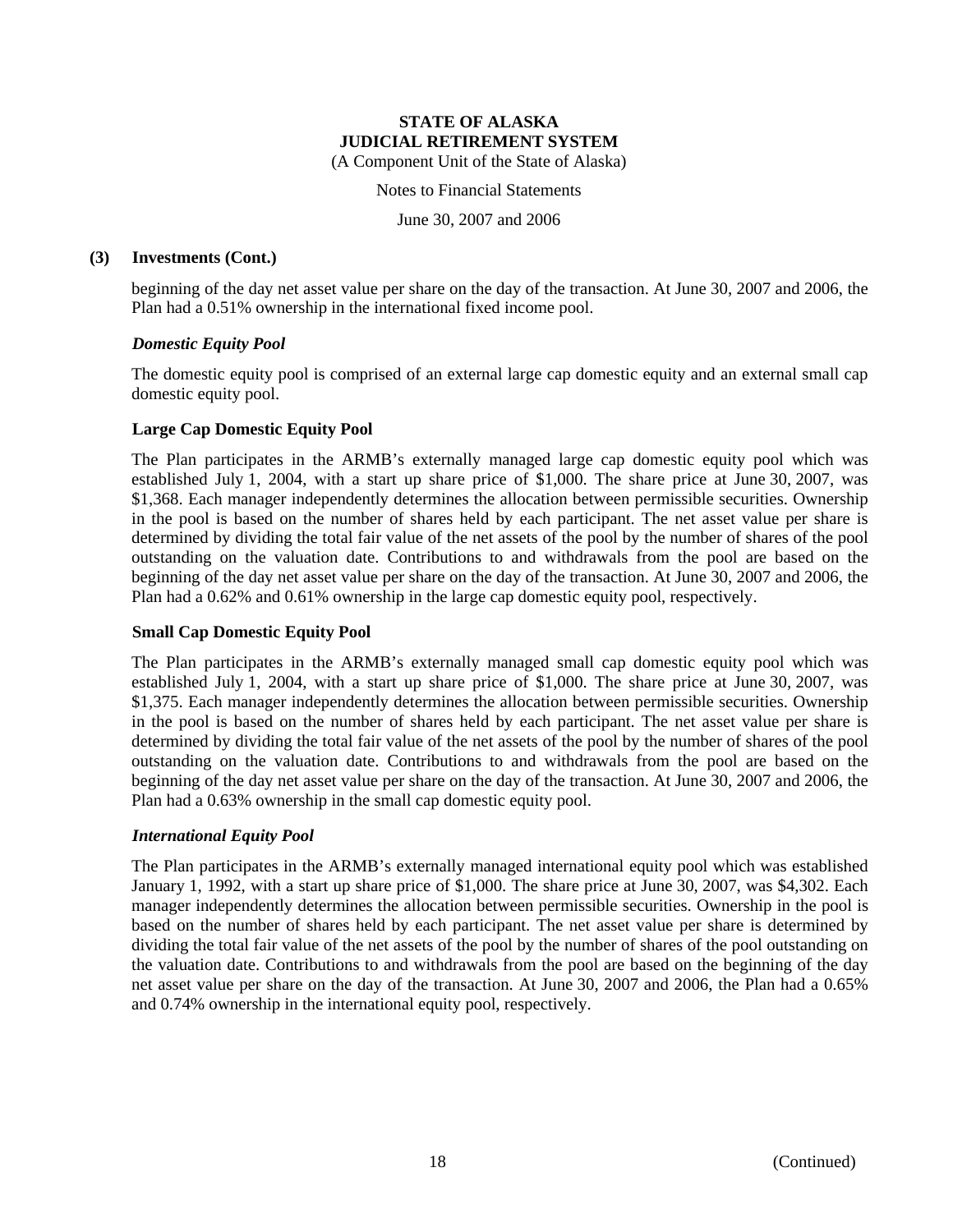Notes to Financial Statements

June 30, 2007 and 2006

#### **(3) Investments (Cont.)**

#### *Absolute Return Pool*

The Plan participates in the ARMB's externally managed absolute return pool which was established October 31, 2004, with a start up share price of \$1,000. The share price at June 30, 2007, was \$1,248. Underlying assets in the pool are comprised of hedge fund limited partnership agreements. Each manager independently determines the limited partnerships to invest in. Ownership in the pool is based on the number of shares held by each participant. The net asset value per share is determined by dividing the total fair value of the net assets of the pool by the number of shares of the pool outstanding on the valuation date. Contributions to and withdrawals from the pool are based on the beginning of the day net asset value per share on the day of the transaction. At June 30, 2007, the Plan had a 0.60% ownership in the absolute return pool.

#### *Real Estate Pool*

The Plan participates in the ARMB's externally managed real estate pool which was established June 27, 1997, with a start up share price of \$1,000. The share price at June 30, 2007, was \$3,006. Underlying assets in the pool are comprised of separate accounts, commingled accounts, limited partnerships, and real estate investment trust holdings. With the exception of investments in real estate investment trusts, each manager independently determines which permissible investments are made. Treasury staff determines the permissible real estate investment trusts to invest in. Ownership in the pool is based on the number of shares held by each participant. The net asset value per share is determined by dividing the total fair value of the net assets of the pool by the number of shares of the pool outstanding on the valuation date. Contributions to and withdrawals from the pool are based on the beginning of the day net asset value per share on the day of the transaction. At June 30, 2007 and 2006, the Plan had a 0.66% ownership in the real estate pool.

#### *Treasury Inflation Protection Securities Pool*

The Plan participates in the ARMB's externally managed Treasury Inflation Protection Securities (TIPS) Pool which was established May 24, 2006. At June 30, 2007 investments in this pool consisted of equity in an externally managed TIPS Fund. The U.S. Treasury Inflation Protected Securities Index Strategy seeks to replicate the returns and characteristics of the Lehman Brothers Inflation Notes Index.

#### *High Yield Pool*

The Plan participates in the ARMB's externally managed high yield pool which was established April 15, 2005, with a start up share price of \$1,000. The share price at June 30, 2007, was \$1,189. The manager independently determines the allocation between permissible securities. Ownership in the pool is based on the number of shares held by each participant. The net asset value per share is determined by dividing the total fair value of the net assets of the pool by the number of shares of the pool outstanding on the valuation date. Contributions to and withdrawals from the pool are based on the beginning of the day net asset value per share on the day of the transaction. At June 30, 2007, the Plan had a 0.57% and 0.58% ownership in the high yield pool, respectively.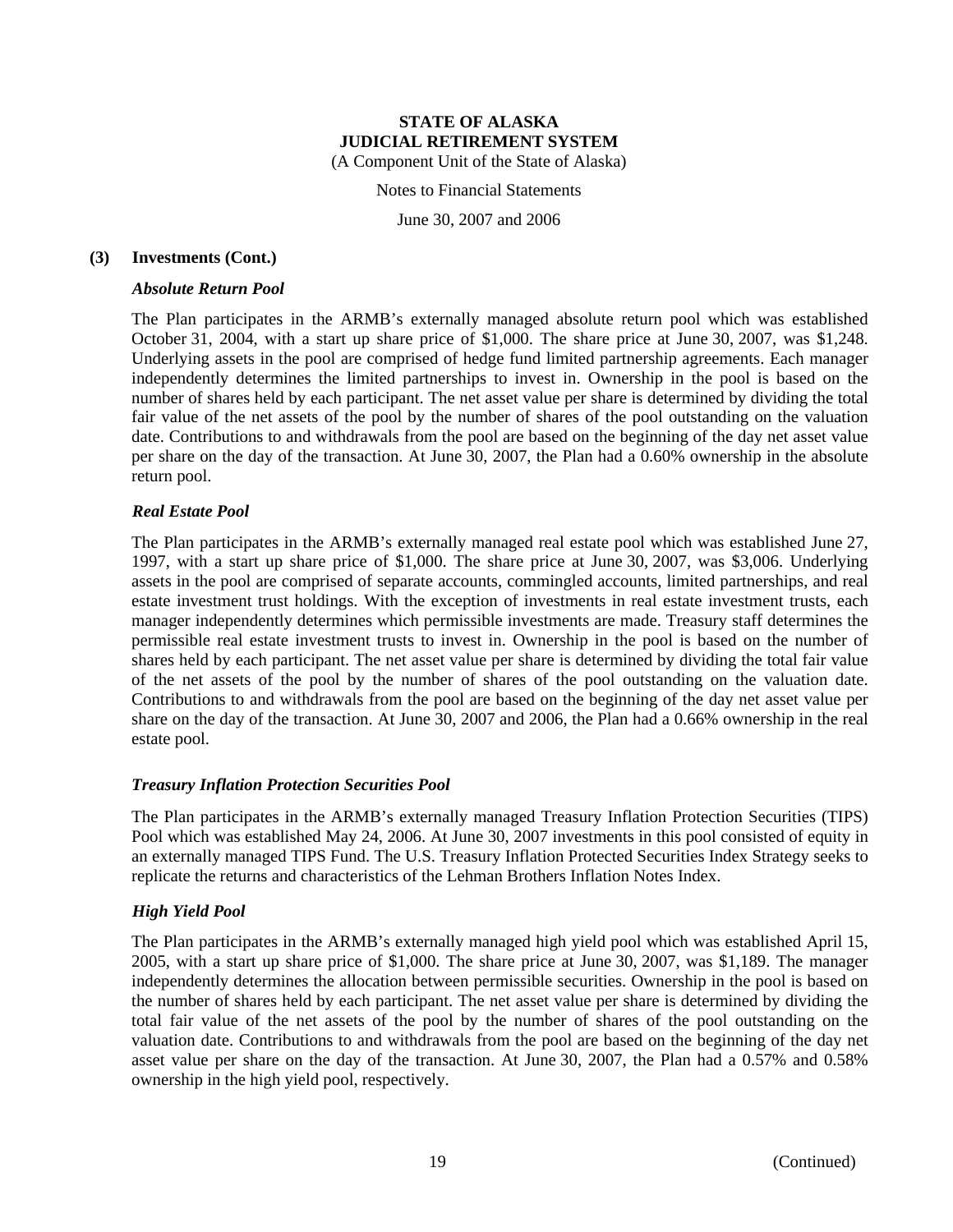Notes to Financial Statements

June 30, 2007 and 2006

## **(3) Investments (Cont.)**

## *Emerging Markets Equity Pool*

The Plan participates in the ARMB's externally managed Emerging Markets Equity Pool which was established May 2, 1994, with a start up share price of \$1,000. The share price at June 30, 2007, was \$3,870. The pool participates in two externally managed commingled investment funds through ownership of equity shares. The commingled funds, comprised of various institutional investors, invest in the securities markets of developing countries. Ownership in the pool is based on the number of shares held by each participant. The net asset value per share is determined by dividing the total fair value of the net assets of the pool by the number of shares of the pool outstanding on the valuation date. Contributions to and withdrawals from the pool are based on the beginning of the day net asset value per share on the day of the transaction. At June 30, 2007 and 2006, JRS Invested Assets included a 0.56% and 0.00% ownership in the Emerging Markets Equity Pool, respectively.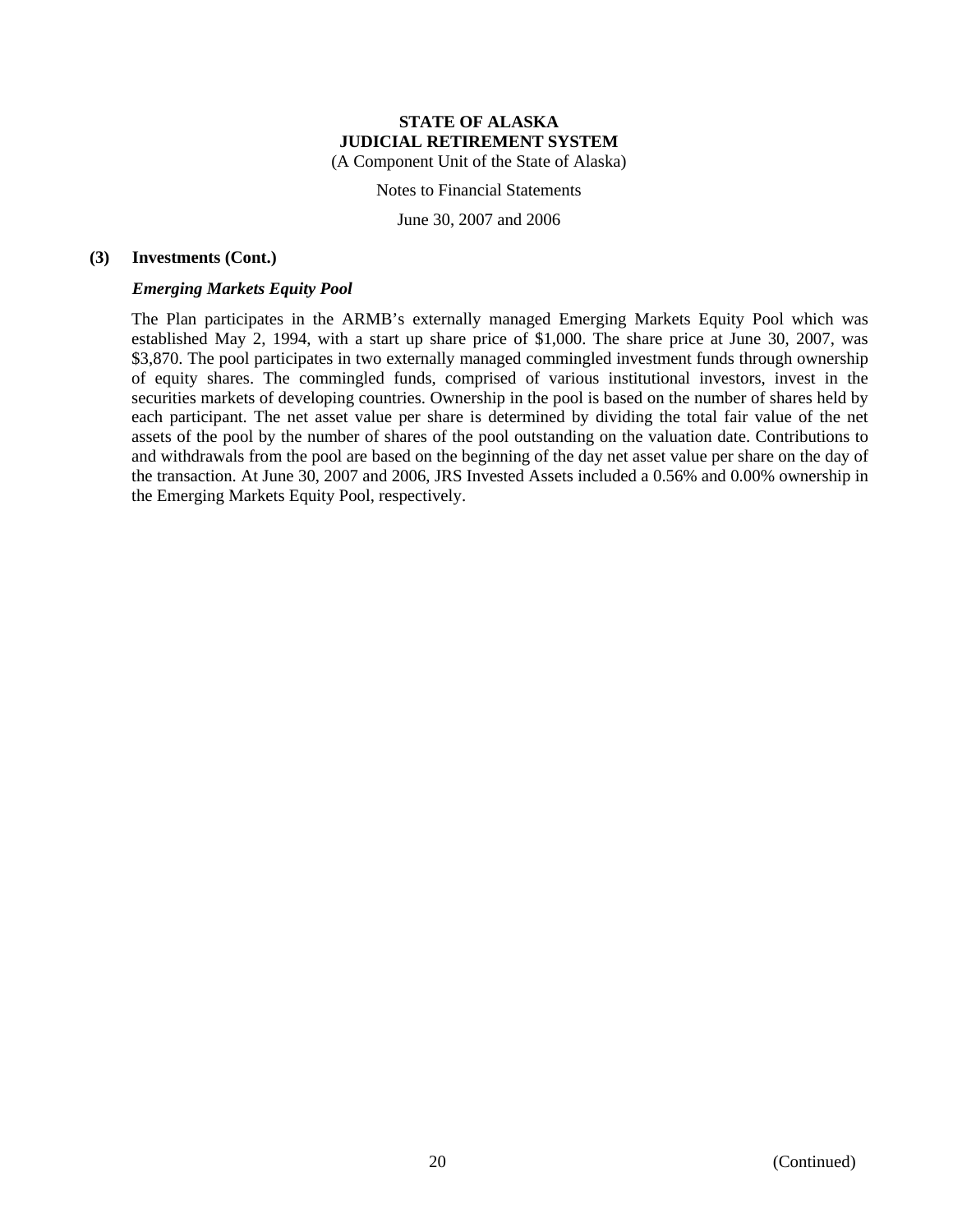Notes to Financial Statements

June 30, 2007 and 2006

# **(3) Investments (Cont.)**

At June 30, 2007, the Plan's investments included the following:

|                                                                        |                           |                          |                 | <b>Fair value</b> |           |                          |                   |                          |              |
|------------------------------------------------------------------------|---------------------------|--------------------------|-----------------|-------------------|-----------|--------------------------|-------------------|--------------------------|--------------|
|                                                                        | <b>Fixed income pools</b> |                          |                 |                   |           |                          |                   |                          |              |
|                                                                        |                           |                          | <b>Enhanced</b> |                   | Inter-    |                          |                   |                          |              |
|                                                                        |                           | Short-term               | Cash            | <b>Domestic</b>   | national  | <b>TIPS</b>              | <b>High yield</b> | Other                    | <b>Total</b> |
| Deposits                                                               | \$                        |                          |                 |                   | 6,244     |                          |                   | 462,830                  | 469,074      |
| Overnight sweep account                                                |                           | 16,362                   |                 |                   |           |                          | 98,065            |                          | 114,427      |
| Money market fund                                                      |                           |                          |                 |                   |           |                          |                   | 10,728,980               | 10,728,980   |
| Short-term investment fund                                             |                           | 106,473                  |                 |                   | 5,313     |                          |                   |                          | 111,786      |
| Commercial paper                                                       |                           | 235,845                  |                 | 14,566            |           |                          | 28,211            |                          | 278,622      |
| U. S. treasury bills                                                   |                           |                          |                 |                   |           |                          |                   | 34,219                   | 34,219       |
| U.S. treasury notes                                                    |                           | $\overline{\phantom{0}}$ |                 | 1,377,592         |           |                          |                   | $\overline{\phantom{0}}$ | 1,377,592    |
| U.S. treasury strips                                                   |                           |                          |                 | 1,110             |           |                          |                   | $\overline{\phantom{0}}$ | 1,110        |
| U.S. treasury bonds                                                    |                           |                          |                 | 617,358           |           |                          |                   |                          | 617,358      |
| U.S. treasury - TIPS                                                   |                           |                          |                 |                   |           | 4,144,804                |                   | $\overline{\phantom{0}}$ | 4,144,804    |
| U.S. government agency                                                 |                           |                          |                 |                   |           |                          |                   |                          |              |
| discount notes                                                         |                           |                          |                 | 863,176           |           |                          |                   |                          | 863,176      |
| U.S. government agency                                                 |                           |                          |                 | 5,500             |           |                          |                   |                          | 5,500        |
| Municipal bonds                                                        |                           |                          |                 | 8,257             |           |                          |                   |                          | 8,257        |
| Foreign government bonds                                               |                           |                          |                 |                   | 900,154   |                          |                   |                          | 900,154      |
| Mortgage-backed                                                        |                           | 182,212                  |                 | 7,113,037         |           |                          |                   |                          | 7,295,249    |
| Other asset-backed                                                     |                           | 1,309,254                | 8,137           | 811,003           |           |                          | 3,787             |                          | 2,132,181    |
| Corporate bonds                                                        |                           | 678,849                  | 11,384          | 2,283,538         | 560,858   | $\overline{\phantom{0}}$ | 1,222,087         |                          | 4,756,716    |
| Convertible bonds                                                      |                           |                          |                 |                   |           |                          | 24,002            |                          | 24,002       |
| Yankees:                                                               |                           |                          |                 |                   |           |                          |                   |                          |              |
| Government                                                             |                           |                          |                 | 71,093            |           |                          |                   |                          | 71,093       |
| Corporate                                                              |                           | 143,192                  |                 | 253,944           |           |                          | 182,089           |                          | 579,225      |
| Fixed income pools:                                                    |                           |                          |                 |                   |           |                          |                   |                          |              |
| Equity                                                                 |                           |                          |                 |                   |           |                          | 13,392            |                          | 13,392       |
| Domestic equity pool:                                                  |                           |                          |                 |                   |           |                          |                   |                          |              |
| Limited partnership                                                    |                           |                          |                 |                   |           |                          |                   | 2,928,934                | 2,928,934    |
| Equity                                                                 |                           |                          |                 |                   |           |                          |                   | 32,201,562               | 32,201,562   |
| International equity pool:                                             |                           |                          |                 |                   |           |                          |                   |                          |              |
| Equity                                                                 |                           |                          |                 |                   |           |                          |                   | 17,128,692               | 17,128,692   |
| Emerging markets equity pool                                           |                           |                          |                 |                   |           |                          |                   | 2,278,594                | 2,278,594    |
| Absolute return pool:                                                  |                           |                          |                 |                   |           |                          |                   |                          |              |
| Limited partnerships                                                   |                           |                          |                 |                   |           |                          |                   | 3,675,562                | 3,675,562    |
| Real estate pool:                                                      |                           |                          |                 |                   |           |                          |                   |                          |              |
| <b>Real Estate</b>                                                     |                           |                          |                 |                   |           |                          |                   | 3,677,206                | 3,677,206    |
| Commingled funds                                                       |                           |                          |                 |                   |           |                          |                   | 2,125,701                | 2,125,701    |
| Limited partnerships                                                   |                           |                          |                 |                   |           |                          |                   | 4,994,529                | 4,994,529    |
|                                                                        |                           |                          |                 |                   |           |                          |                   | 599,919                  | 599,919      |
| <b>Real Estate Investment Trusts</b><br>Net other assets (liabilities) |                           |                          | (3,449)         |                   | 23,947    |                          | 23,659            | 68,974                   |              |
|                                                                        |                           | (11,653)                 |                 | (2,717,669)       |           |                          |                   |                          | (2,616,191)  |
| Ownership by other pools                                               |                           | (2,466,357)              | (16,072)        | 1,957,604         |           |                          |                   | 524,825                  |              |
|                                                                        | Total \$                  | 194,177                  |                 | 12,660,109        | 1,496,516 | 4,144,804                | 1,595,292         | 81,430,527               | 101,521,425  |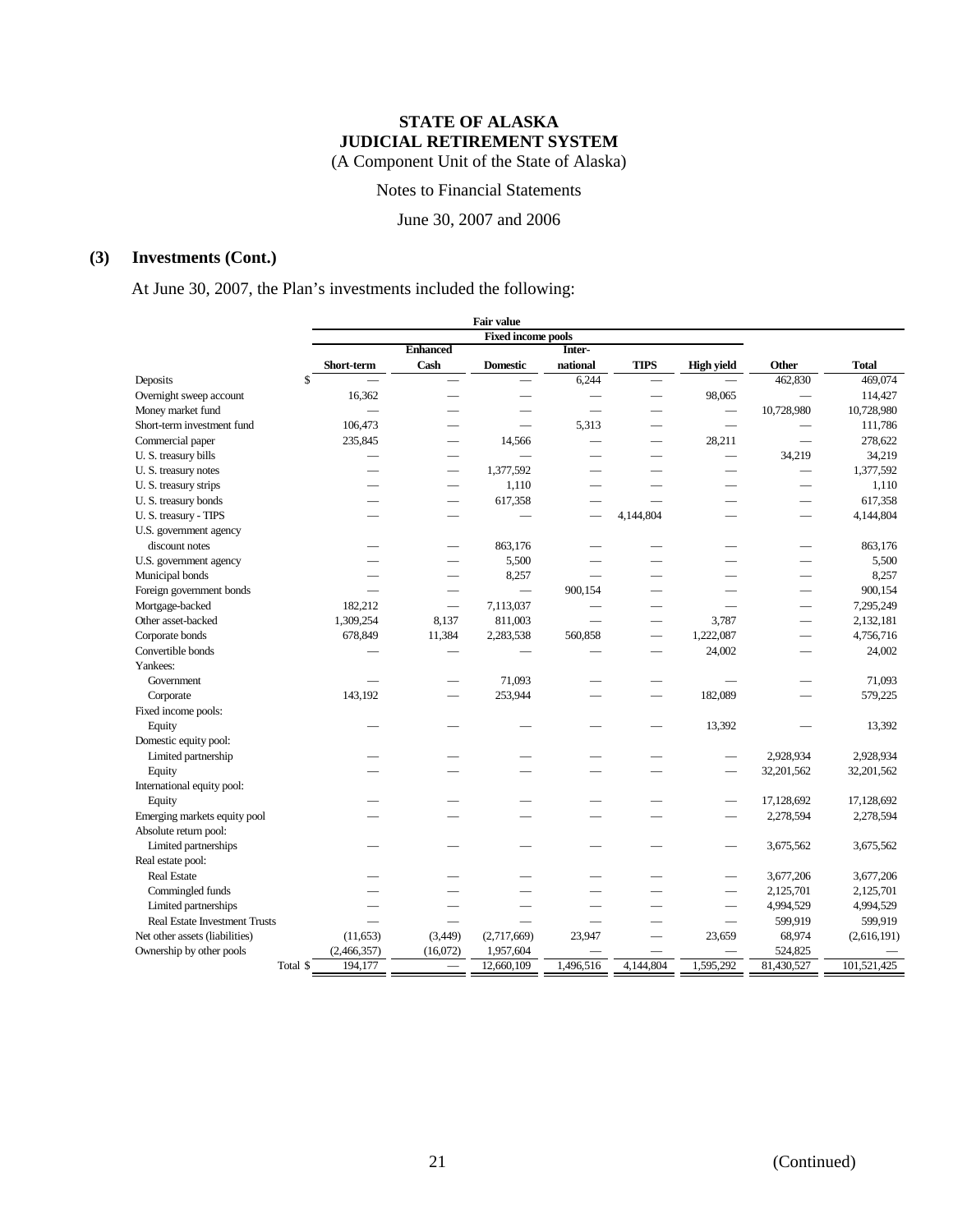Notes to Financial Statements

June 30, 2007 and 2006

# **(3) Investments (Cont.)**

At June 30, 2006, the Plan's investments included the following:

|                                |          |                          |                 | <b>Fair value</b>         |                   |            |              |
|--------------------------------|----------|--------------------------|-----------------|---------------------------|-------------------|------------|--------------|
|                                |          |                          |                 | <b>Fixed income pools</b> |                   |            |              |
|                                |          | Short-term               | <b>Domestic</b> | <b>International</b>      | <b>High yield</b> | Other      | <b>Total</b> |
| Deposits                       | \$       |                          |                 |                           |                   | 36,875     | 36,875       |
| Overnight sweep account        |          | 2,077                    | 15,327          |                           | 106,655           |            | 124,059      |
| Money market fund              |          |                          |                 |                           |                   | 8,007,877  | 8,007,877    |
| Short-term investment fund     |          | 51,140                   |                 | 8,878                     |                   | 230,463    | 290,481      |
| Commercial paper               |          | 102,568                  | 141,909         |                           |                   |            | 244,477      |
| U.S. treasury notes            |          |                          | 1,289,965       |                           |                   |            | 1,289,965    |
| U.S. treasury bonds            |          |                          | 1,140,784       |                           |                   |            | 1,140,784    |
| U.S. treasury strips           |          |                          | 239,743         |                           |                   |            | 239,743      |
| U.S. government agency         |          |                          |                 |                           |                   |            |              |
| discount notes                 |          |                          | 1,959,491       |                           |                   |            | 1,959,491    |
| U.S. government agency         |          |                          | 966,430         |                           |                   |            | 966,430      |
| Municipal bonds                |          |                          | 29,538          |                           |                   |            | 29,538       |
| Foreign government bonds       |          |                          |                 | 835,337                   |                   |            | 835,337      |
| Mortgage-backed                |          | 88,295                   | 7,745,228       |                           |                   |            | 7,833,523    |
| Other asset-backed             |          | 613,970                  | 1,730,994       |                           | 2,140             |            | 2,347,104    |
| Corporate bonds                |          | 317,324                  | 2,978,909       | 569,983                   | 1,072,656         |            | 4,938,872    |
| Convertible bonds              |          |                          |                 |                           | 23,340            |            | 23,340       |
| Yankees:                       |          |                          |                 |                           |                   |            |              |
| Government                     |          |                          | 171,507         |                           |                   |            | 171,507      |
| Corporate                      |          | 13,037                   | 28,389          |                           | 39,999            |            | 81,425       |
| Domestic equity pool:          |          |                          |                 |                           |                   |            |              |
| Limited partnership            |          |                          |                 |                           |                   | 1,805,824  | 1,805,824    |
| Equity                         |          |                          |                 |                           |                   | 30,231,059 | 30,231,059   |
| International equity pool:     |          |                          |                 |                           |                   |            |              |
| Equity                         |          |                          |                 |                           |                   | 15,123,117 | 15,123,117   |
| Absolute return pool:          |          |                          |                 |                           |                   |            |              |
| Limited partnerships           |          |                          |                 |                           |                   | 2,093,308  | 2,093,308    |
| Real estate pool:              |          |                          |                 |                           |                   |            |              |
| Real estate                    |          |                          |                 |                           |                   | 5,150,850  | 5,150,850    |
| Commingled funds               |          |                          |                 |                           |                   | 1,843,409  | 1,843,409    |
| Limited partnerships           |          |                          |                 |                           |                   | 1,421,027  | 1,421,027    |
| Real estate investment trusts  |          |                          |                 |                           |                   | 659,707    | 659,707      |
| Net other assets (liabilities) |          | $\overline{\phantom{0}}$ | (1,714,953)     | 53,437                    | 10,438            | 45,504     | (1,605,574)  |
| Ownership by other pools       |          | (1, 137, 668)            | 840,165         |                           |                   | 297,503    |              |
|                                | Total \$ | 50.743                   | 17,563,426      | 1.467.635                 | 1,255,228         | 66,946,523 | 87,283,555   |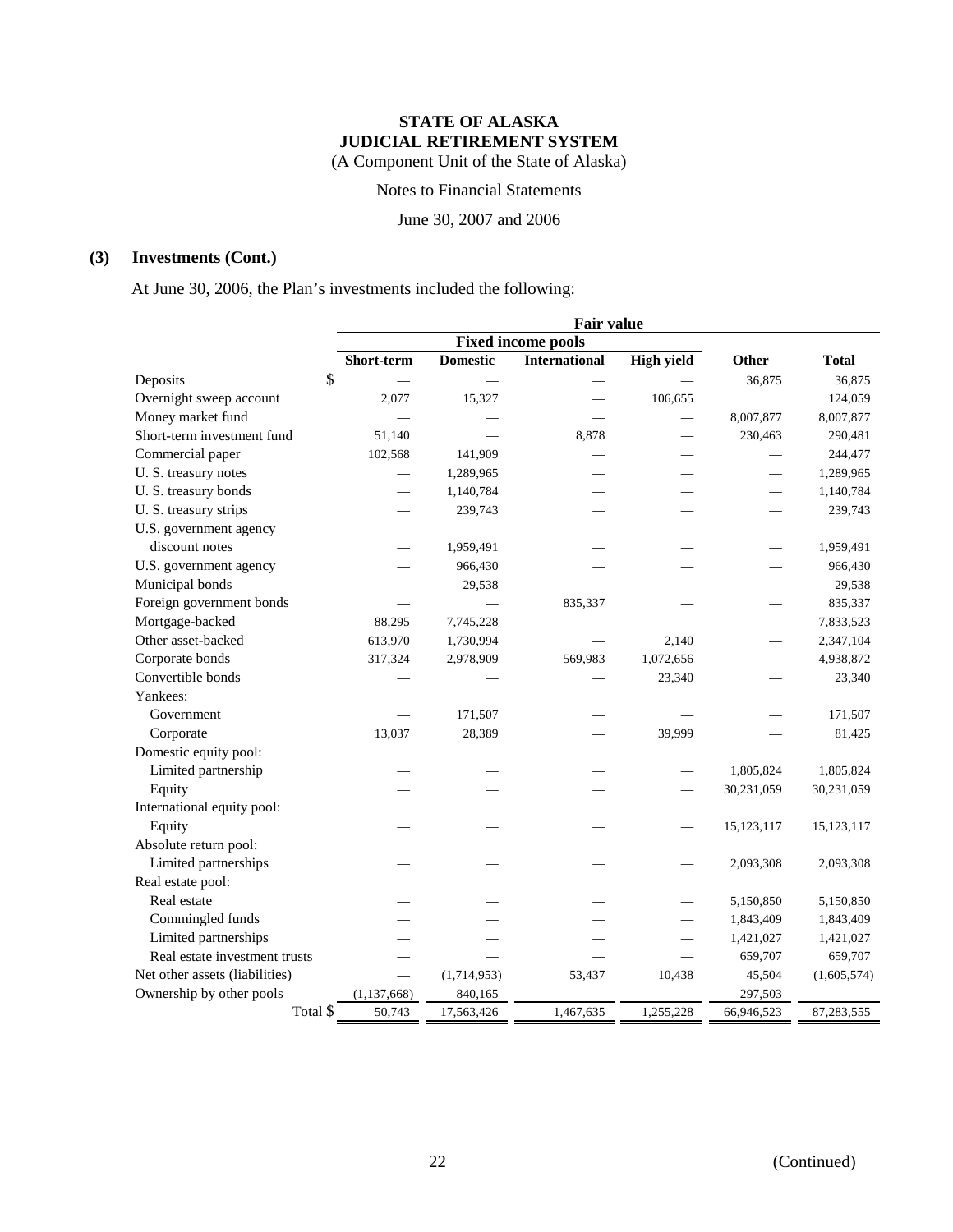Notes to Financial Statements

June 30, 2007 and 2006

#### **(3) Investments (Cont.)**

#### *Interest Rate Risk*

Interest rate risk is the risk that changes in interest rates will adversely affect the fair value of an investment.

## **Short-Term Fixed Income Pool**

As a means of limiting its exposure to fair value losses arising from increasing interest rates, Treasury's investment policy limits individual fixed rate securities to fourteen months in maturity or fourteen months expected average life. Floating rate securities are limited to three years in maturity or three years expected average life. Treasury utilizes the actual maturity date for commercial paper and twelve-month prepay speeds for other securities. At June 30, 2007, the expected average life of individual fixed rate securities ranged from four days to seven months and the expected average life of floating rate securities ranged from less than one year to three years.

## **Other Fixed Income Pools**

Through the ARMB's investment policy, Treasury manages the exposure to fair value losses arising from increasing interest rates by limiting the effective duration of the domestic fixed income portfolio to  $\pm 20\%$ of the Lehman Brothers Aggregate Bond Index. The effective duration for the Lehman Brothers Aggregate Bond Index at June 30, 2007, was 4.70 years.

Through the ARMB's investment policy, Treasury manages the exposure to fair value losses arising from increasing interest rates by limiting the effective duration of the international fixed income portfolio to  $\pm$ 25% of the Citigroup Non-U.S. World Government Bond Index. The effective duration for the Citigroup Non-U.S. World Government Bond Index at June 30, 2007, was 6.00 years.

The Board does not have a policy to limit interest rate risk for TIPS pool investments. The weighted average maturity of the TIPS pool at June 30, 2007, was 7.80 years.

Duration is a measure of interest rate risk. It measures a security's sensitivity to a 100-basis point change in interest rates. The duration of a pool is the average fair value weighted duration of each security in the pool taking into account all related cash flows.

Treasury uses industry-standard analytical software developed by The Yield Book Inc. to calculate effective duration. The software takes into account various possible future interest rates, historical and estimated prepayment rates, options and other variable cash flows for purposes of the effective duration calculation.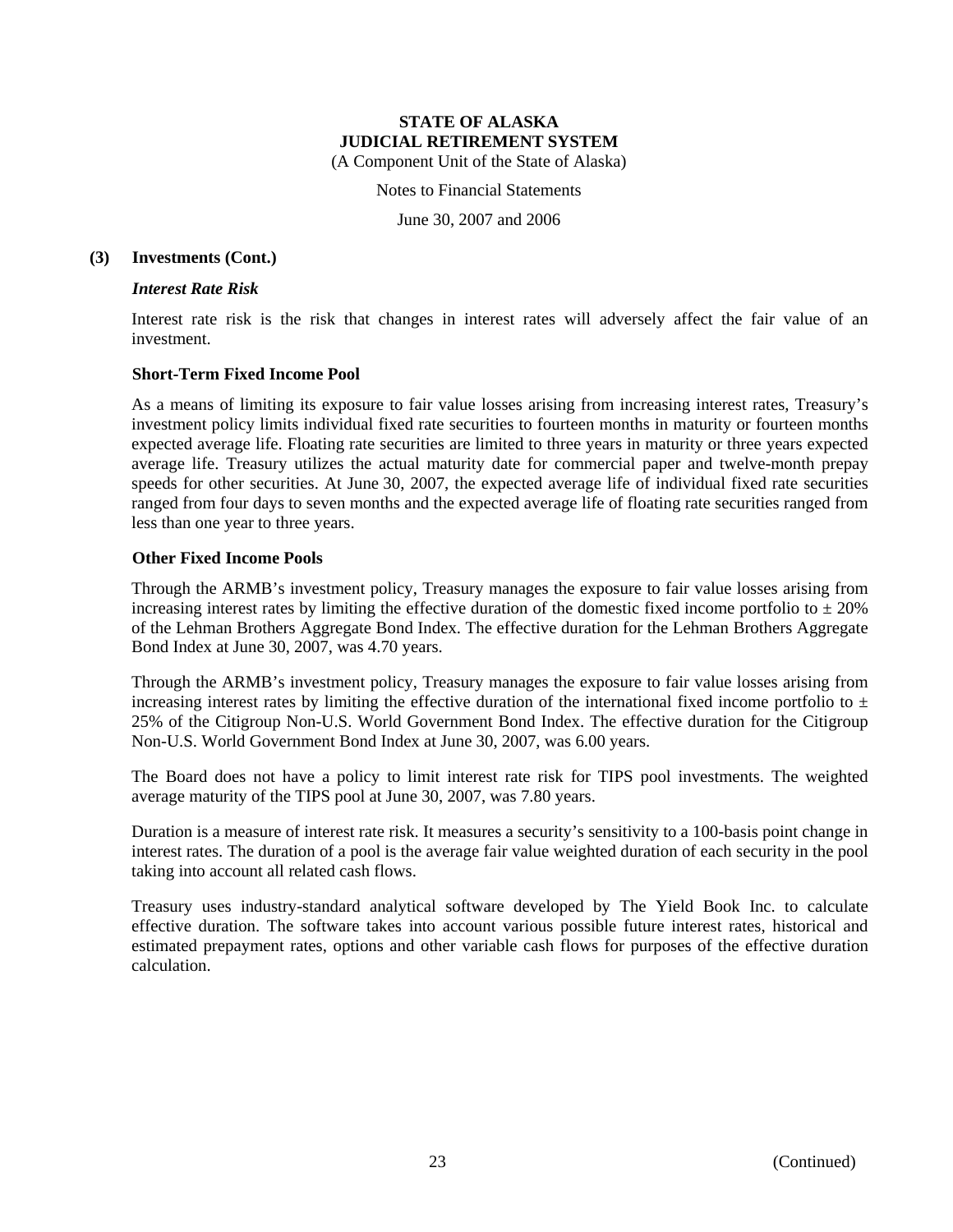Notes to Financial Statements

June 30, 2007 and 2006

#### **(3) Investments (Cont.)**

At June 30, 2007, the effective duration of the fixed income pools, by investment type, was as follows (in years):

|                              |                      |                 | <b>Effective duration</b> |                   |  |  |  |
|------------------------------|----------------------|-----------------|---------------------------|-------------------|--|--|--|
|                              | <b>Enhanced Cash</b> | <b>Domestic</b> | <b>International</b>      | <b>High yield</b> |  |  |  |
| U.S. treasury notes          |                      | 4.07            |                           |                   |  |  |  |
| U.S. government agency       |                      | 4.52            |                           |                   |  |  |  |
| Municipal bonds              |                      | 12.33           |                           |                   |  |  |  |
| Mortgage-backed              |                      | 4.26            |                           |                   |  |  |  |
| Other asset-backed           | 1.84                 | 4.82            |                           | 4.39              |  |  |  |
| Corporate bonds              | 0.22                 | 5.36            | 3.80                      | 4.21              |  |  |  |
| Convertible bonds            |                      |                 |                           | 2.20              |  |  |  |
| Yankees:                     |                      |                 |                           |                   |  |  |  |
| Government                   |                      | 6.46            |                           |                   |  |  |  |
| Corporate                    |                      | 11.03           | 8.86                      | 3.88              |  |  |  |
| Portfolio effective duration | 0.08                 | 3.99            | 4.81                      | 3.82              |  |  |  |

## *Credit Risk*

Credit risk is the risk that an issuer or other counter party to an investment will not fulfill its obligations.

Treasury's investment policy has the following limitations with regard to credit risk:

With the exception of the sweep account, short-term fixed income pool investments are limited to instruments with a long-term credit rating of at least A3 or equivalent and instruments with a short-term credit rating of at least A1 or equivalent. For securities with long-term credit ratings, they may be purchased if the median rating of Standard & Poor's Corporation, Moody's and Fitch is A3 or equivalent. Asset-backed and non-agency mortgage securities may be purchased if only rated by one of the rating agencies mentioned above if they are rated AAA. Unexpected daily cash surpluses that arise in this pool are invested overnight in the custodian's repurchase agreement sweep account. Treasury does not have a policy to limit credit risk associated with the sweep account.

The Plan is subject to limited credit risk associated with securities lending transactions since the ARMB is indemnified by State Street Corporation (the Bank) against any loss resulting from counterparty failure or default on a loaned security or its related income distributions. The Bank further indemnifies the ARMB against loss due to borrower rebates in excess of earnings on cash collateral. Indemnifications are subject to limitations relating to war, civil unrest or revolution, or beyond the reasonable control of the Bank.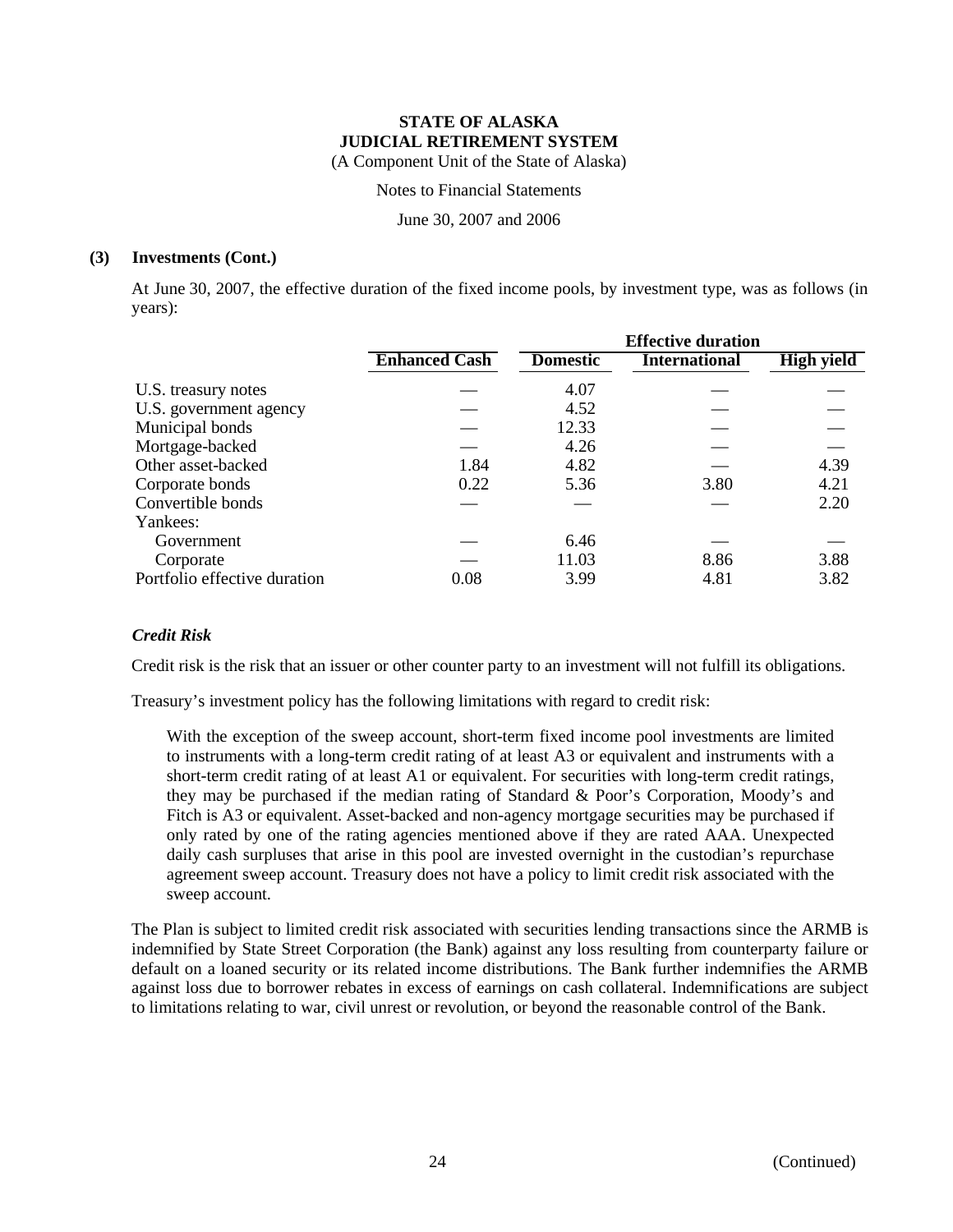Notes to Financial Statements

June 30, 2007 and 2006

## **(3) Investments (Cont.)**

The ARMB's investment policy has the following limitations with regard to credit risk:

Domestic fixed income:

Commercial paper must carry a rating of at least A1 or equivalent;

Corporate debt securities must be investment grade;

Corporate, asset backed and nonagency mortgage securities must be investment grade. Investment grade is defined as the median rating of Standard & Poor's Corporation, Moody's and Fitch. Asset-backed and non-agency mortgage securities may be purchased if only rated by one of these agencies if they are rated AAA. Corporate bonds may be purchased if rated by two of these agencies.

#### International fixed income:

Corporate and asset-backed obligations must be investment grade.

Domestic and international equity:

Corporate debt obligations must carry a rating of at least A or equivalent.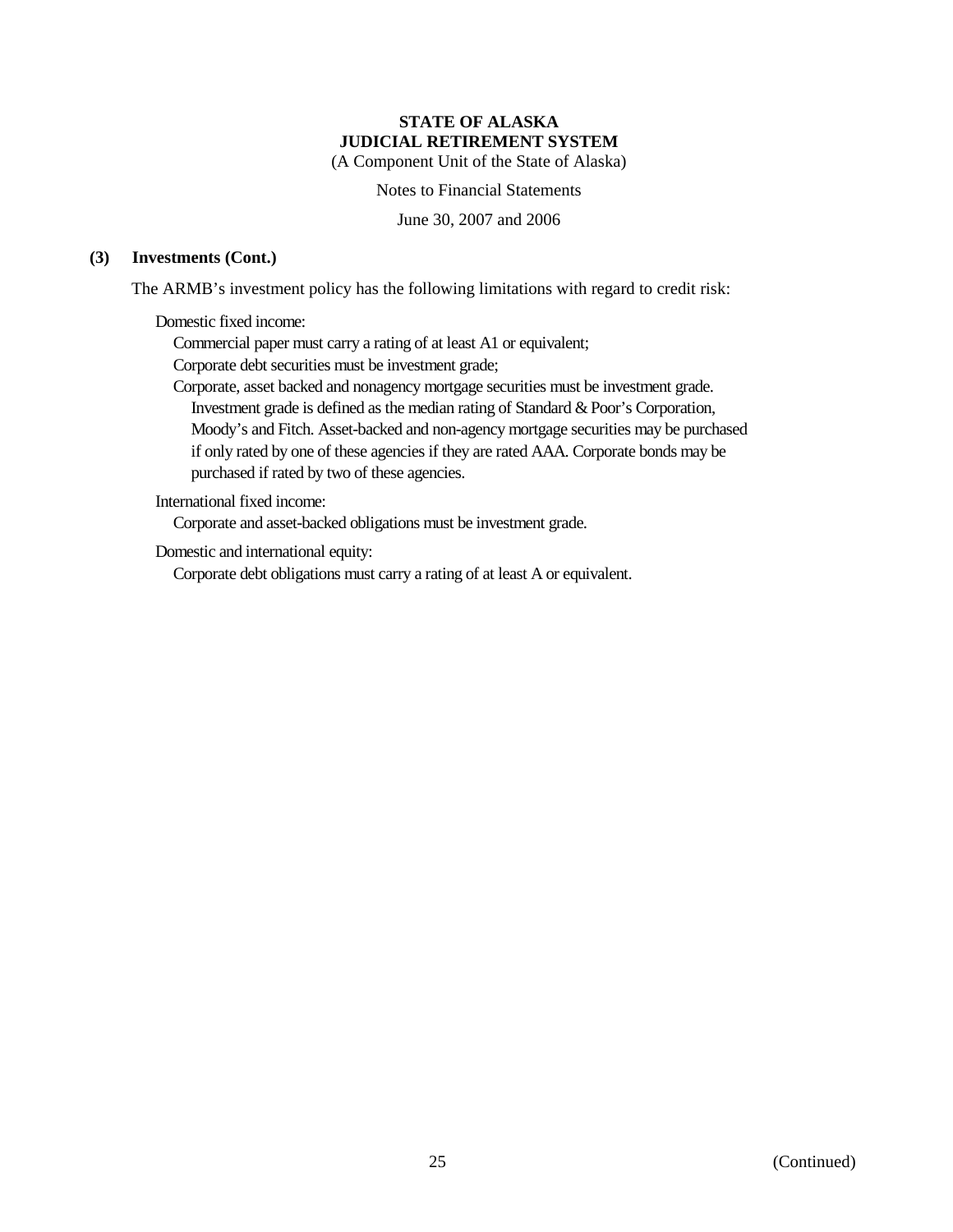Notes to Financial Statements

June 30, 2007 and 2006

# **(3) Investments (Cont.)**

At June 30, 2007, the Plan consisted of securities with credit quality ratings issued by nationally recognized statistical rating organizations as follows (using Standard & Poor's Corporation rating scale):

|                               |                | Internally managed fixed income pools |                        |                       |                        |                   |  |
|-------------------------------|----------------|---------------------------------------|------------------------|-----------------------|------------------------|-------------------|--|
|                               | Rating $1$     | Short-term                            | <b>Enhanced Cash</b>   | <b>Domestic</b>       | <b>International</b>   | <b>High yield</b> |  |
| Overnight sweep account       | Not rated      | 0.61%                                 | $\%$<br>$\overline{a}$ | $\%$<br>$\frac{1}{2}$ | $\%$<br>$\overline{a}$ | $\%$<br>6.10      |  |
| Short-term investment account | Not rated      | 3.96                                  | ٠                      | $\overline{a}$        | 0.36                   | ÷,                |  |
| Commercial paper              | AA             | 1.88                                  |                        | $\overline{a}$        | $\overline{a}$         | ÷                 |  |
| Commercial paper              | $\overline{A}$ | 3.09                                  |                        |                       |                        | 1.77              |  |
| Commercial paper              | Not Rated      | 3.86                                  |                        | 0.14                  |                        |                   |  |
| U. S. government agency       |                |                                       |                        |                       |                        |                   |  |
| discount notes                | Not rated      | $\overline{a}$                        |                        | 8.07                  |                        |                   |  |
| U. S. government agency       | Not rated      |                                       |                        | 0.05                  |                        |                   |  |
| Mortgage-backed               | <b>AAA</b>     | 6.50                                  |                        | 51.10                 |                        |                   |  |
| Mortgage-backed               | A              | 0.32                                  | $\overline{a}$         | $\overline{a}$        |                        |                   |  |
| Mortgage-backed (agency)      | Not rated      | $\overline{a}$                        |                        | 15.36                 |                        |                   |  |
| Other asset-backed            | AAA            | 40.98                                 | 2.65                   | 5.14                  |                        |                   |  |
| Other asset-backed            | AA             | 0.91                                  | ä,                     | 0.27                  |                        |                   |  |
| Other asset-backed            | A              | 6.34                                  | ä,                     | 0.09                  |                        |                   |  |
| Other asset-backed            | <b>BBB</b>     | $\overline{a}$                        | 1.00                   | 0.74                  |                        |                   |  |
| Other asset-backed            | Not rated      | 0.78                                  | ä,                     | 1.34                  |                        | 0.24              |  |
| Municipal Bonds               | AA             | $\overline{a}$                        |                        | 0.08                  |                        |                   |  |
| Corporate bonds               | AAA            | 1.97                                  | ä,                     | 1.89                  | 25.92                  |                   |  |
| Corporate bonds               | AA             | 15.13                                 | 0.60                   | 4.28                  | 11.43                  |                   |  |
| Corporate bonds               | A              | 8.31                                  | 3.46                   | 6.98                  | $\overline{a}$         |                   |  |
| Corporate bonds               | <b>BBB</b>     | $\overline{a}$                        | 1.04                   | 7.15                  | $\overline{a}$         | 1.56              |  |
| Corporate bonds               | <b>BB</b>      |                                       | ÷,                     | $\overline{a}$        |                        | 21.55             |  |
| Corporate bonds               | $\, {\bf B}$   |                                       | $\overline{a}$         | $\overline{a}$        | $\overline{a}$         | 41.49             |  |
| Corporate bonds               | CCC            |                                       |                        | $\overline{a}$        | $\overline{a}$         | 11.57             |  |
| Corporate bonds               | D              |                                       |                        | $\overline{a}$        |                        | 0.48              |  |
| Corporate bonds               | Not Rated      |                                       |                        | 1.03                  | 0.28                   | 3.59              |  |
| Convertible bonds             | <b>BBB</b>     |                                       |                        | ÷                     | $\overline{a}$         | 0.20              |  |
| Convertible bonds             | <b>BB</b>      |                                       |                        | $\overline{a}$        | $\overline{a}$         | 0.06              |  |
| Convertible bonds             | B              |                                       |                        | ÷                     |                        | 1.19              |  |
| Convertible bonds             | $\mathbf D$    |                                       |                        |                       |                        | 0.05              |  |
| Yankees:                      |                |                                       |                        |                       |                        |                   |  |
| Government                    | <b>AAA-BBB</b> |                                       |                        | 0.66                  | 56.57                  |                   |  |
| Government                    | Not Rated      |                                       |                        | $\sim$                | 3.83                   |                   |  |
| Corporate                     | AA             | 3.09                                  |                        |                       | $\overline{a}$         |                   |  |
| Corporate                     | A              | 1.75                                  |                        | 1.47                  |                        |                   |  |
| Corporate                     | <b>BBB</b>     | $\overline{a}$                        |                        | 0.61                  | $\overline{a}$         | 0.35              |  |
| Corporate                     | <b>BB</b>      |                                       |                        | $\overline{a}$        |                        | 1.06              |  |
| Corporate                     | $\, {\bf B}$   |                                       |                        | $\overline{a}$        |                        | 5.88              |  |
| Corporate                     | CCC            | $\overline{a}$                        |                        | $\overline{a}$        |                        | 0.21              |  |
| Corporate                     | Not Rated      | 0.52                                  | ٠                      | 0.30                  | $\overline{a}$         | 0.32              |  |
| No credit exposure            |                |                                       | 91.25                  | (6.75)                | 1.61                   | 2.33              |  |
|                               |                | 100.00 %                              | 100.00 %               | 100.00 %              | 100.00 %               | 100.00 %          |  |
|                               |                |                                       |                        |                       |                        |                   |  |

1 Rating modifiers are not disclosed.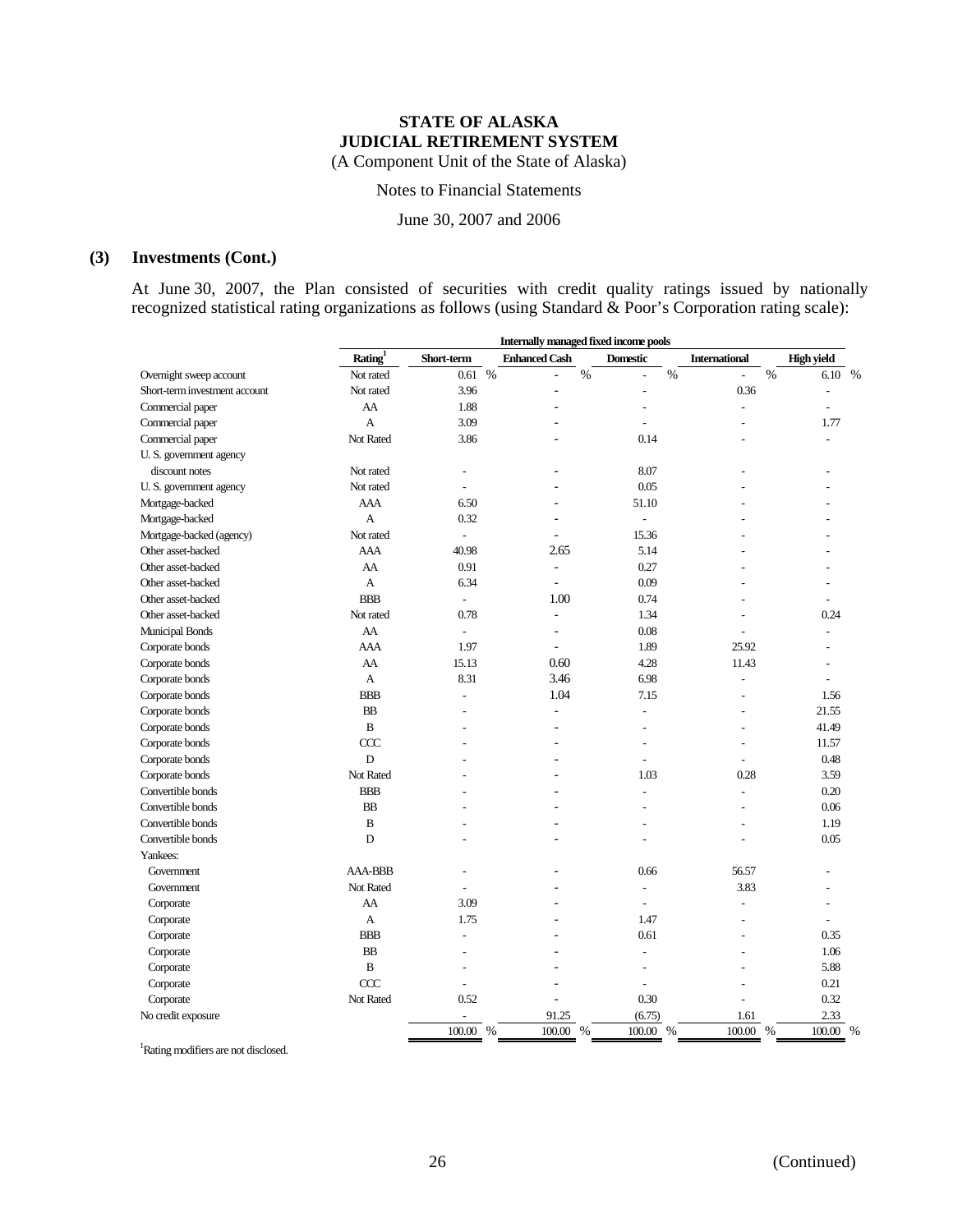Notes to Financial Statements

June 30, 2007 and 2006

## **(3) Investments (Cont.)**

Securities lending collateral was invested in a registered 2(a)-7 money market fund that was not rated.

## *Custodial Credit Risk – Deposits*

Custodial credit risk is the risk that deposits may not be returned in the event of a bank failure. The ARMB does not have a policy in relation to custodial credit risk for deposits. At June 30, 2007, the Plan had the following uncollateralized and uninsured deposits:

|                           | Amount |
|---------------------------|--------|
| International equity pool | 35,074 |

## *Foreign Currency Risk*

Foreign currency risk is the risk that changes in exchange rates will adversely impact the fair value of an investment.

The ARMB's policy with regard to foreign currency risk in the international fixed income pool is to restrict obligations to those issued in the currencies of countries represented in the Citibank Non-U.S. World Government Bond Index. In addition, the ARMB's asset allocation policy permits the Plan to hold up to five percent of total investments in international fixed income.

The ARMB's policy with regard to foreign currency risk in the international equity pool is to permit the Plan to hold up to twenty-one percent of total investments in international equity.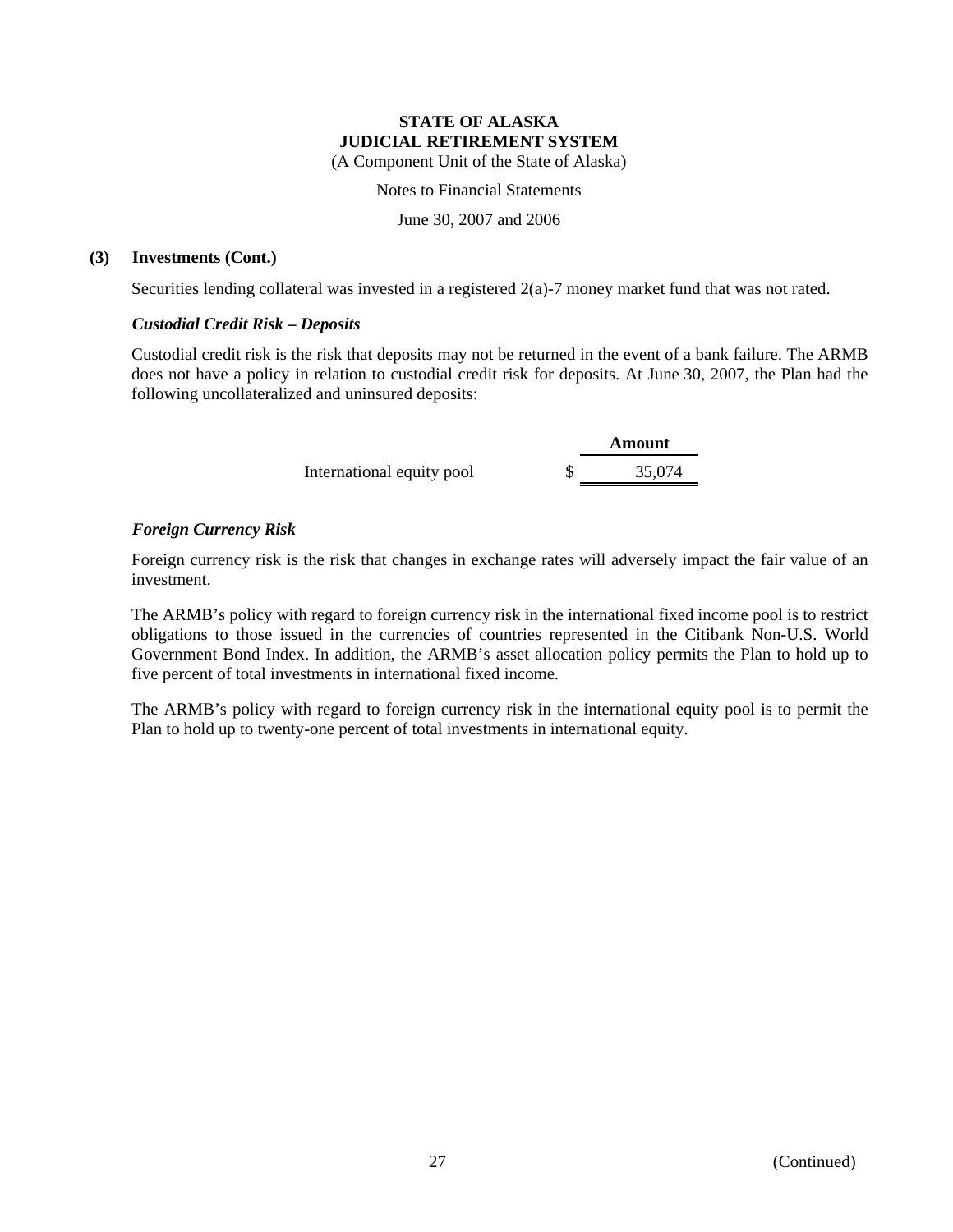Notes to Financial Statements

June 30, 2007 and 2006

# **(3) Investments (Cont.)**

At June 30, 2007, the Plan had exposure to foreign currency risk with the following international pool deposits:

|                                | <b>Amount</b>                        |                      |  |  |  |
|--------------------------------|--------------------------------------|----------------------|--|--|--|
|                                | <b>International</b><br>fixed income | <b>International</b> |  |  |  |
| <b>Currency</b>                | pool                                 | equity pool          |  |  |  |
| \$<br><b>Australian Dollar</b> |                                      | 3,368,296            |  |  |  |
| Canadian Dollar                |                                      | 21,310               |  |  |  |
| Euro Currency                  |                                      | (9,221,571)          |  |  |  |
| Hong Kong Dollar               |                                      | 4,301,874            |  |  |  |
| Japanese Yen                   | 1,910,007                            | 22,941,589           |  |  |  |
| Mexican Peso                   | 4,334,141                            |                      |  |  |  |
| New Taiwan Dollar              |                                      | 290                  |  |  |  |
| New Zealand Dollar             |                                      | 68,610               |  |  |  |
| Norwegian Krone                |                                      | 1,109,381            |  |  |  |
| Pound Sterling                 |                                      | 11,823,663           |  |  |  |
| Singapore Dollar               |                                      | 7,402                |  |  |  |
| South Korean Won               |                                      | 849                  |  |  |  |
| Swedish Krona                  |                                      | 639,680              |  |  |  |
| Swiss Franc                    |                                      | 13,100               |  |  |  |
| \$                             | 6,244,148                            | 35,074,473           |  |  |  |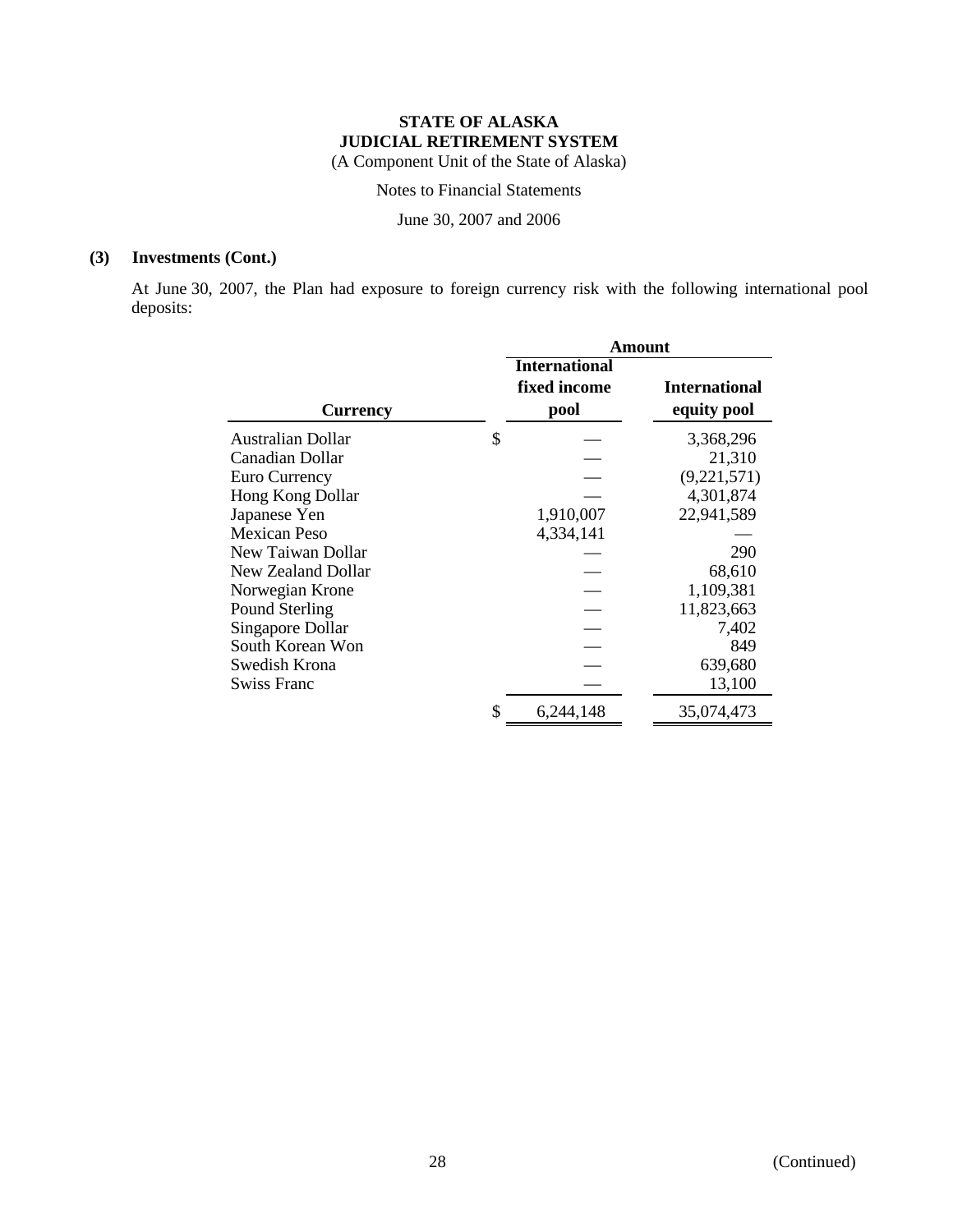Notes to Financial Statements

June 30, 2007 and 2006

#### **(3) Investments (Cont.)**

At June 30, 2007, the Plan had exposure to foreign currency risk with the following investments in its international pools:

|                          | <b>Amount</b>                          |           |                                     |  |  |  |
|--------------------------|----------------------------------------|-----------|-------------------------------------|--|--|--|
|                          | <b>Fixed income</b>                    |           |                                     |  |  |  |
|                          | <b>International fixed income pool</b> |           | <b>International</b><br>equity pool |  |  |  |
|                          | Foreign                                |           |                                     |  |  |  |
| <b>Currency</b>          | Government                             | Corporate | <b>Equity</b>                       |  |  |  |
| <b>Australian Dollar</b> | \$<br>30,276                           | 14,315    | 383,430                             |  |  |  |
| <b>Canadian Dollar</b>   |                                        |           | 343,849                             |  |  |  |
| Danish Krone             |                                        |           | 19,561                              |  |  |  |
| Euro Currency            | 708,709                                |           | 6,411,837                           |  |  |  |
| Hong Kong Dollar         |                                        |           | 245,594                             |  |  |  |
| Japanese Yen             | 132,254                                | 546,543   | 3,465,907                           |  |  |  |
| <b>Mexican Peso</b>      | 28,915                                 |           |                                     |  |  |  |
| New Taiwan Dollar        |                                        |           | 61,830                              |  |  |  |
| New Zealand Dollar       |                                        |           | 69,703                              |  |  |  |
| Norwegian Krone          |                                        |           | 133,237                             |  |  |  |
| Pound Sterling           |                                        |           | 3,186,209                           |  |  |  |
| Singapore Dollar         |                                        |           | 171,336                             |  |  |  |
| South African Rand       |                                        |           | 13,194                              |  |  |  |
| South Korean Won         |                                        |           | 258,104                             |  |  |  |
| Swedish Krona            |                                        |           | 298,885                             |  |  |  |
| Swiss Franc              |                                        |           | 1,075,514                           |  |  |  |
|                          | \$<br>900,154                          | 560,858   | 16,138,190                          |  |  |  |

#### *Concentration of Credit Risk*

Concentration of credit risk is the risk of loss attributed to the magnitude of a government's investment in a single issuer.

Treasury's policy with regard to concentration of credit risk for the short-term fixed income pool is to prohibit the purchase of more than five percent of the portfolio's assets in corporate bonds of any one company or affiliated group.

The ARMB's policy with regard to concentration of credit risk for the domestic fixed income and international fixed income pools is to prohibit the purchase of more than five percent of the portfolio's assets in corporate bonds of any one company or affiliated group.

At June 30, 2007, the Plan did not have exposure to any one issuer greater than 5% of total invested assets.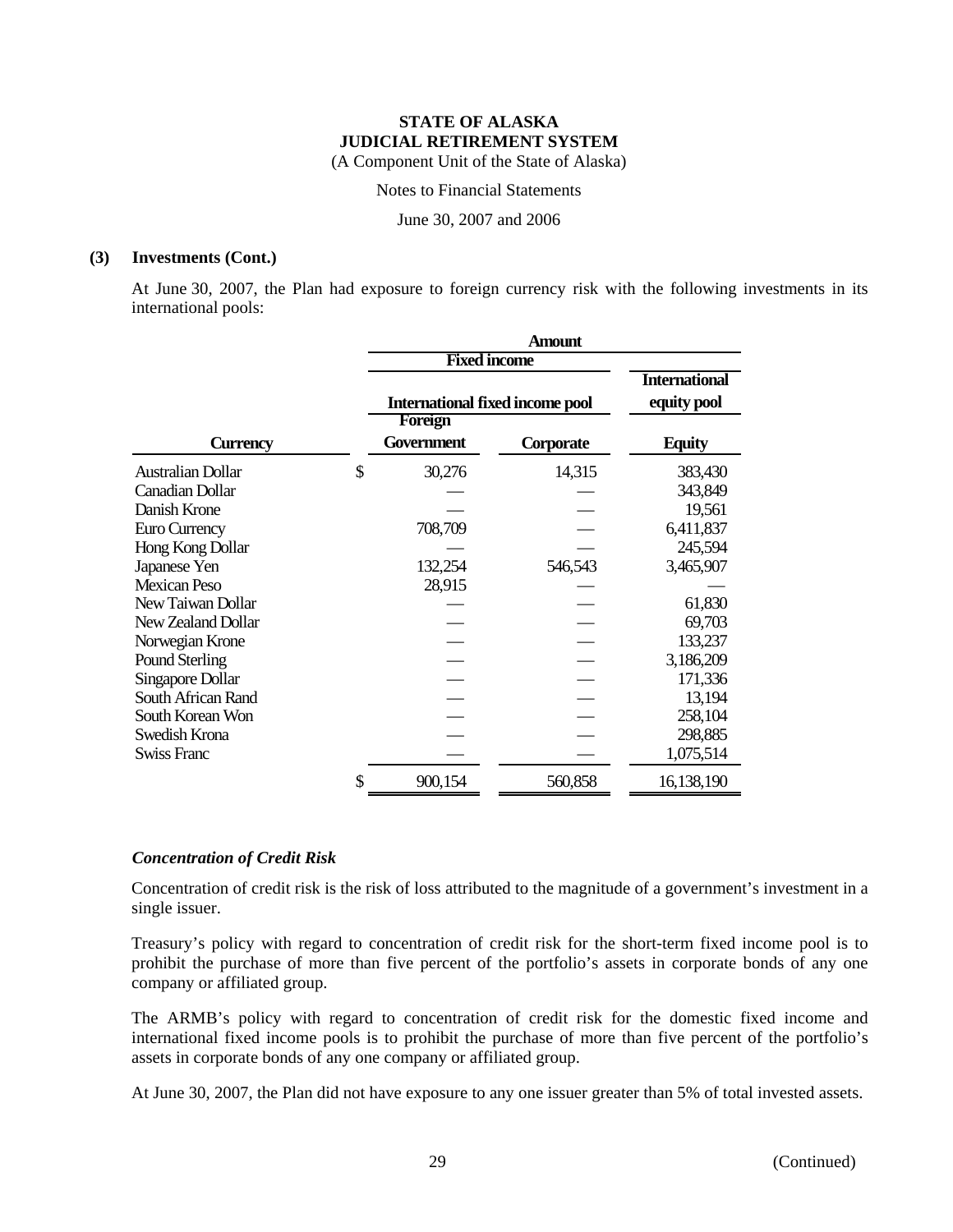Notes to Financial Statements

June 30, 2007 and 2006

#### **(3) Investments (Cont.)**

The Plan's investments (including investments bought, sold, as well as held during the year) appreciated (depreciated) in value as follows for the years ending June 30:

|                                    | 2007       | 2006      |
|------------------------------------|------------|-----------|
| Domestic equity pool<br>\$         | 5,534,748  | 2,347,334 |
| Domestic fixed income pool         | 102,719    | (827,062) |
| International equity pool          | 3,609,981  | 3,308,726 |
| Emerging markets equity pool       | 405,765    |           |
| Treasury inflation protection pool | 144,804    |           |
| Real estate pool                   | 1,556,139  | 1,003,907 |
| International fixed income pool    | (24,909)   | (92,702)  |
| High yield pool                    | 18,772     | (9,161)   |
| Absolute return pool               | 341,206    | 186,441   |
|                                    | 11,689,225 | 5,917,483 |

## **(4) Foreign Exchange, Foreign Exchange Contracts, and Off-Balance Sheet Risk**

The international fixed income and international equity pool's investment income includes the following at June 30:

|                                                 | 2007    | 2006       |
|-------------------------------------------------|---------|------------|
| Net realized gain (loss) on foreign currency    | 417.847 | (401, 353) |
| Net unrealized gain on foreign currency         | 339     | 20         |
| Net realized gain on foreign exchange contracts | 2.311   | 2,229      |

The international equity pool includes foreign currency forward contracts to buy and sell specified amounts of foreign currencies at specified rates on specified future dates for the purpose of hedging existing security positions. The maturity periods for these contracts range from eight to one hundred and twenty-four days. The Plan had net unrealized gains with respect to such contracts, calculated using forward rates at June 30, as follows:

|                                   | 2007   | 2006       |
|-----------------------------------|--------|------------|
| Contract sales                    | 77.245 | (140, 832) |
| Less fair value                   | 76,785 | (141, 213) |
| Net unrealized gains on contracts | 460    | 381        |

The counterparties to the foreign currency forward contracts consist of a diversified group of financial institutions. Credit risk exposure exists to the extent of nonperformance by these counterparties; however, the risk of default is considered to be remote. The market risk is limited to the difference between contractual rates and forward rates at the balance sheet date.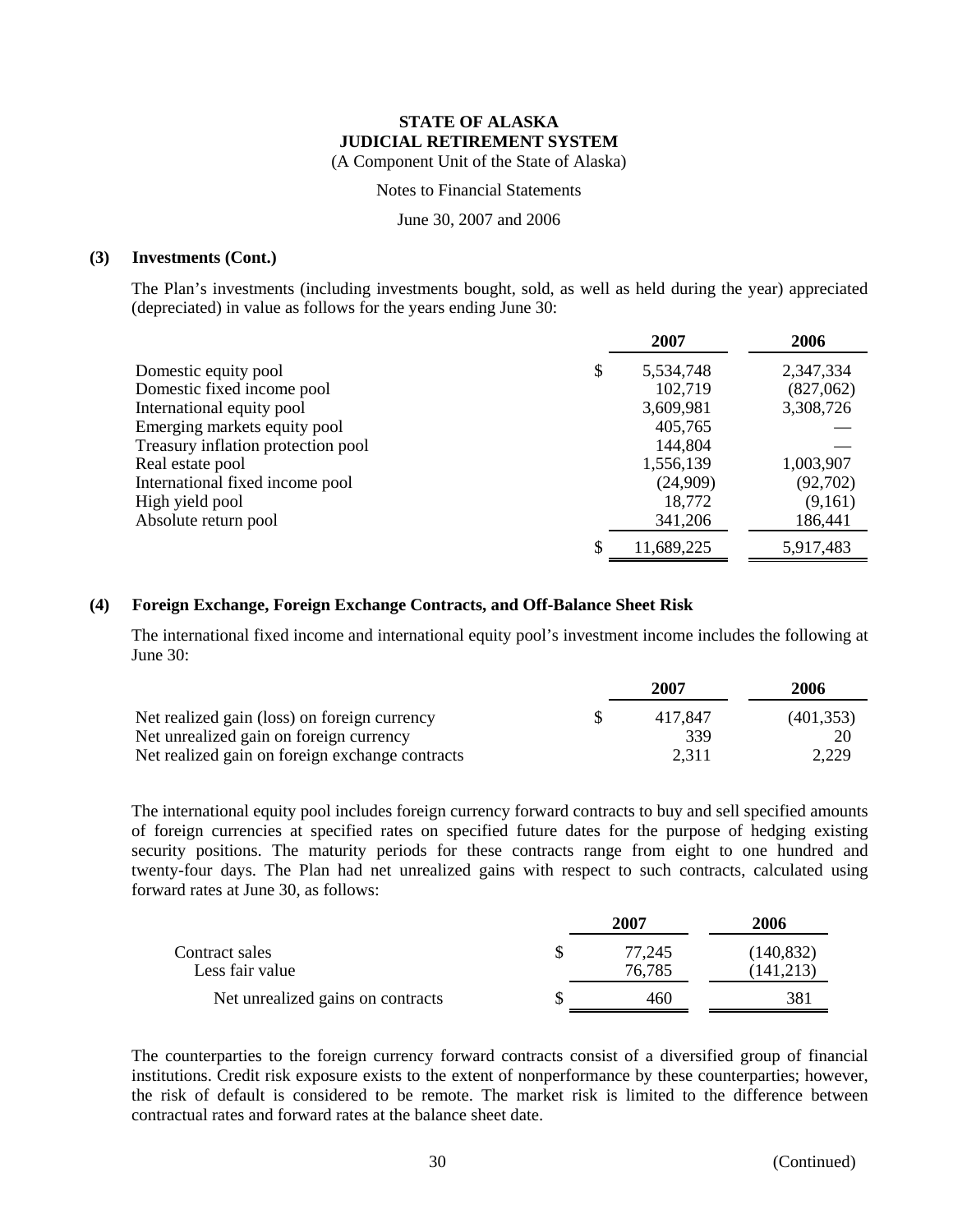Notes to Financial Statements

June 30, 2007 and 2006

#### **(5) Securities Lending**

Alaska Statute 37.10.071 authorizes the ARMB to lend assets, under an agreement and for a fee, against deposited collateral of equivalent fair value. The ARMB has entered into an agreement with the Bank to lend equity and domestic fixed income securities. The Bank, acting as the ARMB's agent under the agreement, transfers securities to broker agents or other entities for collateral in the form of cash or securities and simultaneously agrees to return the collateral for the same securities in the future.

At June 30, 2007 and 2006, the fair value of securities on loan allocable to the Plan totaled \$11,064,035 and \$7,892,613, respectively. There is no limit to the amount that can be loaned and the ARMB is able to sell securities on loan. International equity security loans are collateralized at not less than 105% of their fair value. All other security loans are collateralized at not less than 102% of their fair value. Loaned securities and collateral is marked to market daily and collateral is received or delivered the following day to maintain collateral levels.

Cash collateral in the amount of  $$10,728,980$  was invested in a registered  $2(a)-7$  money market fund. Maturities of investments in the money market fund generally did not match the maturities of the loaned securities because the lending agreements are terminable at will. Securities collateral in the amount \$674,650 may be pledged or sold upon borrower default. Since the ARMB does not have the ability to pledge or sell securities collateral unless the borrower defaults, they are not recorded on the financial statements. Securities under loan, cash collateral and cash collateral payable are recorded on the financial statements at fair value. The Bank, the Plan and the borrower receive a fee from earnings on invested collateral. The bank and the Plan share a fee paid by the borrower for loans not collateralized with cash.

For the years ended June 30, 2007 and 2006, there were no losses incurred as a result of securities lending transactions and there were no significant violations of legal or contractual provisions or failures by any borrowers to return loaned securities.

## **(6) Transfer to Retirement Systems**

During fiscal year 2006, a review was conducted of all medical reserve amounts of the Retiree Health Fund. An analysis was conducted which considered: (1) the medical portion of net assets held in trust for benefits and other purposes, (2) prior and current year amounts incurred but not paid, (3) the amount necessary for the contingency reserve, and (4) the amount necessary for a premium stabilization reserve. The result was excess reserve balances over those deemed necessary for the continued operation of the Retiree Health Fund. The excess amount was allocated to plans participating in the Retiree Health Fund. Such an analysis is conducted periodically to determine that reserves are adequate, but not excessive. Based on this review, the plan received \$125,000 in fiscal year 2006 from the Retiree Health Fund.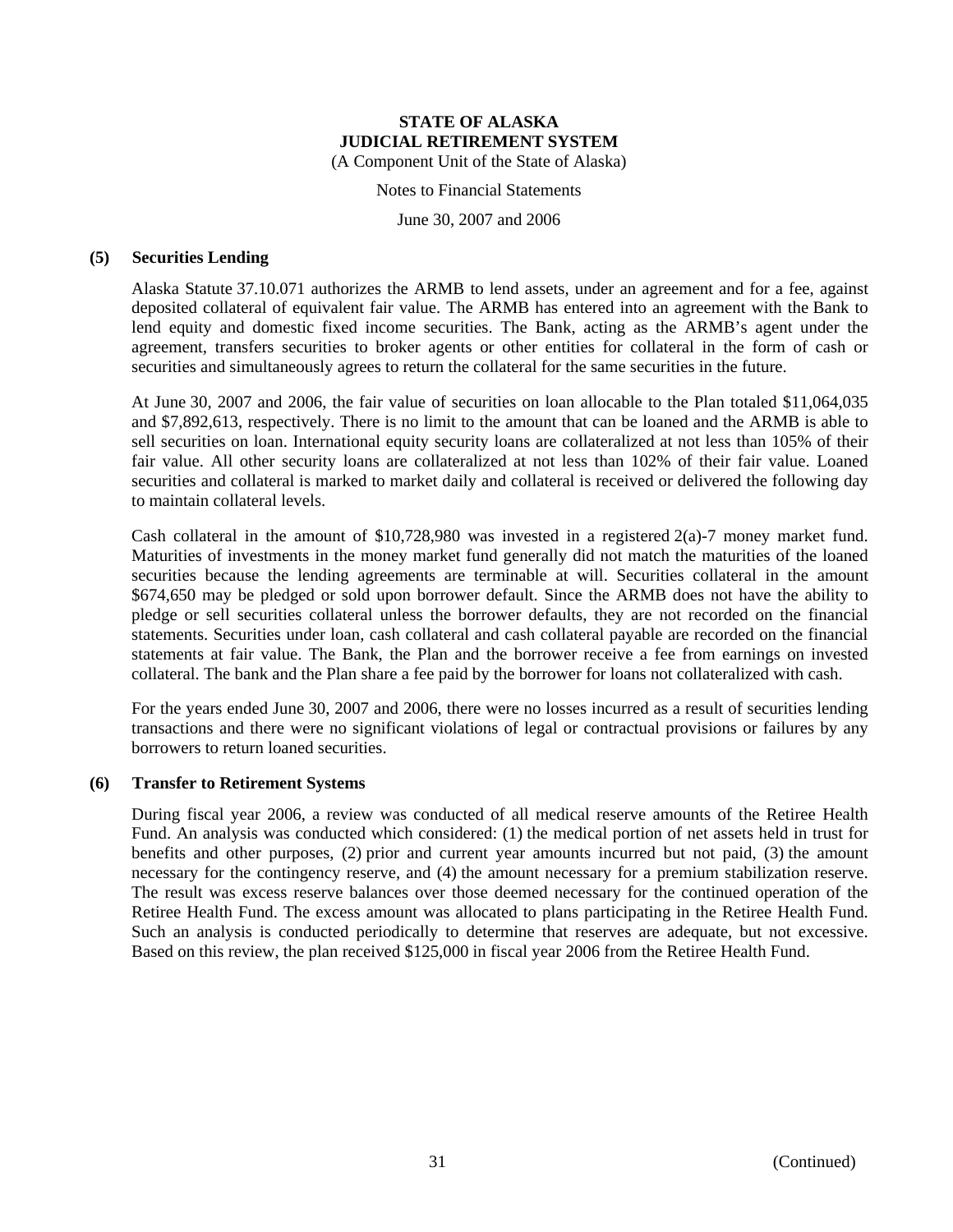(A Component Unit of the State of Alaska)

Notes to Financial Statements

June 30, 2007 and 2006

## **(7) Funded Status and Funding Progress – Defined Benefit Retirement Post employment Healthcare Benefit Plan**

The funded status of the defined benefit retirement post employment healthcare benefit plan is as follows:

|                       |                        |                             | Unfunded             |                     |           |                                   |
|-----------------------|------------------------|-----------------------------|----------------------|---------------------|-----------|-----------------------------------|
|                       |                        | <b>Actuarial</b><br>Accrued | Actuarial<br>Accrued |                     |           | <b>UAAL</b> as a<br>percentage of |
| <b>Actuarial</b>      | <b>Actuarial</b>       | Liability (AAL)             | Liability            |                     | Covered   | Covered                           |
| <b>Valuation Date</b> | <b>Value of Assets</b> | - Entry Age                 | (UAAL)               | <b>Funded Ratio</b> | Payroll   | Payroll                           |
| June 30, 2006         | 2.399.387              | 17.794.213                  | 15,394,826           | 13.5%               | 7.130.592 | 215.9%                            |

Actuarial valuations of an ongoing plan involve estimates of the value of reported amounts and assumptions about the probability of occurrence of events far into the future. Examples include assumptions about future employment, mortality, and healthcare cost trend. Actuarially determined amounts are subject to continual revisions as actual results are compared with past expectations and new estimates are made about the future. The schedule of funding progress, presented as required supplementary information following the notes to the financial statements, present multi-year trend information about whether the actuarial values of plan assets are increasing or decreasing over time relative to the actuarial accrued liabilities for benefits.

The accompanying schedule of employer contributions presents trend information about the amounts contributed to the plan by employers in comparison to the actuarially required contribution (ARC), an amount that is actuarially determined in accordance with the parameters of GASB 43. The ARC represents a level of funding that, if paid on an on-going basis, is projected to cover normal cost for each year and amortize any unfunded actuarial liabilities (or funding excess) over a period not to exceed thirty years.

Projections of benefits for financial report purposes are based on the substantive plan (the plan as understood by the employer and plan members) and include the types of benefits provided at the time of each valuation and the historical pattern of sharing benefit costs between the employer and plan members to that point. The actuarial method and assumptions used include techniques that are designed to reduce the effects of short-term volatility in actuarial accrued liabilities and the actuarial value of assets, consistent with the long-term perspective of the calculations. Additional information as of the latest actuarial valuation follows:

| Valuation date                | June 30, 2006                   |
|-------------------------------|---------------------------------|
| Actuarial cost method         | Entry age normal                |
| Amortization method           | Level percentage of pay, closed |
| Remaining amortization period | 24 years                        |
| Asset valuation method        | 5 year smoothed market          |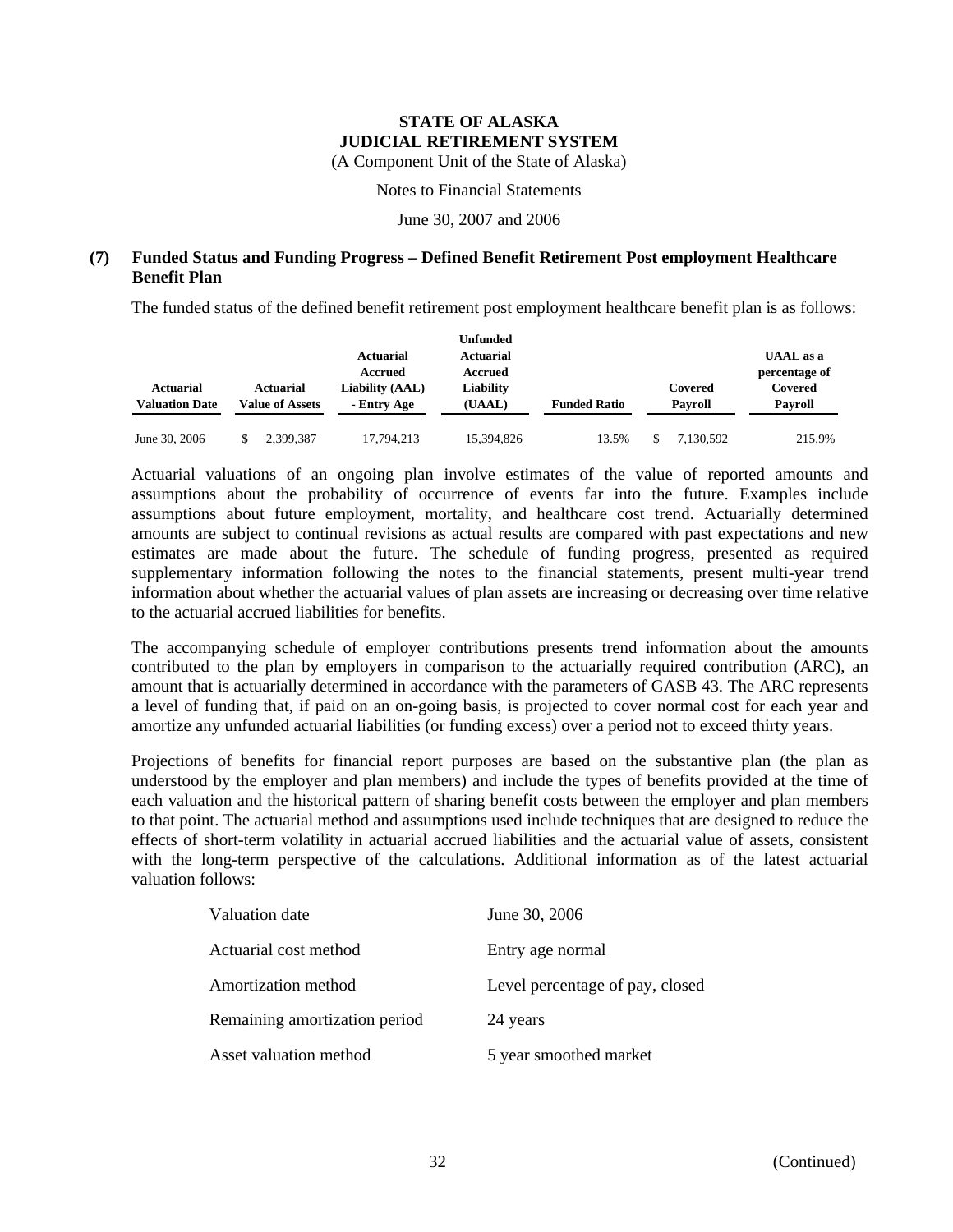(A Component Unit of the State of Alaska)

Notes to Financial Statements

June 30, 2007 and 2006

## **(7) Funded Status and Funding Progress – Defined Benefit Retirement Post employment Healthcare Benefit Plan (Cont.)**

Actuarial Assumptions

Investment rate of return 8.25%

|                | <b>Medical</b> | <b>Prescription Drugs</b> |
|----------------|----------------|---------------------------|
| FY07           | 9.0%           | 13.0%                     |
| FY08           | 8.5%           | 12.0%                     |
| <b>FY09</b>    | 8.0%           | 11.0%                     |
| FY10           | 7.5%           | 10.0%                     |
| <b>FY11</b>    | 7.0%           | 9.0%                      |
| <b>FY12</b>    | 6.5%           | 8.0%                      |
| <b>FY13</b>    | 6.0%           | 7.0%                      |
| <b>FY14</b>    | 5.5%           | 6.0%                      |
| FY15 and later | 5.0%           | 5.0%                      |

GASB 43 requires that the discount rate used in the actuarial valuation be the estimated long-term yield on investments that are expected to finance post employment benefits. Depending on the method by which a plan is financed, the relevant investments could be plan assets, employer assets, or a combination of plan and employer assets. The investment return should reflect the nature and the mix of both current and expected investments and the basis used to determine the actuarial value of assets.

The Plan's retiree health care benefits are fully funded. Therefore, the 8.25% discount rate used for GASB 25 reporting is also applied herein for GASB 43 disclosure purposes.

The retiree drug subsidy the State of Alaska receives under Medicare Part D has not been recognized for GASB 43 disclosure purposes.

## **(8) Commitments and Contingencies**

#### *Commitments*

The ARMB entered into an agreement through an external investment manager to provide capital funding for a domestic equity limited partnership. At June 30, 2007, the Plan's participant share of the unfunded commitment totaled \$80,125. This commitment can be withdrawn annually in December with ninety days notice.

The ARMB entered into agreements through external investment managers to provide capital funding for real estate investments as it continues to build the real estate portfolio. At June 30, 2007, the Plan's participant share of these unfunded commitments totaled \$3,060,415 to be paid through the year 2011.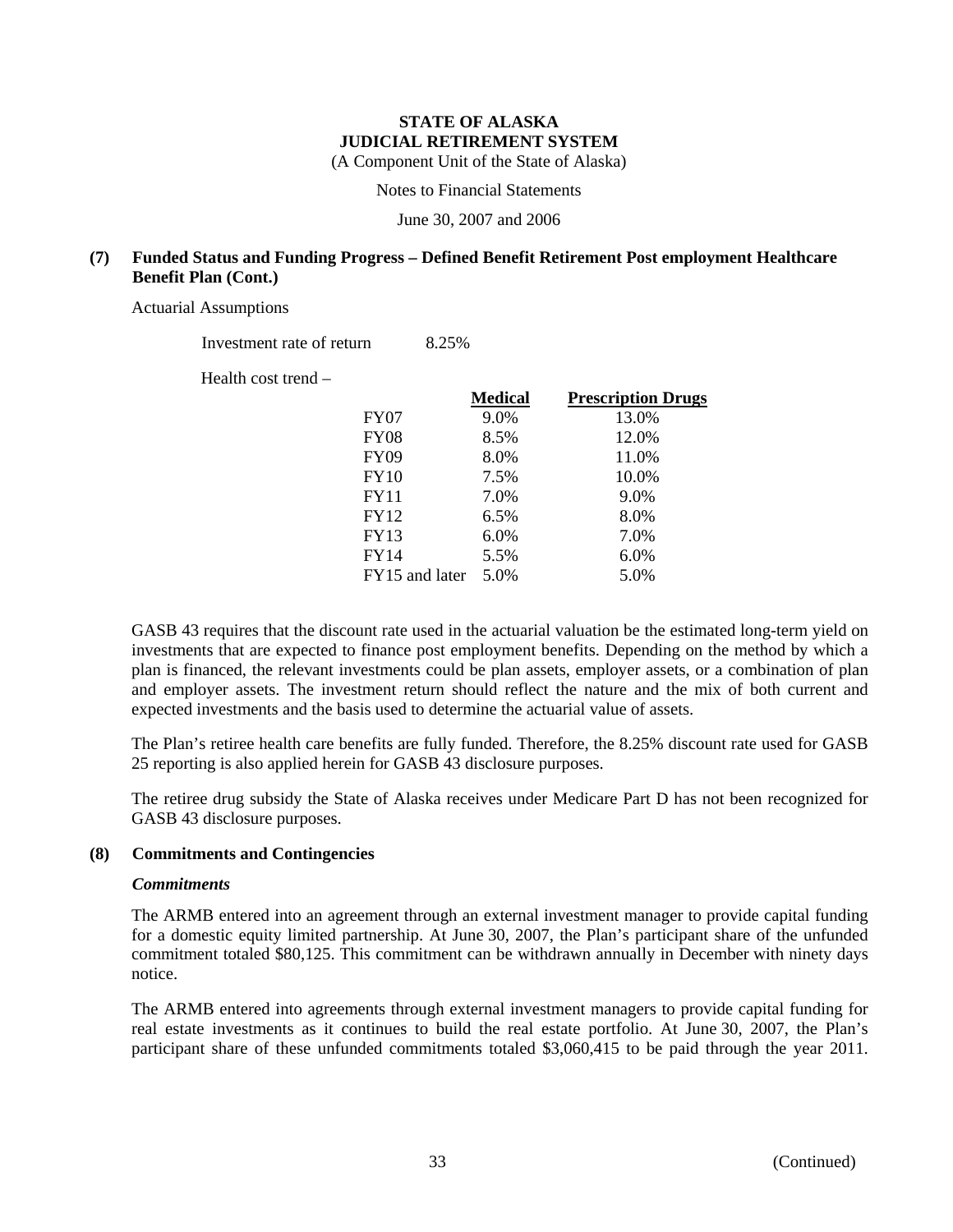Notes to Financial Statements

June 30, 2007 and 2006

#### **(8) Commitments and Contingencies (Cont.)**

#### *Contingencies*

The Department of Administration determined that statutory changes were needed to ensure that the Defined Benefit Retiree Health Program is funded in compliance with the Internal Revenue Code. Consequently, during the fiscal year 2007 legislative session, a law was enacted that created the Alaska Retiree Health Care Trusts (ARHCT), two separate irrevocable trusts. Senate Bill 123 (SB 123), effective June 7, 2007, directs all separately calculated employer contributions for the retiree health benefits, and appropriations, earning and reserves for payment of retiree medical obligations, to be credited to the ARHCT. Pursuant to SB 123, Treasury and the Department of Administration established and implemented the ARHCT effective as of July 1, 2007. The ARHCT will be funded through contributions from employers and premiums paid by retirees.

The Department of Administration intends to seek a tax determination letter from the Internal Revenue Service during the filing cycle beginning on February 1, 2008, and ending on January 31, 2009, concerning the status of the pension plans it administers as qualified governmental plans under Internal Revenue Code Sections 401(a) and 414(d). The Department of Administration also intends to seek private letter rulings regarding the status of the ARHCT. Finally, The Department of Administration intends to seek rulings and/or guidance from the Internal Revenue Service with respect to the prior structure of the Defined Benefit Retiree Health Program. As a result, invested assets may need to be reallocated between net assets available for pension benefits and net assets available for retiree health benefits, which could require a transfer of assets included in the accompanying schedule of invested assets into the ARHCT. At this time, The Department of Administration is unable to predict the exact timing of the making of its intended filing with the Internal Revenue Service, the timing of any guidance that may be obtained from the Internal Revenue Service, the results or impact of such guidance on the statements of invested assets and changes therein, or the amount of a transfer, if any to the ARHCT.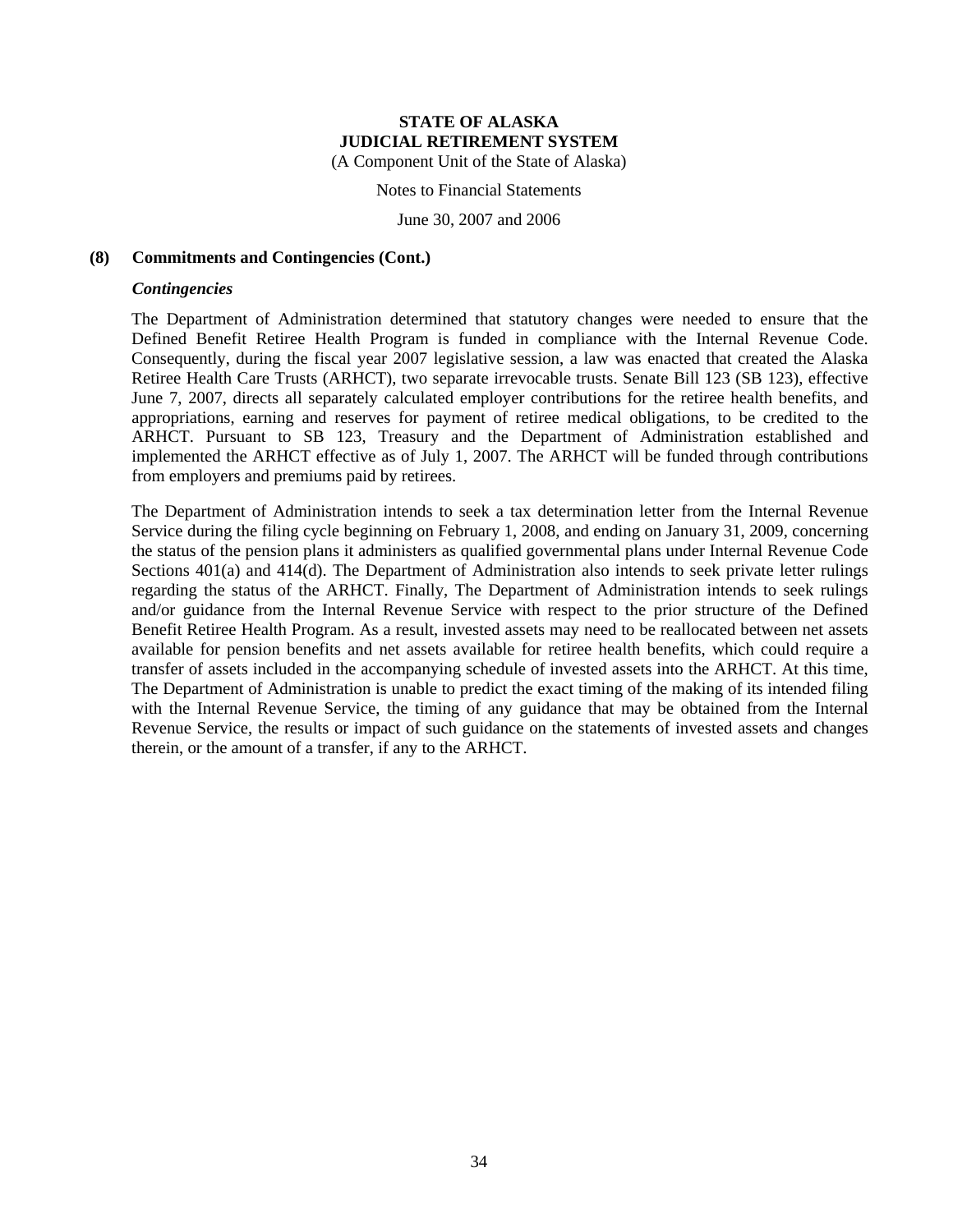Required Supplementary Information (Unaudited)

Schedule of Funding Progress Pension Benefits

June 30, 2007

| <b>Actuarial</b><br>valuation<br>date as of<br>June 30 |   | Actuarial<br>value of<br>plan assets | Actuarial<br>accrued<br><b>liabilities</b><br>(AAL) | <b>Unfunded</b><br>actuarial<br>accrued<br><b>liabilities</b><br>(UAAL) | <b>Funded</b><br>ratio | Covered<br>payroll | <b>UAAL</b><br>as a<br>percentage<br>of covered<br>payroll |
|--------------------------------------------------------|---|--------------------------------------|-----------------------------------------------------|-------------------------------------------------------------------------|------------------------|--------------------|------------------------------------------------------------|
| 2002                                                   | S | 56,704,841                           | 63.970.331                                          | 7.265.490                                                               | 88.6% \$               | 5.941.860          | 122.3%                                                     |
| 2004                                                   |   | 53,600,707                           | 69,505,123                                          | 15,904,416                                                              | 77.1                   | 6.529.608          | 243.6                                                      |
| 2006                                                   |   | 77.310.716                           | 111.819.972                                         | 34,509,256                                                              | 69.1                   | 7.130.592          | 484.0                                                      |

See accompanying notes to required supplementary information and independent auditors' report.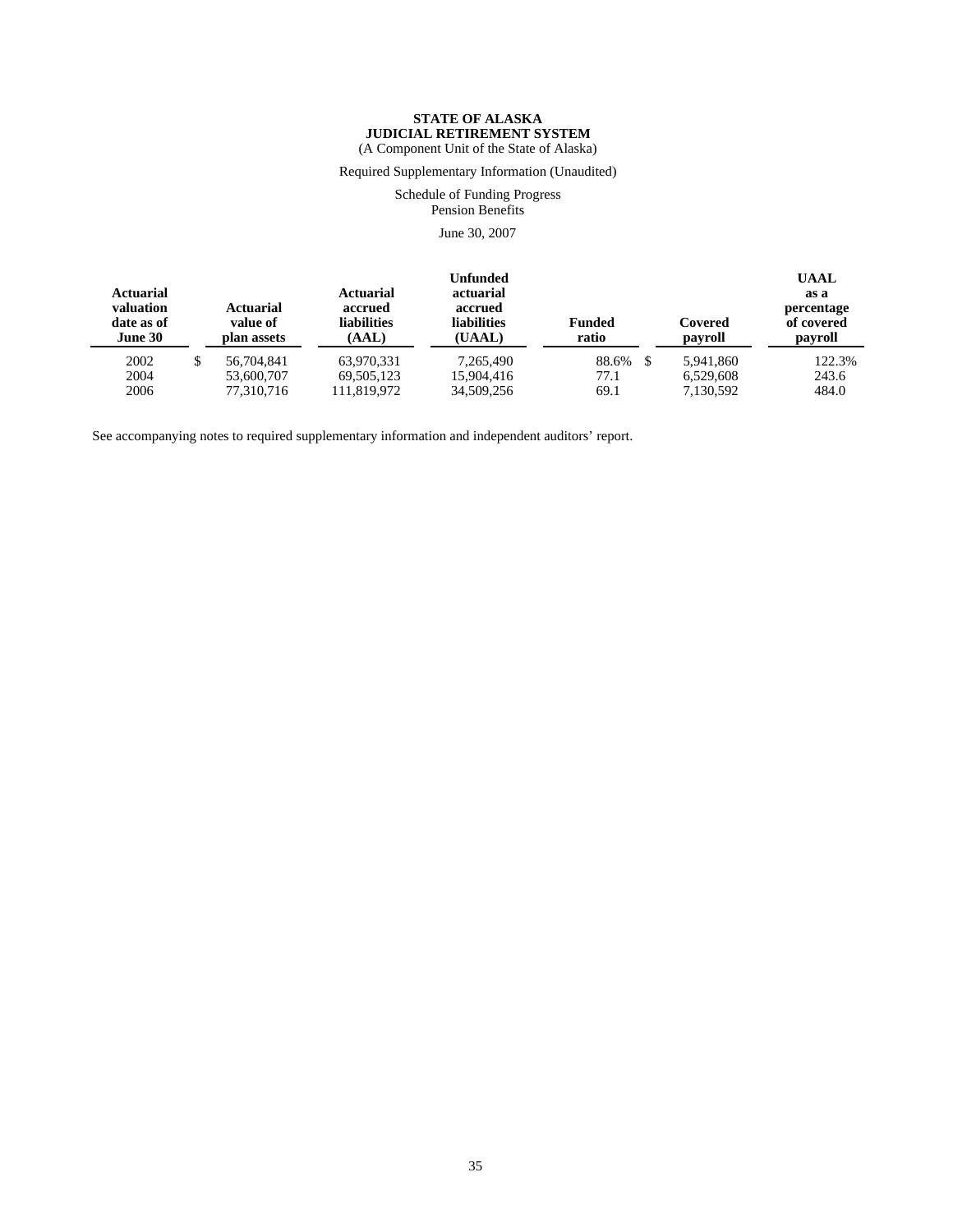Required Supplementary Information (Unaudited)

Schedule of Funding Progress Postemployment Healthcare Benefits

June 30, 2007

| <b>Actuarial</b><br>valuation<br>date as of<br>June 30 | <b>Actuarial</b><br>value of<br>plan assets | Actuarial<br>accrued<br><b>liabilities</b><br>(AAL) | Unfunded<br>actuarial<br>accrued<br><b>liabilities</b><br>(UAAL) | <b>Funded</b><br>ratio | Covered<br>payroll | <b>UAAL</b><br>as a<br>percentage<br>of covered<br>payroll |
|--------------------------------------------------------|---------------------------------------------|-----------------------------------------------------|------------------------------------------------------------------|------------------------|--------------------|------------------------------------------------------------|
| 2002                                                   | \$<br>6.979.068                             | 7.873.284                                           | 894,216                                                          | 88.6%<br>- \$          | 5,941,860          | 15.0%                                                      |
| 2004                                                   | 16.854.927                                  | 21,856,126                                          | 5.001.199                                                        | 77.1                   | 6.529.608          | 76.6                                                       |
| 2006                                                   | 2,399,387                                   | 17.794.213                                          | 15,394,826                                                       | 13.5                   | 7,130,592          | 215.9                                                      |

See accompanying notes to required supplementary information and independent auditors' report.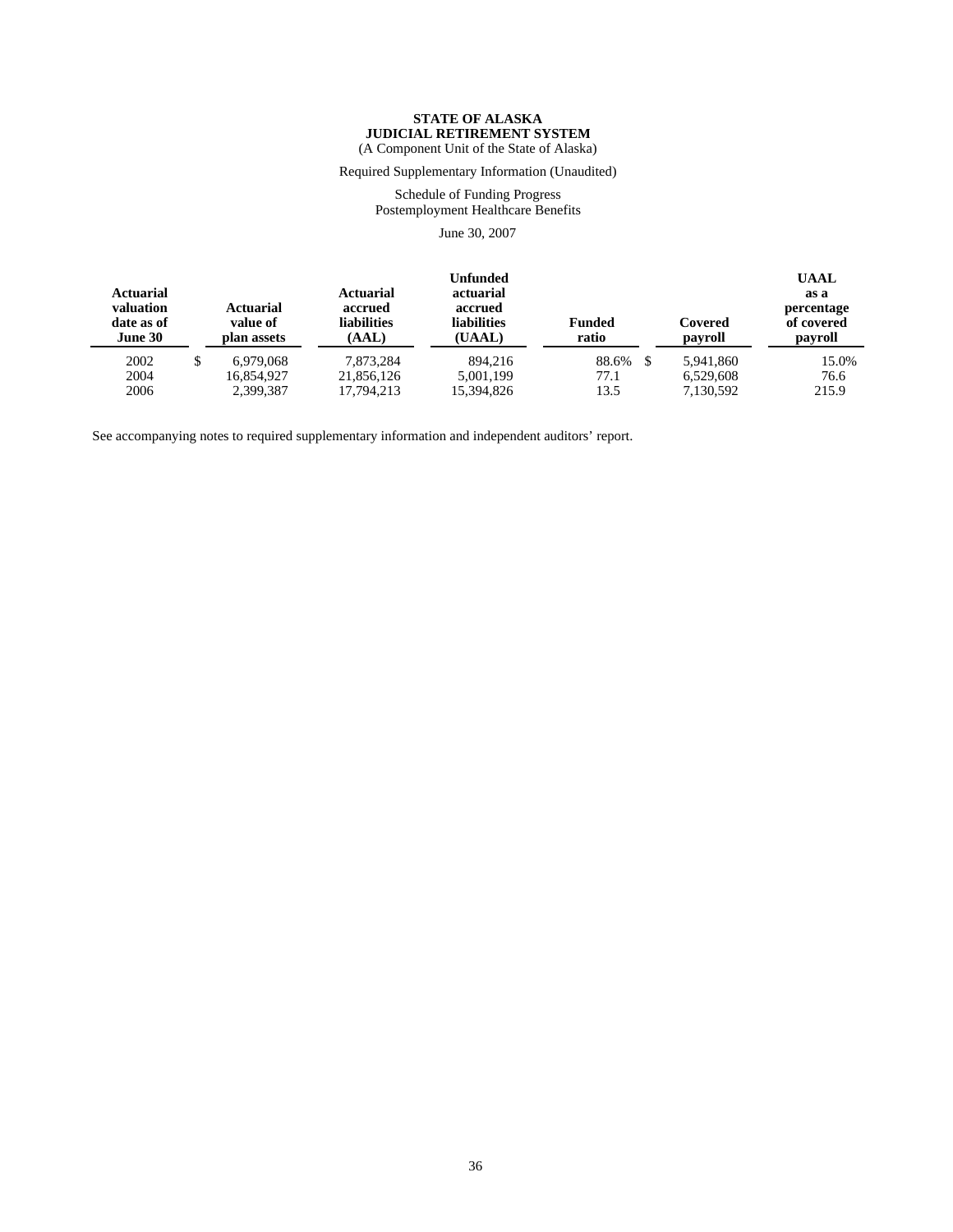(A Component Unit of the State of Alaska)

Required Supplementary Information (Unaudited)

Schedule of Employer Contributions Pension and Postemployment Healthcare Benefits

June 30, 2007

| Year<br>ended<br>June 30 | <b>Actuarial</b><br>valuation<br>date as of<br>June 30 $^{(1)}$ | <b>Pension</b><br>annual<br>required<br>contribution | Postemployment<br>healthcare<br>annual<br>required<br>contribution | <b>Total</b><br>annual<br>required<br>contribution | <b>Pension</b><br>percentage<br>contributed | Postemployment<br>healthcare<br>percentage<br>contributed | <b>Total</b><br>percentage<br>contributed |
|--------------------------|-----------------------------------------------------------------|------------------------------------------------------|--------------------------------------------------------------------|----------------------------------------------------|---------------------------------------------|-----------------------------------------------------------|-------------------------------------------|
| 2002                     | 1998                                                            | \$<br>945.590                                        | 60.378                                                             | 1.005.968                                          | 100.0%                                      | 100.0%                                                    | 100.0%                                    |
| 2003                     | 2000                                                            | 1.637.032                                            | 109.219                                                            | 1.746.251                                          | 100.0                                       | 100.0                                                     | 100.0                                     |
| 2004                     | 2000                                                            | 1.675.077                                            | 111.758                                                            | 1.786.835                                          | 100.0                                       | 100.0                                                     | 100.0                                     |
| 2005                     | 2002                                                            | 1.911.799                                            | 235,299                                                            | 2.147.098                                          | 100.0                                       | 100.0                                                     | 100.0                                     |
| 2006                     | 2002                                                            | 2,133,876                                            | 262.631                                                            | 2,396,507                                          | 115.6                                       | 115.6                                                     | 115.6                                     |
| 2007                     | 2004                                                            | 3.168.943                                            | 486,800                                                            | 3.655.743                                          | 100.0                                       | 100.0                                                     | 100.0                                     |

 $(1)$  Actuarial valuation related to annual required contribution for fiscal year.

See accompanying notes to required supplementary information and independent auditors' report.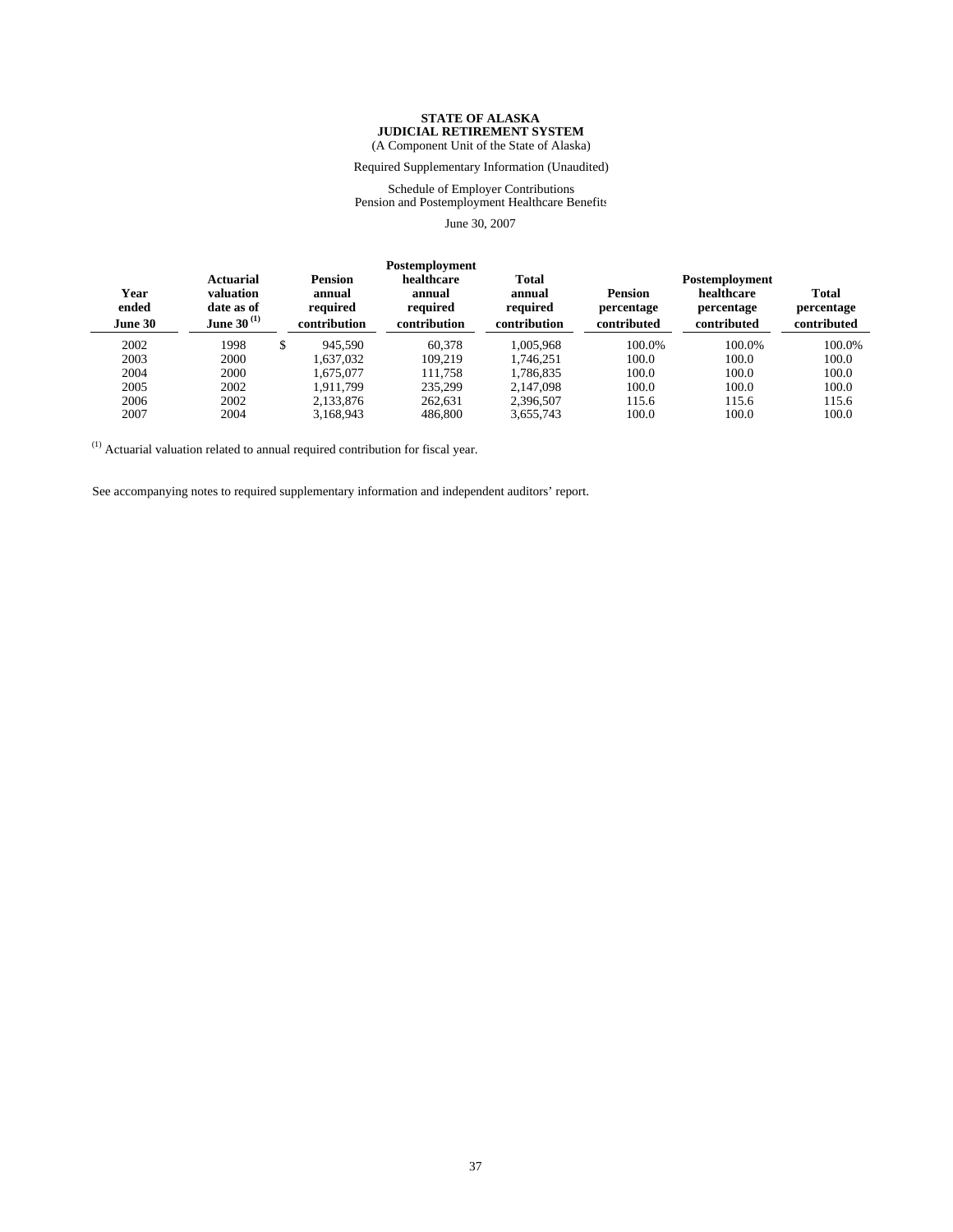(A Component Unit of the State of Alaska)

## Notes to the Required Supplementary Information (Unaudited)

June 30, 2007 and 2006

#### **(1) Description of Schedule of Funding Progress**

Each time a new benefit is added which applies to service already rendered, an "unfunded actuarial accrued liability" is created. Laws governing the Plan require that these additional liabilities be financed systematically over a period of future years. Also, if actual financial experiences are less favorable than assumed financial experiences, the difference is added to the unfunded actuarial accrued liability.

In an inflationary economy, the value of the dollar is decreasing. This environment results in employee pay increasing in dollar amounts resulting in unfunded actuarial accrued liabilities increasing in dollar amounts, all at a time when the actual value of these items, in real terms, may be decreasing.

#### **(2) Actuarial Assumptions and Methods**

The actuarial valuation was prepared by Buck Consultants. The significant actuarial assumptions used in the valuation as of June 30, 2006, are as follows:

- a. Actuarial cost method entry age, unfunded actuarial accrued liability or funding excess amortized over a fixed 25-year period as a level percentage of expected payroll.
- b. Valuation of assets recognizes 20% of the investment gain or loss in each of the current and preceding four years and phased in over the next five years. All assets are valued at fair value. Valuation assets are constrained to a range of 80% to 120% of the market value of assets.
- c. Valuation of medical and prescription drug benefits medical and prescription drug benefits for retirees are calculated using state-specific claims experience. A pre-age 65 cost and lower post-age 65 cost (due to Medicare) are assumed such that the total rate for all retirees equals the present premium rate assumption. These medical premiums are then increased with the health cost inflation assumption. The actuarial cost method, Entry Age Normal, used for funding retirement benefits is also used to value health benefits.
- d. Accounting impact of Medicare Part  $D$  the State's prescription drug program is actuarially equivalent to the federal Medicare Part D program and that the State qualifies for the Medicare Part D subsidy.
- e. Investment return 8.25% per year, compounded annually, net of expenses for all funding calculation and pension disclosure; 8.25% for healthcare liabilities under GASB 43.
- f. Pre-retirement mortality 55% of the male rates and 60% of the females rates in the 1994 Group Annuity Mortality Table for males and females, 1994 Base Year.
- g. Post-retirement mortality 1994 Group Annuity Mortality Table setback one year for females and three years for males, 1994 Base Year.
- h. Salary scale 4% per year, compounded annually.
- i. Total payroll growth 4% per year.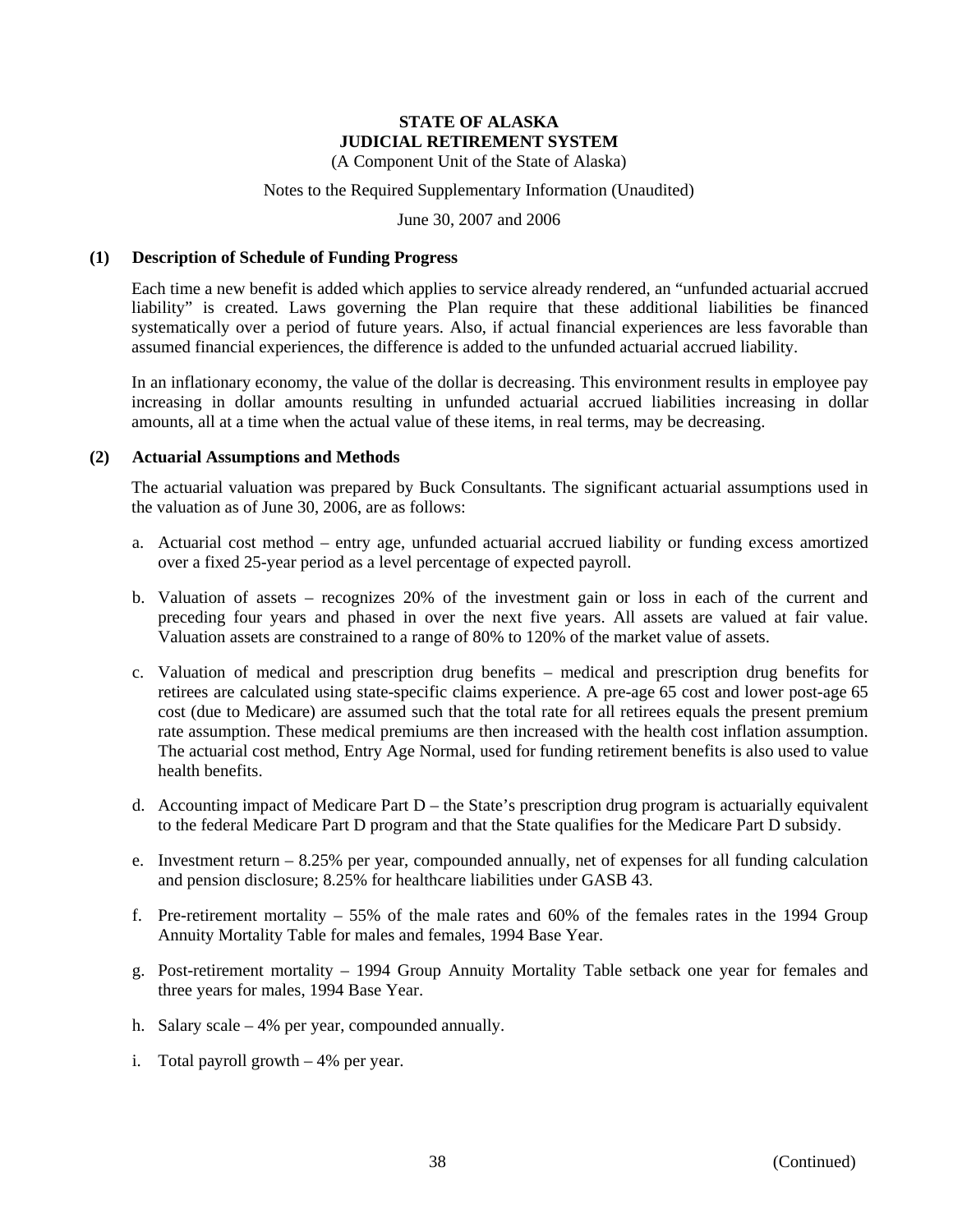(A Component Unit of the State of Alaska)

#### Notes to the Required Supplementary Information (Unaudited)

June 30, 2007 and 2006

#### **(2) Actuarial Assumptions and Methods (Cont.)**

- j. Total inflation total inflation as measured by the Consumer Price Index for urban and clerical workers for Anchorage is assumed to increase 3.5% annually.
- k. Per capita claims cost sample claims cost rates for FY07 medical and prescription are shown below:

|        | Medical |          |             | <b>Prescription Drugs</b> |               |  |
|--------|---------|----------|-------------|---------------------------|---------------|--|
|        |         |          |             |                           | Medicare      |  |
|        |         | Medicare | Medicare    |                           | Part D        |  |
|        | Total   | Part A&B | Part B Only | Total                     | Reimbursement |  |
| Age 65 | \$9,304 | \$8,356  | \$7,408     | \$2,409                   |               |  |

| $\mathbf{1}$ . | Health cost trend – |                | <b>Medical</b> | <b>Prescription Drugs</b> |
|----------------|---------------------|----------------|----------------|---------------------------|
|                |                     | <b>FY07</b>    | 9.0%           | 13.0%                     |
|                |                     | <b>FY08</b>    | 8.5%           | 12.0%                     |
|                |                     | <b>FY09</b>    | 8.0%           | 11.0%                     |
|                |                     | <b>FY10</b>    | 7.5%           | 10.0%                     |
|                |                     | FY11           | 7.0%           | 9.0%                      |
|                |                     | FY12           | 6.5%           | 8.0%                      |
|                |                     | <b>FY13</b>    | 6.0%           | 7.0%                      |
|                |                     | <b>FY14</b>    | 5.5%           | 6.0%                      |
|                |                     | FY15 and later | 5.0%           | 5.0%                      |
|                | m. Aging Factors -  | <u>Age</u>     | <b>Medical</b> | <b>Prescription Drugs</b> |
|                |                     | $0 - 44$       | 2.0%           | 4.5%                      |
|                |                     | 45-54          | 2.5%           | 3.5%                      |
|                |                     | 55-64          | 3.5%           | 3.0%                      |
|                |                     | 65-74          | 4.0%           | 1.5%                      |
|                |                     | 75-84          | 1.5%           | 0.5%                      |
|                |                     | 85-94          | 0.5%           | $0.0\%$                   |

 $95+ 0.0\%$  0.0%

- n. Medical Participation because medical benefits are provided at no cost to the retiree, we have assumed 100% participation in the medical plans.
- o. Turnover and early retirement annual turnover and early retirement at each age and service is the greatest of the following amounts:
	- 1. 0%.
	- 2. 3% if service is greater than 15 years.
	- 3. 6% if vested and immediately eligible for full benefits based on retirement provision.
	- 4. 10% if vested and age is greater than 64.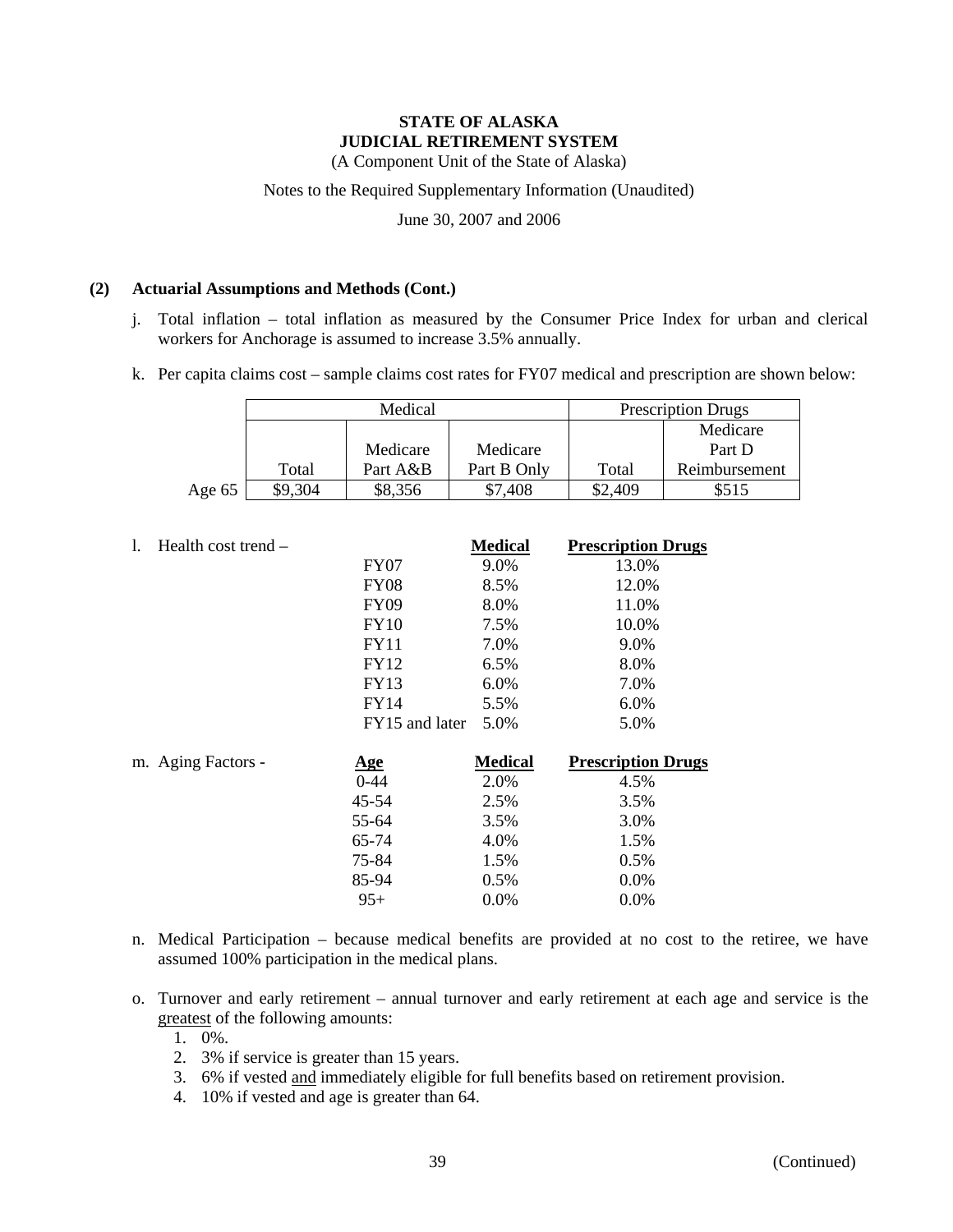(A Component Unit of the State of Alaska)

#### Notes to the Required Supplementary Information (Unaudited)

June 30, 2007 and 2006

#### **(2) Actuarial Assumptions and Methods (Cont.)**

- p. Disability based upon actual historical occurrence rates of the Plan. Post-disability mortality in accordance with rates published by the Pension Benefit Guaranty Corporation to reflect mortality of those receiving disability benefits under Social Security.
- q. Maximum retirement age 70 years old.
- r. Marital status married inactive members are assumed to choose the 50% Joint and Survivor benefit option. 90% of active and inactive members are assumed to be married. Husbands are assumed to be 4 years older than their wives.

The assumptions and methods, when applied in combination, fairly represent past and anticipated future experience of the Plan. The foregoing actuarial assumptions are based on the presumption that the Plan will continue. Were the Plan to terminate, different actuarial assumptions and other factors might be applicable in determining the actuarial present value of accumulated benefits.

Effective June 30, 2006, there was a change in the actuarial cost methods. The cost method was changed from Projected Unit Credit to Entry Age Normal. The assumption changes made include a change in mortality assumption, the percentage of population assumed to be married, healthcare assumptions and the payroll growth assumption. The actuarial value of assets was changed from market value to 5-year smoothing method.

#### **Changes in Assumptions from the Last Valuation – June 30, 2004 to June 30, 2006**

- a. Pre-retirement mortality 55% of the male rates and 60% of the females rates the 1994 Group Annuity Mortality Table for males and females, 1994 Base Year.
- b. Post-retirement Mortality 1994 Group Annuity Mortality Table setback 1 year for females and 3 years for males, 1994 Base Year.
- c. Payroll Growth 4.00% per year
- d. Marital Status 90% of active and inactive member.
- e. Healthcare Actual claims experience used to set claims costs. Adjusted for age based morbidity. Distinct medical claims costs for Medicare A & B vs. Medicare B only. Distinct prescription drug claims costs for pre-Medicare vs. Medicare Part D. Distinct trend rates for medical and prescription drugs. Valued liabilities based on a composite individual basis with actual dependent elections. This is a weighted average of the prior years (FY06) claims cost used for the June 30, 2005 valuations for PERS and TRS, rolled forward with expected trend to FY07. There is a description of this methodology in the June 30, 2005 PERS and TRS reports.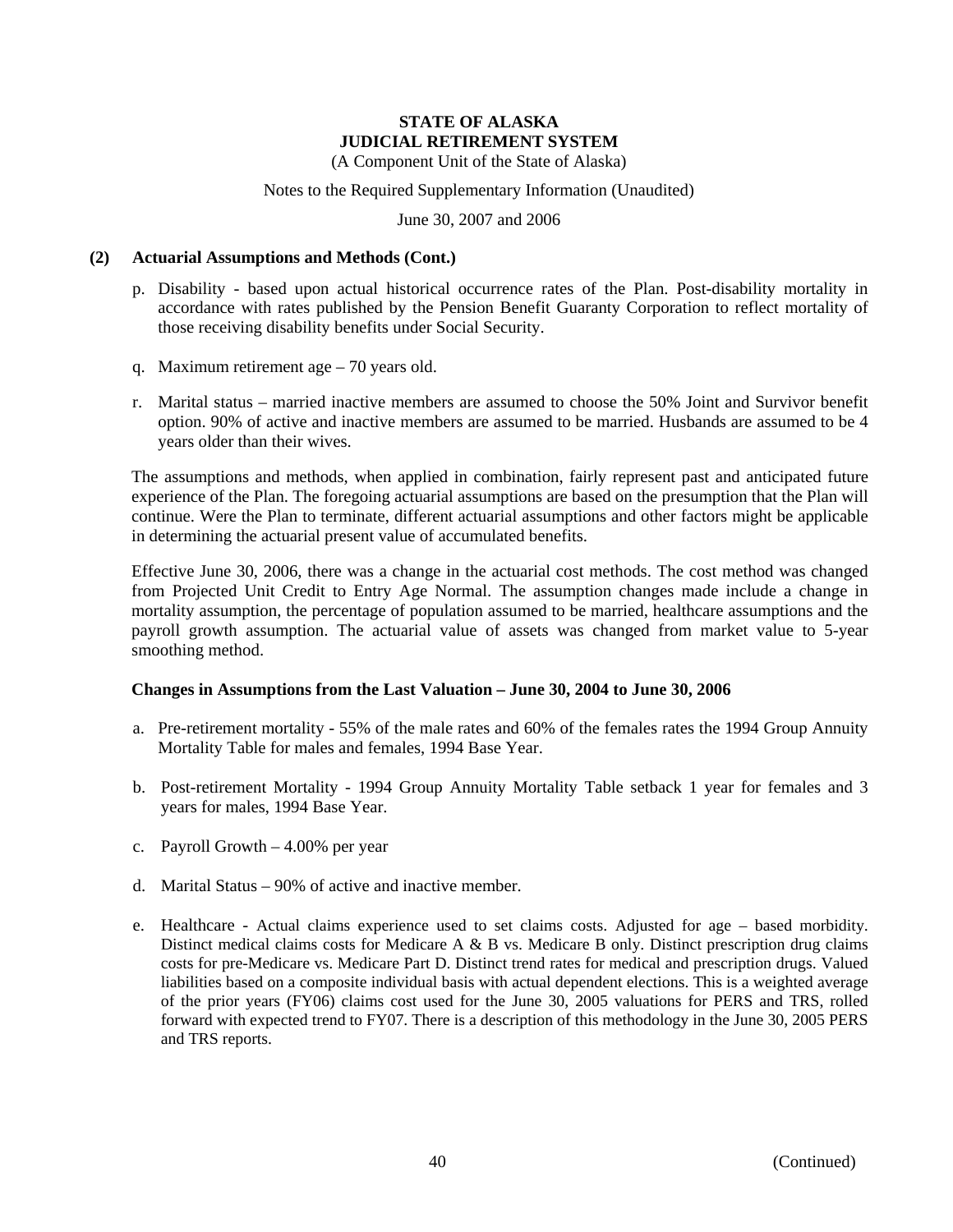(A Component Unit of the State of Alaska)

#### Notes to the Required Supplementary Information (Unaudited)

June 30, 2007 and 2006

#### **(3) Revaluation of June 30, 2004 actuarial valuation**

The Plan's current actuarial consultant, Buck Consultants, prepared a full replication of the June 30, 2004, actuarial valuation of the Plan's prior actuary. The replication of the June 30, 2004, actuarial valuation discovered that the prior consulting actuary valued the health insurance premium as a family unit. The Plan's current consulting actuary valued the healthcare liabilities using a health insurance premium per individual. The replication and subsequent revaluation of the liabilities had an effect of increasing the Plan's employer contribution rate by 13.45%.

#### **(4) Approved Future Contribution Rates**

Due to changes in valuing the post employment healthcare benefits and increases in active judges' salaries as a result of SB 237 and HB 98, the June 30, 2006 actuarial valuation report for the Plan reported a funding ratio of 62.41%. As a result, the Fiscal Year 2008 and 2009 employer matching contribution rate will be 57.70%, or a 54.40% increase over the Fiscal Year 2006 and 2007 employer matching contribution rate of 37.37%.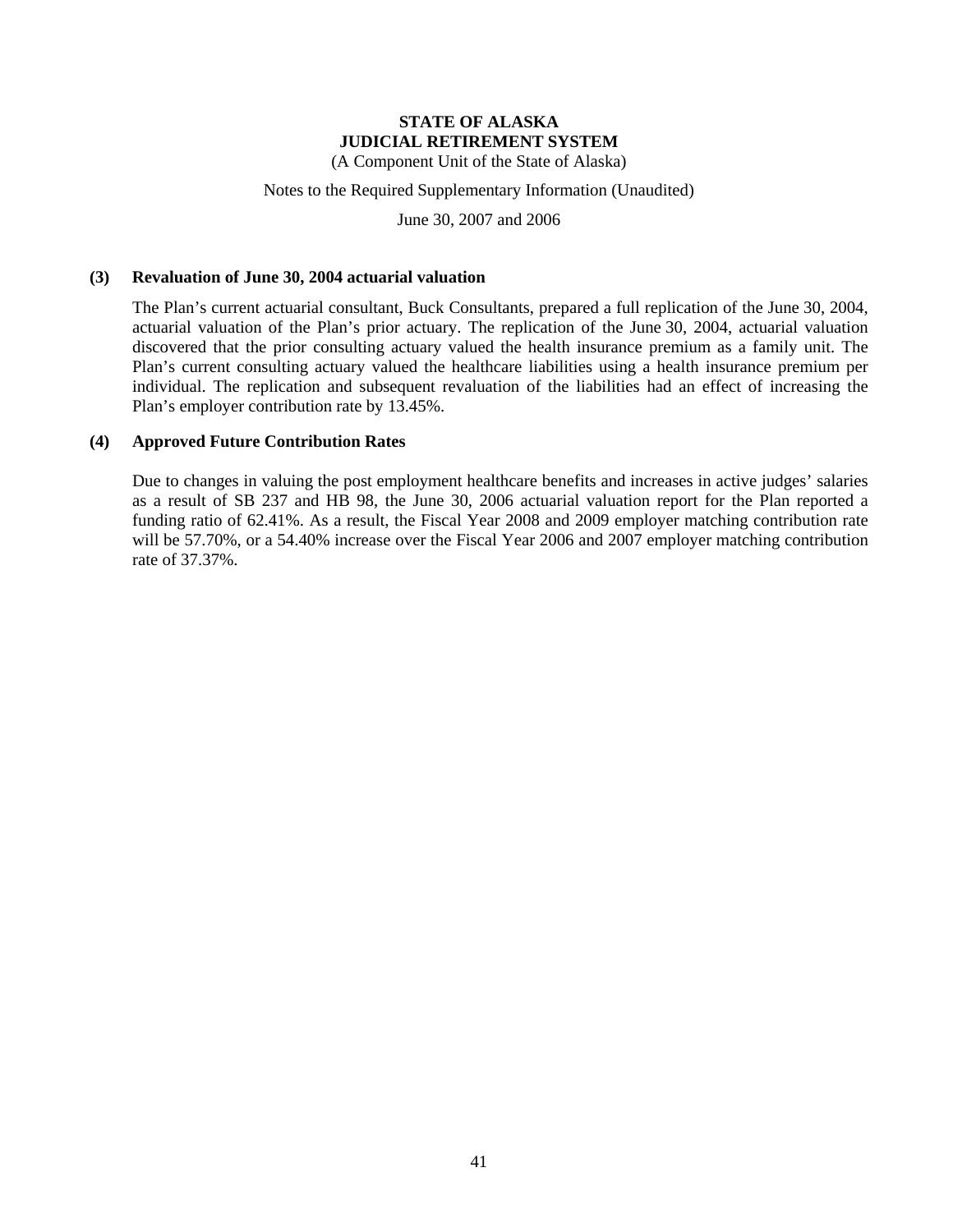(A Component Unit of the State of Alaska)

#### Schedule of Administrative and Investment Deductions

#### Year ended June 30, 2007 with summarized financial information for 2006

|                                                                                              |                          |                                    | <b>Totals</b>                         |                                       |
|----------------------------------------------------------------------------------------------|--------------------------|------------------------------------|---------------------------------------|---------------------------------------|
|                                                                                              | <b>Administrative</b>    | <b>Investment</b>                  | 2007                                  | 2006                                  |
| Personal services:                                                                           |                          |                                    |                                       |                                       |
| \$<br>Wages<br><b>Benefits</b>                                                               | 6,011<br>4,392           | 9.407<br>4,388                     | 15,418<br>8,780                       | 23,278<br>11,135                      |
| Total personal services                                                                      | 10,403                   | 13,795                             | 24,198                                | 34,413                                |
| Contractual services:                                                                        |                          |                                    |                                       |                                       |
| Management and consulting<br>Accounting and auditing<br>Securities lending<br>Other services | 57,404<br>5,437<br>2,270 | 160,305<br>7,698<br>442,078<br>337 | 217,709<br>13,135<br>442,078<br>2,607 | 186,261<br>12,725<br>300,429<br>4,006 |
| Total contractual services                                                                   | 65,111                   | 610,418                            | 675,529                               | 503,421                               |
| Other:<br><b>Supplies</b><br>Equipment<br>Other                                              | 261<br>103               |                                    | 261<br>103                            | 176<br>51<br>38                       |
| Total other                                                                                  | 364                      |                                    | 364                                   | 265                                   |
| Total administrative and<br>\$<br>investment deductions                                      | 75,878                   | 624,213                            | 700,091                               | 538,099                               |

See accompanying independent auditors' report.